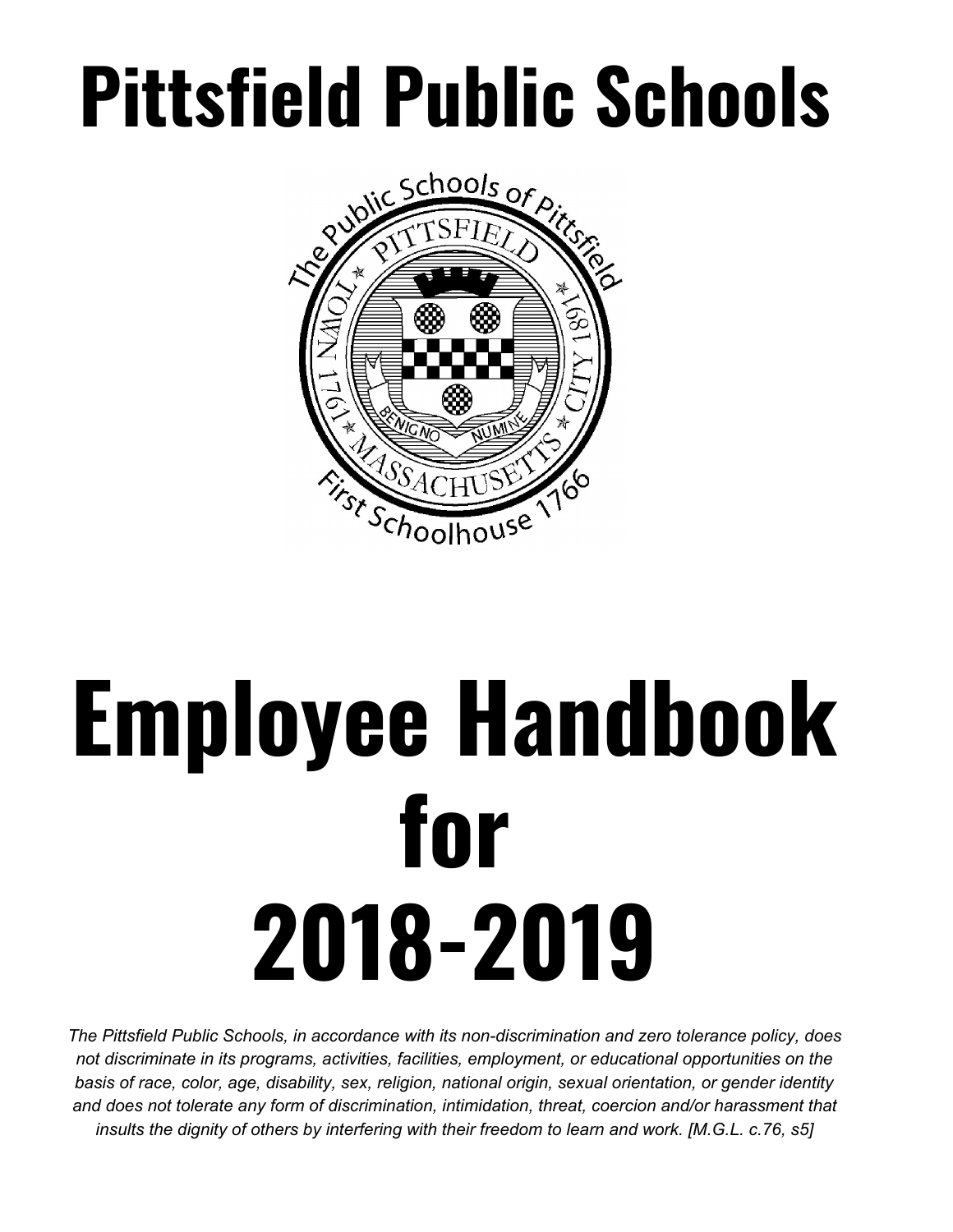# <span id="page-1-0"></span>Table of Contents

| <b>Table of Contents</b>                                                | 1                |
|-------------------------------------------------------------------------|------------------|
| <b>Pittsfield Public Schools Administration</b>                         | 4                |
| <b>PART I. Mission of the Pittsfield Public Schools</b>                 | 7                |
| 1. Mission of Pittsfield Public Schools                                 | 7                |
| 2. Superintendent's Annual Goals                                        | 7                |
| <b>PART II. School System Governance</b>                                | 7                |
| 1. Appointing Authority for Employees                                   | $\overline{7}$   |
| 2. School Committee's Duties                                            | 7                |
| 3. School Committee's Composition                                       | $\overline{7}$   |
| 4. School Committee Meetings                                            | 8                |
| 5. Posting of School Committee Meetings                                 | 8                |
| 6. School Committee Policy Manual                                       | 8                |
| <b>7. School District Website</b>                                       | 8                |
| 8. Section of the Website for PPS Staff                                 | 8                |
| <b>PART III. Discrimination, Prohibitions, and Reporting Procedures</b> | $\boldsymbol{9}$ |
| 1. Employment Non-Discrimination Statement                              | 9                |
| 2. Discriminatory Conduct by Employees Prohibited                       | 9                |
| 3. Examples of Prohibited Discriminatory Conduct                        | 9                |
| 4. Filing a Complaint About Discrimination                              | 10               |
| 5. Non-Confidentiality of Complaints About Discrimination               | 10               |
| 6. Retaliation for Reports of Discriminatory Conduct Prohibited         | 11               |
| 7. Knowingly Making False Discrimination Complaints Prohibited          | 11               |
| 8. Reporting a Complaint or Concern (non-discriminatory)                | 11               |
| 9. Reasonable Accommodations for Individuals with Disabilities          | 11               |
| 10. Civil Rights Compliance Officer                                     | 11               |
| <b>PART IV. Human Resources, Payroll, and Expense Reimbursement</b>     | 12               |
| 1. Human Resources Office                                               | 12               |
| 2. Grants, Payroll and Benefits Office                                  | 13               |
| 3. Pay Dates                                                            | 13               |
| 4. Payroll Procedures                                                   | 13               |
| 5. Employee Expense Reimbursement                                       | 14               |
| 6. Employee Mileage Reimbursement                                       | 14               |
| 7. Ordering of Supplies or Equipment Requires Prior Authorization       | 14               |
| 8. Unauthorized Use of Tax Exempt Number Prohibited                     | 15               |
| 9. Employees' Access to Their Personnel Records                         | 15               |
| <b>PART V. Absences from Work</b>                                       | 15               |
| 1. Reporting Absences From Work                                         | 15               |
| 2. Medical Absences                                                     | 17               |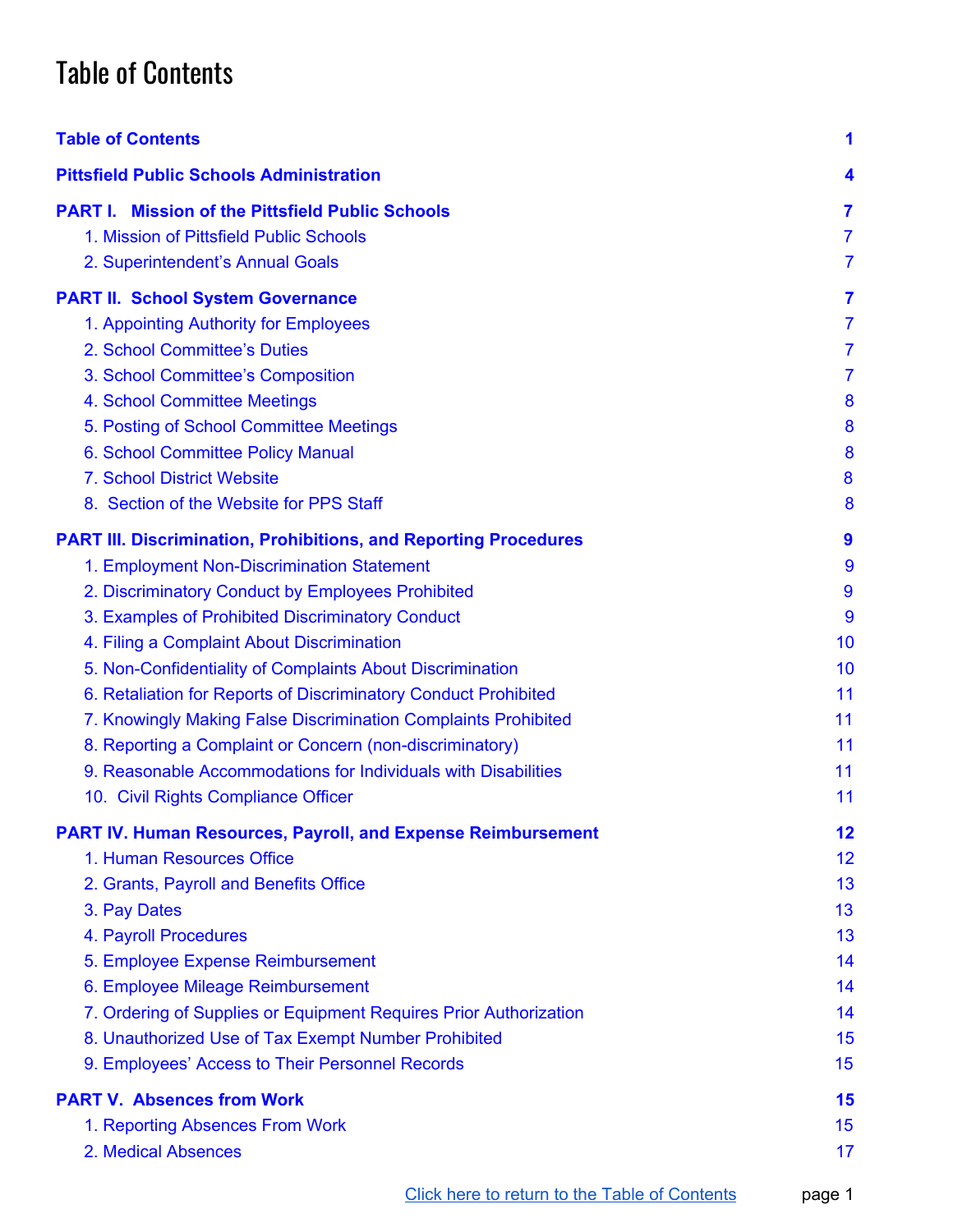| 3. Other Absences                                                      | 18     |
|------------------------------------------------------------------------|--------|
| <b>PART VI. General Employment Issues</b>                              | 19     |
| 1. Basic Work Expectations of Employees                                | 19     |
| 2. Employee Ethics                                                     | 19     |
| 3. Employee Work Hours                                                 | 20     |
| 4. No Overtime Without Express Prior Authorization                     | 20     |
| 5. Criminal Offender Records Investigation (C.O.R.I.) Checks           | 21     |
| 6. Employee Work Assignments                                           | 21     |
| 7. Employees Working Other than for the Pittsfield Public Schools      | 21     |
| 8. Posting Notices of Employee Rights                                  | 21     |
| 9. Availability of Copies of Collective Bargaining Agreements          | 22     |
| 10. Indemnification of Employees                                       | 22     |
| <b>PART VII. Work-Related Illness or Injury</b>                        | 22     |
| 1. Seeking Medical Attention For Work-Related Injuries Or Health       | 22     |
| <b>Problems</b>                                                        | 22     |
| 2. Reporting Work-Related Illness or Injury                            | 23     |
| 3. Workers' Compensation                                               | 23     |
| <b>PART VIII. Workplace Rules</b>                                      | 24     |
| 1. Workplace Conduct                                                   | 24     |
| 2. Respect for the Public                                              | 24     |
| 3. Respect for Fellow Employees                                        | 24     |
| 4. Respect for Students                                                | 24     |
| 5. Confidentiality of Information Learned Through Employment           | 25     |
| 6. Weapons and Dangerous Devices Prohibited                            | 25     |
| 7. Smoking and Other Tobacco Use Prohibited                            | 25     |
| 8. Workplace Apparel                                                   | 25     |
| 9. Computer, E-Mail, and Internet Use                                  | 26     |
| 10. Drug-Free Workplace                                                | 27     |
| 11. Inappropriate Use of Inter-Office Mail Prohibited                  | 27     |
| 12. Political Activities by Employees                                  | 27     |
| 13. Violation of Copyright Law Prohibited                              | 28     |
| 14. Acceptance of Gifts from Students by Employees                     | 28     |
| 15. Application for Grants                                             | 28     |
| 16. Attendance at In-Service and Professional Development Programs and | 29     |
| <b>Activities</b>                                                      | 29     |
| 17. Employee's Legal Role in Child Custody and Domestic Disputes       | 29     |
| <b>PART IX. Employee Benefits</b>                                      | 30     |
| 1. Health Insurance                                                    | 30     |
| 2. Dental Insurance                                                    | 30     |
| 3. Group Life Insurance                                                | 30     |
| 4. Optional Whole Life Insurance                                       | 30     |
| 5. Open Enrollment Period for Benefits                                 | 30     |
| Click here to return to the Table of Contents                          | page 2 |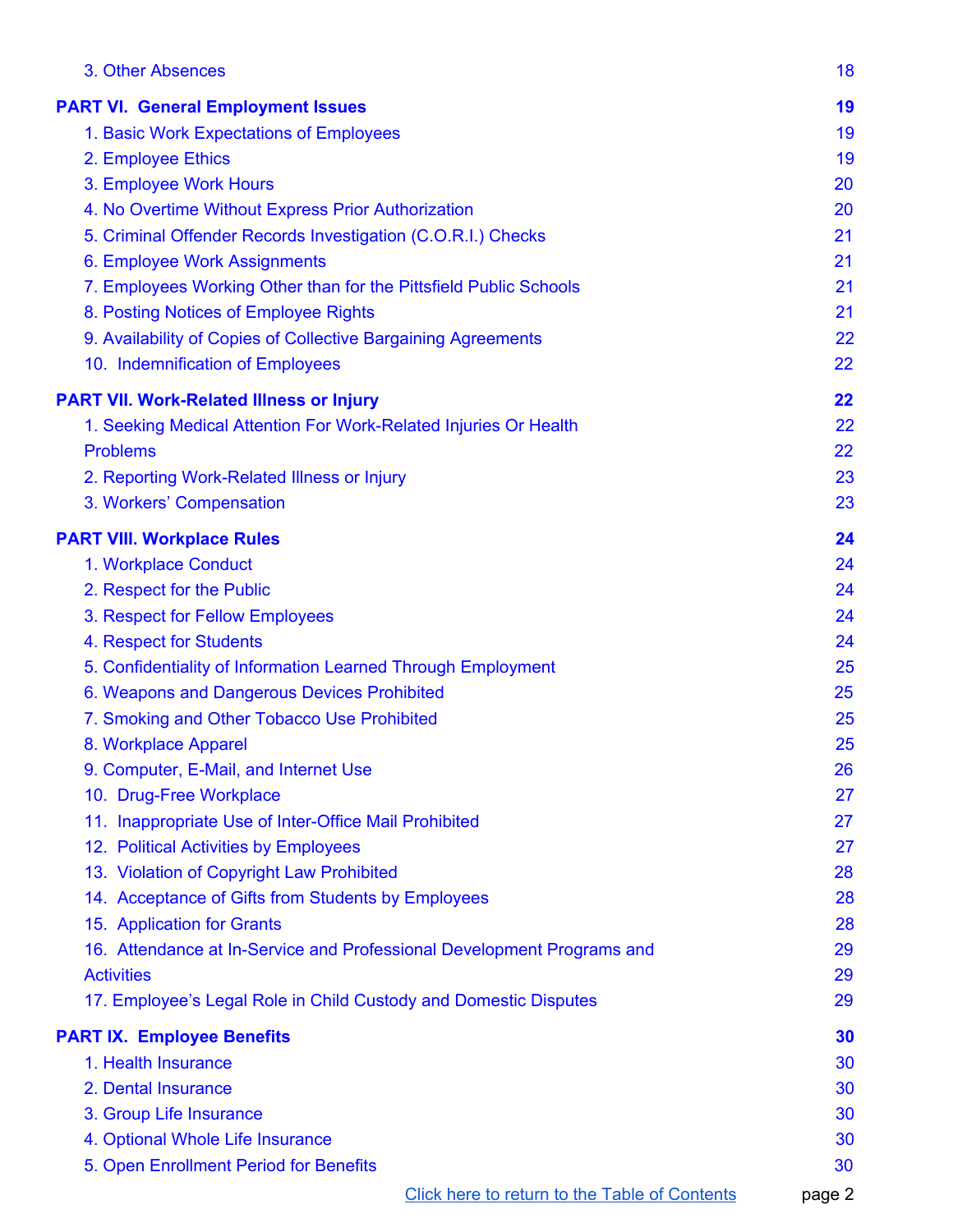| 6. Addition of Dependent or Spouse or Other Changes in Insurance Coverage | 31     |
|---------------------------------------------------------------------------|--------|
| 7. Tax-Deferred Annuities (403[b] Plans)                                  | 31     |
| 8. Pre-Tax Flexible Spending ("Cafeteria") Accounts                       | 31     |
| 9. Unemployment Benefits                                                  | 31     |
| 10. C.O.B.R.A. Rights                                                     | 31     |
| 11. Employee Retirement Contributions                                     | 32     |
| 12. Estimates of Accumulated Leave for Severance Pay                      | 32     |
| <b>PART X. Safety Issues</b>                                              | 33     |
| 1. Workplace Safety                                                       | 33     |
| 2. Employee Identification                                                | 33     |
| 3. School and Workplace Emergency Procedures                              | 33     |
| 4. Mandated Reporting of Suspected Child Abuse or Neglect                 | 34     |
| 5. Reporting Suspicious Persons, Activities, or Objects                   | 34     |
| <b>6. Use of Universal Precautions</b>                                    | 34     |
| 7. Bloodborne Pathogens and Hepatitis B Vaccination                       | 35     |
| 8. Hazardous Materials                                                    | 35     |
| 9. Personal Use of Pesticides by Employees Prohibited                     | 36     |
| <b>PART XI. Interaction With Students, &amp; Student Rights</b>           | 36     |
| 1. Respect for Students                                                   | 36     |
| 2. Systems for Student Success District Handbook                          | 36     |
| 3. PBIS District and School Action Planning Manual                        | 36     |
| 4. Anti-Bullying Protocols and Procedures                                 | 36     |
| 3. Mandated Reporter Requirements                                         | 40     |
| 4. Corporal Punishment Prohibited                                         | 41     |
| 5. Physical Restraints of Students                                        | 41     |
| 5. Reporting Physical Restraints of Students                              | 42     |
| 6. Assault of Staff Member by a Student                                   | 42     |
| 7. Reporting Incidents of Sexual or Other Harassment of Students          | 42     |
| 8. Transporting Students in Private Vehicles                              | 42     |
| 9. No Recommendation of Medication for Students                           | 42     |
| <b>PART XII. Use And Care Of School District Property</b>                 | 43     |
| 1. Unauthorized Use of School District Property Prohibited                | 43     |
| 2. Use of Pittsfield Public Schools Telephones                            | 43     |
| 3. Use of Photocopiers or Facsimile (FAX) Machines                        | 43     |
| 4. Use of Pittsfield Public Schools Official Stationery                   | 43     |
| 5. No Assurance of Privacy When Using School System E-Mail                | 44     |
| <b>Building and Room Keys - Building Swipe Cards</b><br>6.                | 44     |
| 7. Pittsfield Public Schools Vehicle Keys                                 | 45     |
| 8. Integrated Pest Management Plan Requirements                           | 45     |
| 9. Failing to Close Fire Doors and Use of Door Wedges Prohibited          | 45     |
| 10. Employee Handbook                                                     | 45     |
| <b>District Procedures and Forms Access</b><br>Part XIII.                 | 46     |
| <b>Click here to return to the Table of Contents</b>                      | page 3 |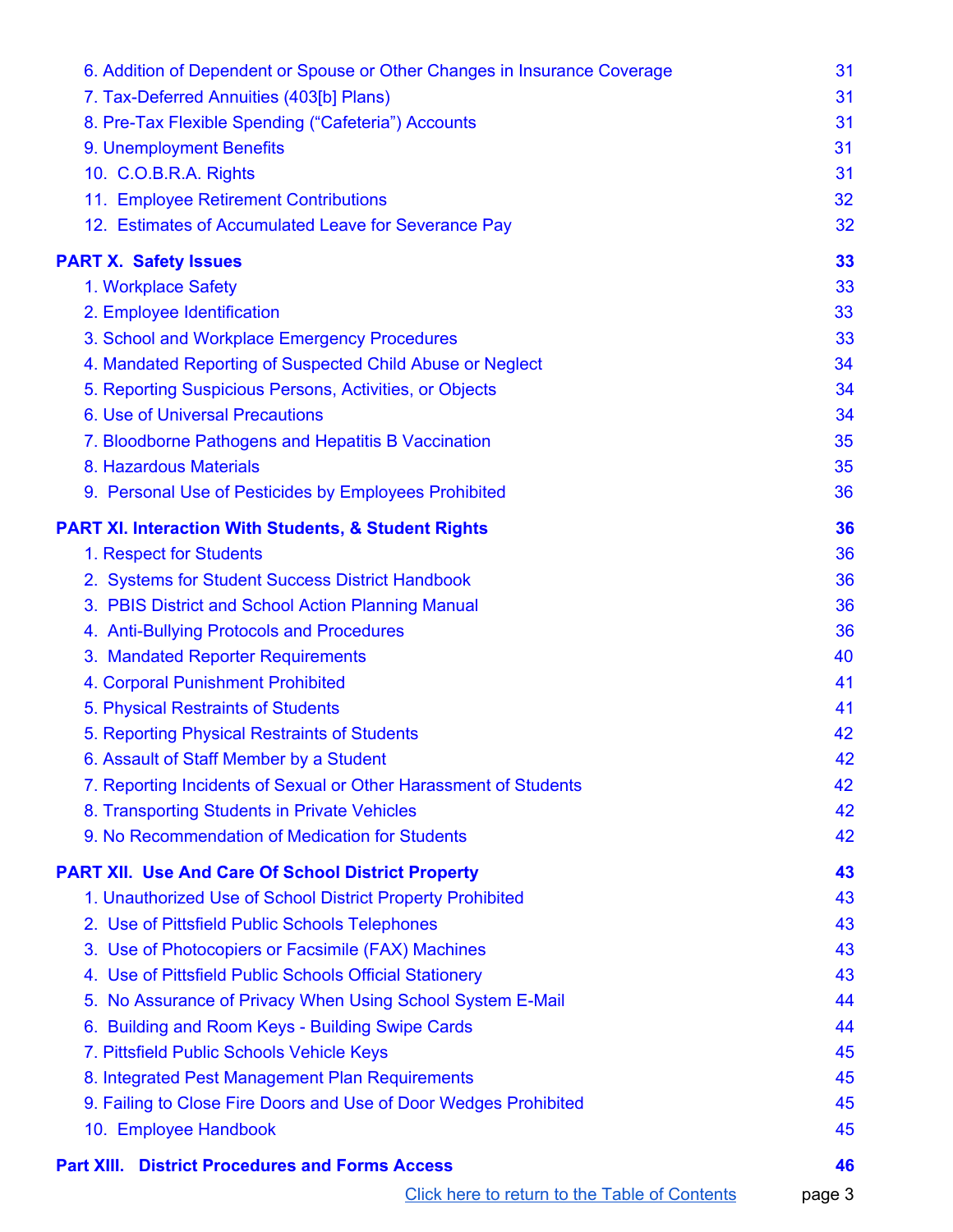| <b>Field Trip Process and Request Procedures</b>                                                                                    | 46 |
|-------------------------------------------------------------------------------------------------------------------------------------|----|
| <b>Contents of the Student Record</b>                                                                                               | 46 |
| Part XIV. Curriculum, Instruction, Assessment, and Professional Development                                                         | 46 |
| Curriculum, Instruction, Assessment district website                                                                                | 46 |
| <b>Curriculum</b>                                                                                                                   | 47 |
| <b>Instruction</b>                                                                                                                  | 47 |
| <b>Assessment</b>                                                                                                                   | 47 |
| <b>High School PowerSchool Assessment Access Directions</b>                                                                         | 47 |
| <b>Part XV. Special Education and 504 Procedures</b>                                                                                | 47 |
| 504                                                                                                                                 | 47 |
| 504 Policy and Procedures Manual - Pittsfield Public Schools                                                                        | 47 |
| <b>Special Education</b>                                                                                                            | 47 |
| Part XVI. Technology for Instruction, Organization, and Management                                                                  | 47 |
| Current links to all online programs and resources that the Pittsfield Public Schools currently utilizes<br>with staff and students | 47 |
| <b>Part XVII. Social Emotional Learning and Positive Behavioral Supports</b>                                                        | 47 |
| Registered Behavioral Technician School Implementation Guide                                                                        | 47 |
| <b>Registered Behavioral Technician Information Presentation</b>                                                                    | 47 |

# <span id="page-4-0"></span>**Pittsfield Public Schools Administration**

# **Administration:**

Mercer Administration Center 269 First Street Dr. Jason McCandless, Superintendent 499-9512 Joseph Curtis, Deputy Superintendent 499-9510 Tammy Gage Interim Assistant Supt. for CTE 448-9601 Harry R. Hayes, JD, PHR, Director of Human Resources 499-9505 Kristen Behnke, Assistant Supt. for Business and Finance 499-9502

# **Special Education Department**

Mercer Administration Center 269 First Street 499-9515 Gretchen West, Director

# **Curriculum Department:**

Mercer Administration Center 269 First Street 499-9523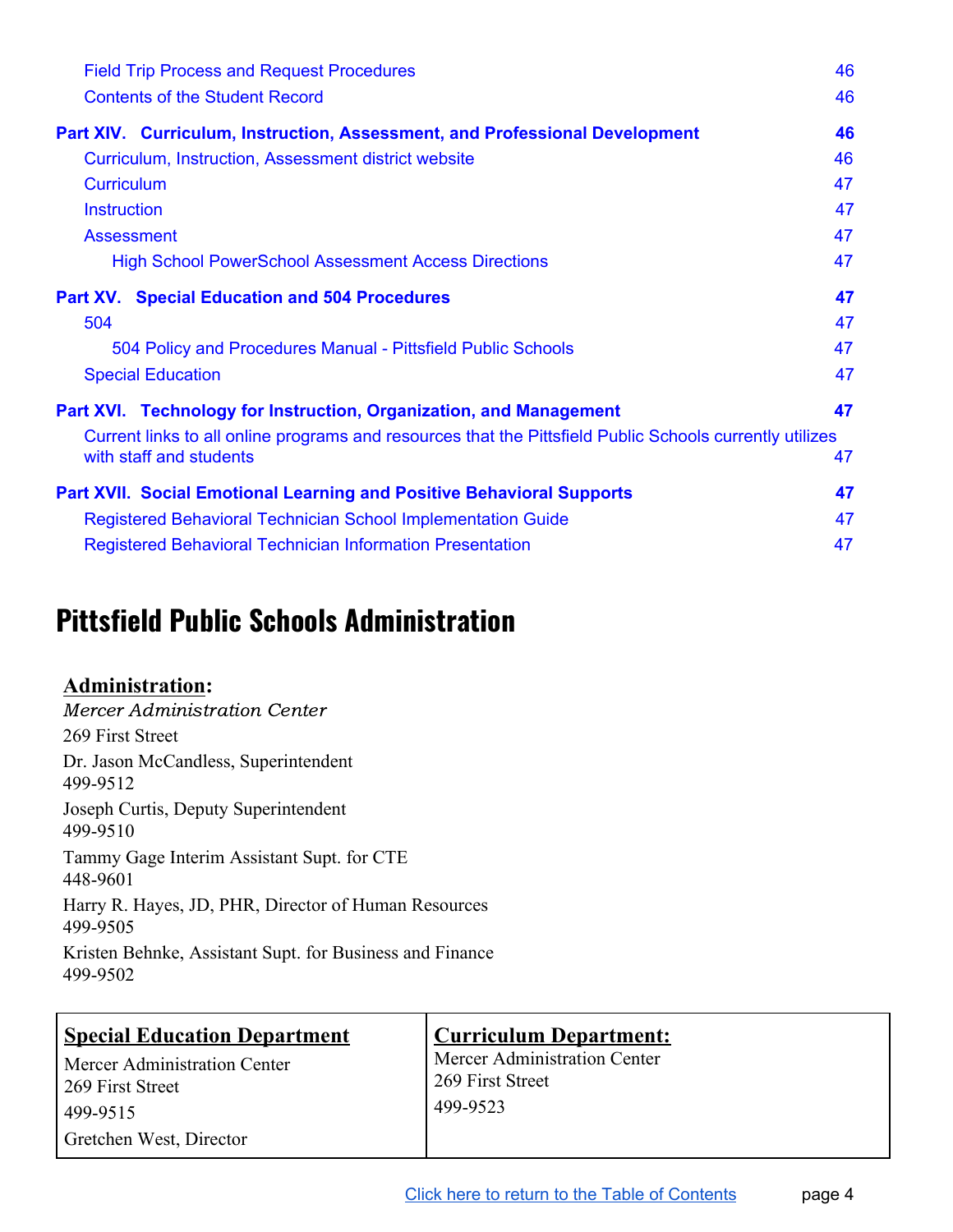| Lee Steele, Supervisor                                                                                                                                                                                                                                                                               | Judy Rush, Director, Reading/Title I Virginia<br>Guglielmo-Brady, ELL Coordinator                     |
|------------------------------------------------------------------------------------------------------------------------------------------------------------------------------------------------------------------------------------------------------------------------------------------------------|-------------------------------------------------------------------------------------------------------|
| <b>Home Tutoring Services:</b><br>Mercer Administration Center<br>269 First Street<br>499-9519<br>Jennifer Jennings, Coordinator                                                                                                                                                                     | <b>Transportation:</b><br>442 Merrill Rd.<br>499-9525<br>Sue Wendling, Director                       |
| <b>Custodial Services, Grounds</b><br><b>Maintenance, &amp; Warehouse:</b><br>Hibbard, 280 Newell St.<br>499-9528<br>Jim Larrow, Director                                                                                                                                                            | <b>Food Service:</b><br>96 Valentine Rd. (Taconic High School)<br>448-9608<br>Sylvana Bryan, Director |
| <b>Information Technology Services:</b><br><b>Mercer Administration Center</b><br>269 First Street<br>499-9507                                                                                                                                                                                       |                                                                                                       |
| Randy McLeod, Technology Director<br>Matt Gravel, Technology and Data<br>Coordinator<br>Karen Shields, Technical Professional<br>Development Coordinator<br>Colleen Kelly, Data Manager<br>Mike Lausier, Technician Greg Bard,<br>Technician Dan Norton, Technician<br>Jennifer Salvatore, Secretary |                                                                                                       |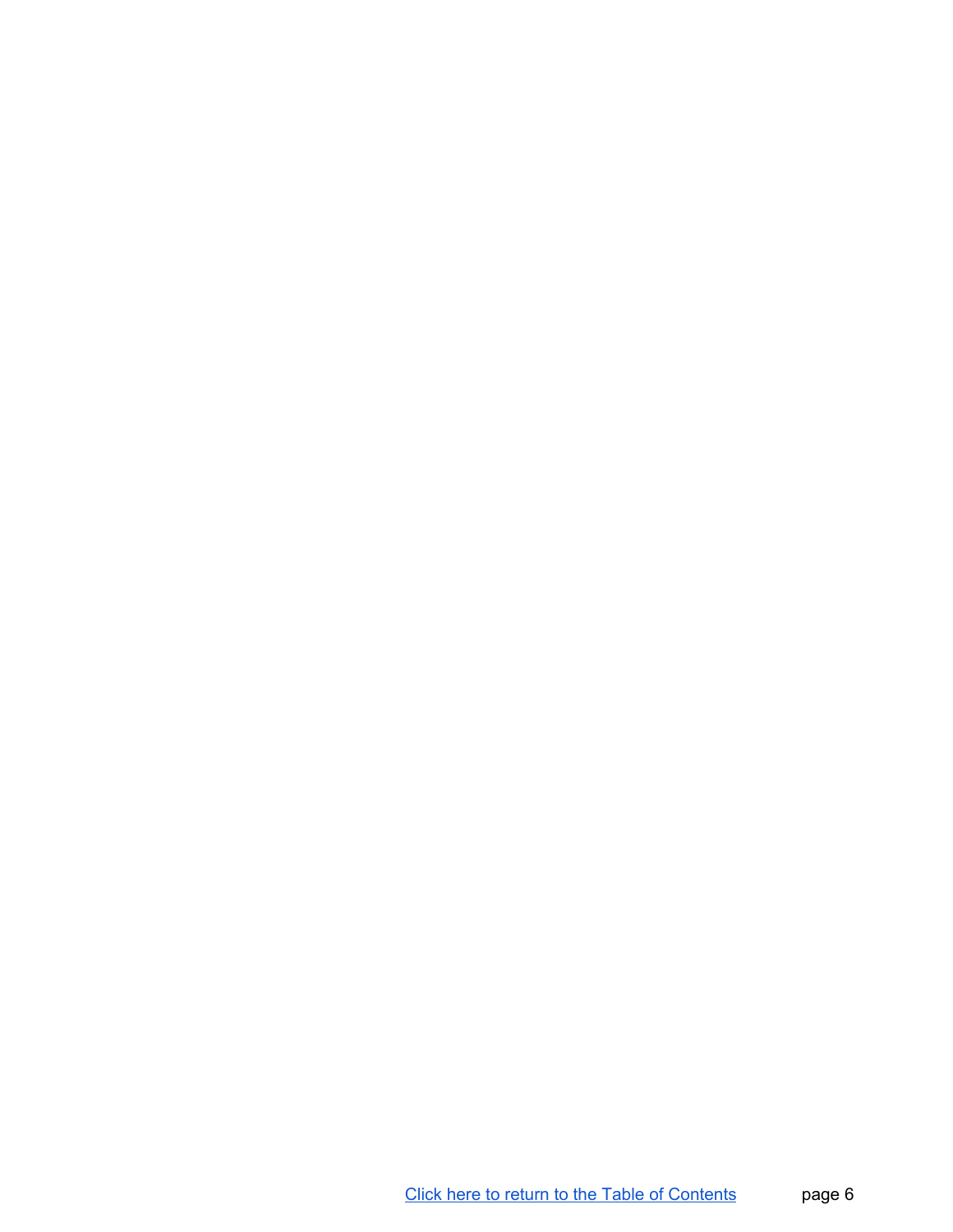# <span id="page-7-0"></span>PART I. Mission of the Pittsfield Public Schools

# <span id="page-7-1"></span>*1. Mission of Pittsfield Public Schools*

The Pittsfield School Committee has established the school system's mission as follows:

**The mission of the Pittsfield Public Schools is to enable every student to develop his or her interests and abilities to their fullest potential. The goal toward which our mission is directed is not only individual accomplishment, but also the betterment of society as a whole.** (Policy FND-12).

# <span id="page-7-2"></span>*2. Superintendent's Annual Goals*

The Superintendent of Schools annually establishes publicly announced goals that focus the attention of all Pittsfield Public Schools' employees on the means to further the mission set forth in I § 1, above. The Superintendent's goals for the current school year can be found on our website.

# <span id="page-7-3"></span>PART II. School System Governance

# <span id="page-7-4"></span>*1. Appointing Authority for Employees*

Pursuant to Massachusetts law, and with the exceptions stated here, the Superintendent of Schools is the appointing authority for all employees of the Pittsfield Public Schools. The exceptions to the Superintendent's status as appointing authority are: Superintendent of Schools, Deputy Superintendent, Assistant Superintendent(s), Director of Special Education, School Business Administrator, School Nurses, and Supervisor of Attendance. The Pittsfield School Committee, elected biennially by the voters of Pittsfield, is the appointing authority for those six positions. The names of all newly hired regular employees of the Pittsfield Public Schools are submitted to the School Committee as part of a personnel report provided at regularly scheduled School Committee meetings for members' information.

# <span id="page-7-5"></span>*2. School Committee's Duties*

The Pittsfield School Committee, which is elected biennially by the voters of Pittsfield, is created under the laws of the Commonwealth of Massachusetts and the Charter of the City of Pittsfield to oversee the operation of the Pittsfield Public Schools. Its principal responsibilities include: employment of a Superintendent of Schools as chief executive officer of the school system;

adoption annually of a budget for the operation of the schools; adoption of policies and procedures for the governance of the school system; adoption of curricula and textbooks for the education of the children of the city; and negotiation and ratification of M.G.L. c. 150E collective bargaining agreements with Pittsfield Public Schools employee bargaining units.

# <span id="page-7-6"></span>*3. School Committee's Composition*

The Pittsfield School Committee is composed of seven members. (*See* p. ii, above). Six members are elected at large by the city's electorate every two years. The seventh member is the Mayor of Pittsfield,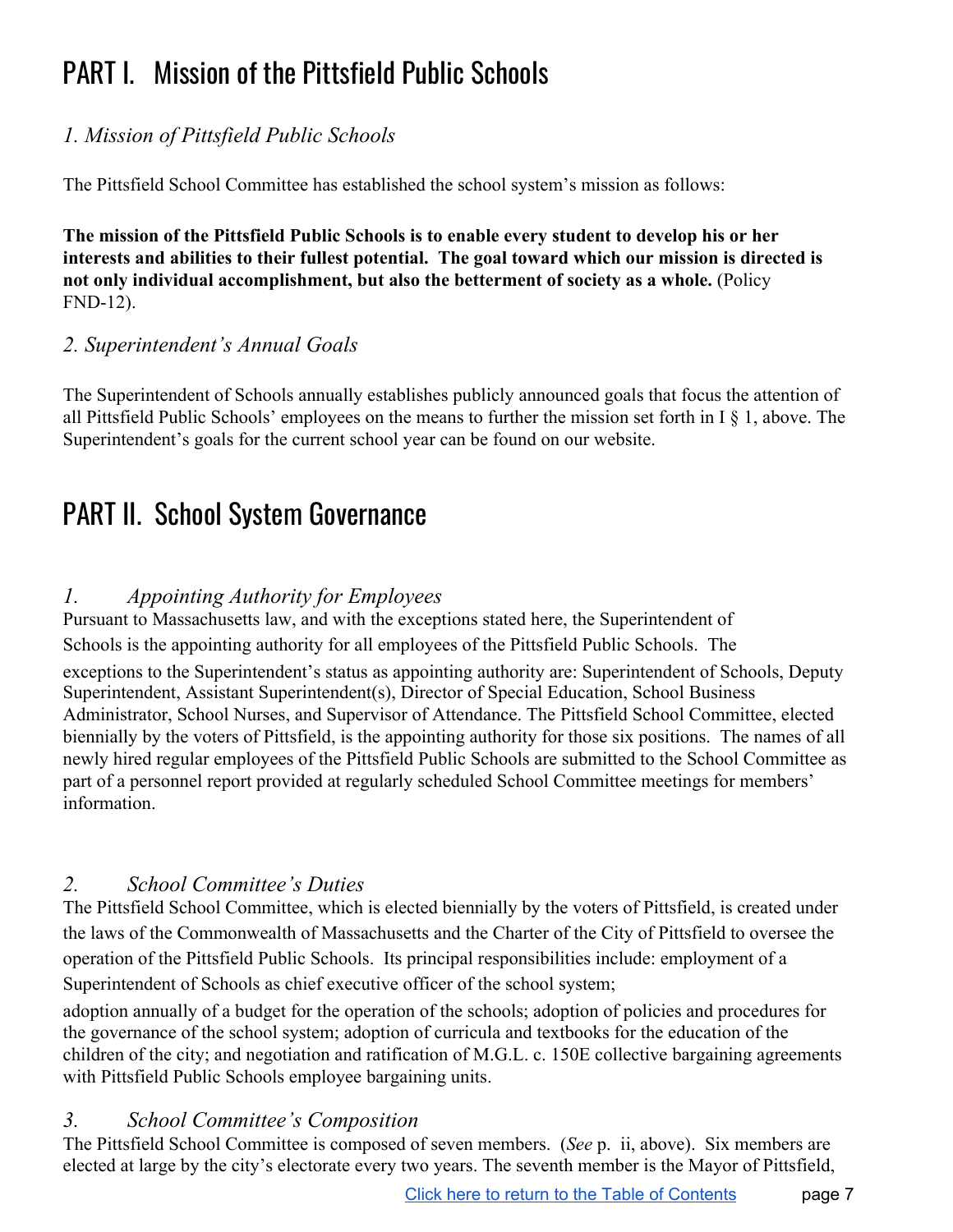who serves on the School Committee *ex officio*. The names, addresses, and telephone numbers of the members of the current members of the School Committee are listed on our website.

# <span id="page-8-0"></span>*4. School Committee Meetings*

According to its adopted rules (*see* Policy SC-15, "Revised Rules and Orders of the Pittsfield Public School Committee") the Pittsfield School Committee holds regular business meetings twice monthly, except for November and July, when the Committee meets only once. The Committee meets ordinarily in the Media Center at Pittsfield High School on the second and fourth Wednesday of each month. Its meeting begins at 6:00 p.m. All meetings are open to the public. School Committee meetings are regularly televised on a local public access station. The Committee annually adopts a calendar stating its meeting dates. The calendar is available on the district's website: [www.pittsfield.net.](http://www.pittsfield.net/)

# <span id="page-8-1"></span>*5. Posting of School Committee Meetings*

Regular meetings of the Pittsfield School Committee, as well as special meetings, hearings, and meetings of its subcommittees, are posted at City Hall in accordance with M.G.L. c. 39 § 23B and Policy SC-15 of the Pittsfield School Committee.

# <span id="page-8-2"></span>*6. School Committee Policy Manual*

Topics Addressed. The duly adopted policies of the Pittsfield School Committee, along with federal and state statutes and regulations, are the rules by which the Pittsfield Public Schools are to be governed. These policies are compiled in a policy manual, which sets forth Committee policies in the following areas: foundation and basic commitment; School Committee governance and operations; general school administration; fiscal management; support services; facilities development; personnel; negotiations; instruction; students; school-community relations; and education agency relations. The manual is updated annually as new policies are adopted and existing policies are revised as needed.

Location of Copies. A complete set of Pittsfield School Committee policies can be found at the Pittsfield Public Schools' website (www.pittsfield.net)

Every employee of the Pittsfield Public schools should become familiar with the School Committee's policies, particularly those that pertain to her/his area(s) of responsibility.

# <span id="page-8-3"></span>*7. School District Website*

The Pittsfield Public Schools maintains a website at which can be found considerable information about the school system. In addition to the School Committee's policy manual, the website contains collective bargaining agreements with each of the unions, websites for the system's individual schools, links to outside websites, including those of the Massachusetts Department of Elementary and Secondary Education (DESE), postings of job vacancies and positions available in the school system, and other items of interest to the Pittsfield Public Schools' community and the general public. The website address is: [www.pittsfield.net](http://www.pittsfield.net/)

# <span id="page-8-4"></span>*8. Section of the Website for PPS Staf*

*To access documents that are specifically for PPS employees, do the following.*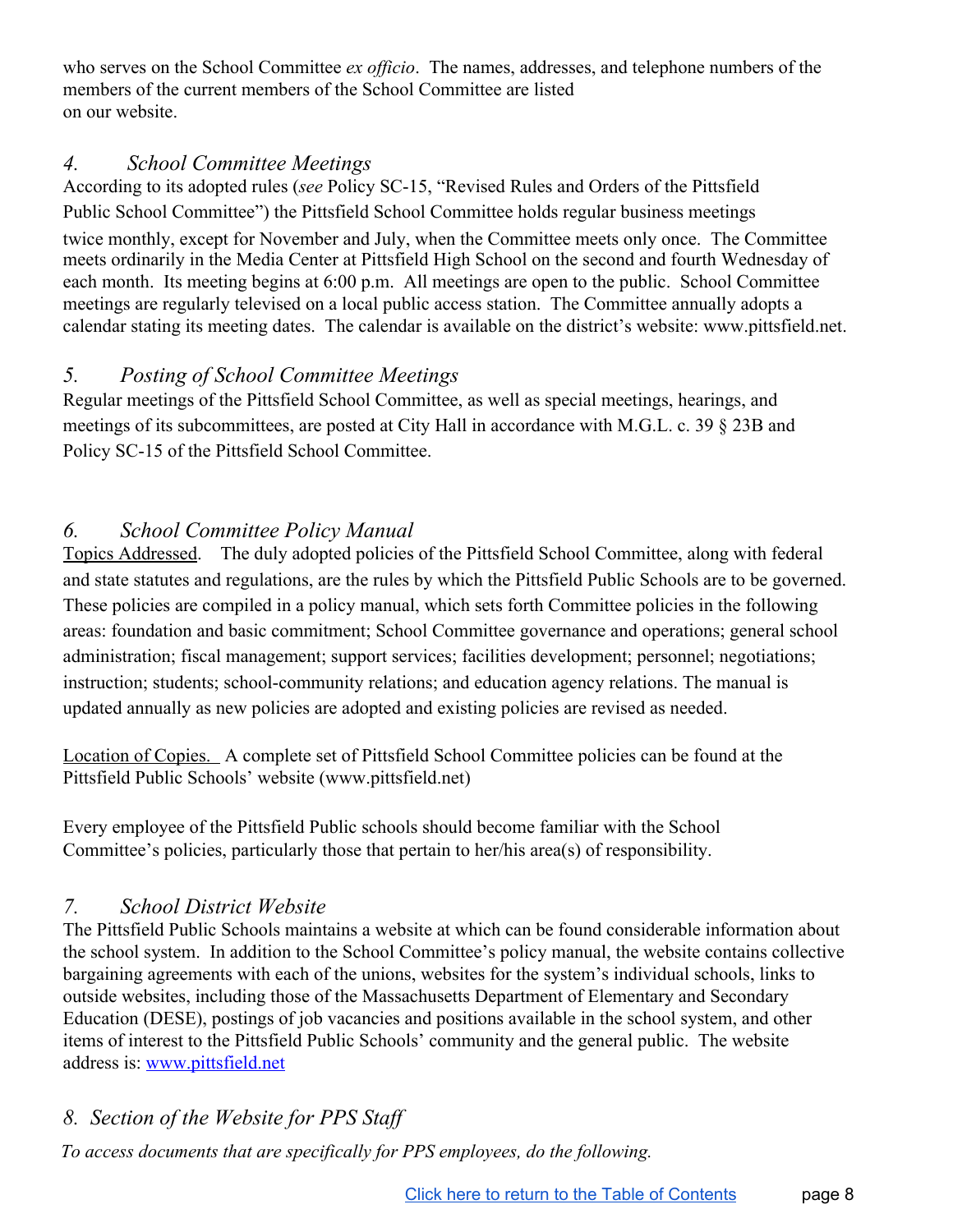1. First, log into your pittsfield net Google account. To do this, you can go to mail google.com and sign into you[r](http://pittsfield.net/) [pittsfield.net](http://pittsfield.net/) account.

NOTE: If you have a personal Gmail account, please be aware that your personal account will NOT allow you access to the document. You will need to sign into Google using you[r](http://pittsfield.net/) [pittsfield.net](http://pittsfield.net/) account.

2. Next, launch a browser and go to [www.pittsfield.net](http://www.pittsfield.net/)

3. On the top menu bar of the website (the black bar), you will see "For PPS Staff," .

4. Click on "For PPS Staff" and you will be taken to a Google Doc with a list of items that are available to our staff only—not to the public.

# <span id="page-9-0"></span>PART III. Discrimination, Prohibitions, and Reporting Procedures

# <span id="page-9-1"></span>*1. Employment Non-Discrimination Statement*

The Pittsfield Public Schools strictly prohibits discrimination against candidates for employment and also against employees on the basis of race, color, religious creed, national origin, sex, sexual orientation, which shall not include persons whose sexual orientation involves minor children as the sex object, genetic information, ancestry, or handicapping condition, unless based upon a bona fide occupational qualification. (Policy PER-4).

# <span id="page-9-2"></span>*2. Discriminatory Conduct by Employees Prohibited*

Each employee of the Pittsfield Public Schools shall conduct her/himself in a way that does not discriminate in any fashion, based on the protected categories cited in III § 1, above, and XII § 6, below, against any other employee, any student, or any other person encountered in the course of that employee's work for the Pittsfield Public Schools.

Under the Massachusetts Pregnant Workers Fairness Act, employees have a right to be free from discrimination based on pregnancy or a condition related to pregnancy and employees also have rights to reasonable accommodations relating to conditions of pregnancy. Requests for reasonable accommodations should be made in writing to the Director of Human Resources at 269 First Street, Pittsfield, Massachusetts 01201.

A Pittsfield Public Schools employee who is found to have discriminated against any person in the course of her/his employment by the Pittsfield Public Schools, whether that person be a fellow employee, a student, or a member of the public, may be subject to disciplinary action, up to and including termination. In addition, where a criminal violation is deemed likely to have occurred, the matter will be referred to appropriate law enforcement authorities. (*See* Policies PER-6, PER-8, PER-10, PER-14, PER-14A, STU-3, *passim*.)

For PPS Staff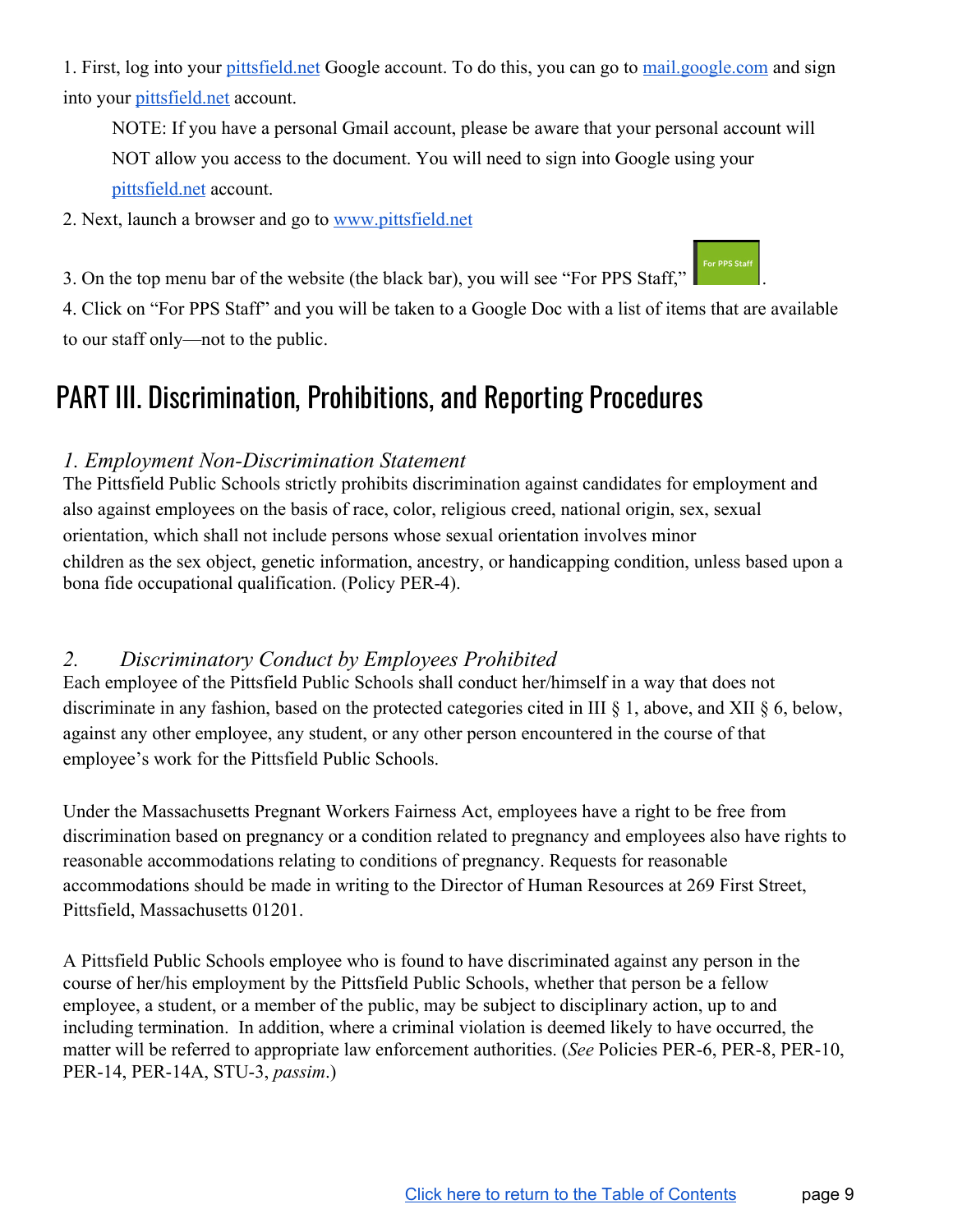# <span id="page-10-0"></span>*3. Examples of Prohibited Discriminatory Conduct*

Examples of conduct that is discriminatory, and that therefore is strictly prohibited for any employee or agent of the Pittsfield Public Schools include:

- racial harassment:
- sexual harassment, both *quid pro quo* and hostile workplace environment;
- harassment of an individual for her/his sexual orientation;
- harassment of a person because of her/his disability or handicapping condition;
- harassment of a person because of her/his country of origin or first language;
- harassment of a person because of her/his religious beliefs or views; and
- refusal to make an offer of employment to a person with a handicapping condition that

can be accommodated reasonably where that person's handicapping condition is the basis for the denial of employment.

This is not an exclusive or exhaustive list of discriminatory conduct that is prohibited.

# <span id="page-10-1"></span>*4. Filing a Complaint About Discrimination*

A. Where to File a Complaint. Any employee or other person who believes that she/he has been the victim of discrimination on the basis of any of the categories listed above should promptly register a complaint, giving as much specific information as possible, either to the employee's immediate supervisor or, if the supervisor is the person whose conduct is being complained of, or if the employee otherwise prefers, to the Civil Rights Compliance Officer (*see* III § 9, below).

B. What Happens After a Complaint is Filed. Complaints should be made in writing, if possible. All complaints will be taken seriously and will be investigated thoroughly. If, after investigation, a complaint is determined to be warranted then appropriate action, up to and including disciplinary action against the person or persons who behave in a discriminatory fashion, will be taken to rectify the situation and to try to ensure that it does not happen again.

C. Massachusetts Commission Against Discrimination (MCAD). Employees of the Pittsfield Public Schools who believe that their complaints alleging discrimination have not been dealt with in a satisfactory manner may receive further information and assistance by contacting:

# Massachusetts Commission Against Discrimination (MCAD) One Ashburton Place Boston, MA 02108 (617) 727-3990

# <span id="page-10-2"></span>*5. Non-Confidentiality of Complaints About Discrimination*

Employees who make a complaint about discrimination often wish their identities to be kept in confidence. This is not always possible. A complaint about discrimination obliges the Pittsfield Public Schools to investigate that complaint thoroughly, and to take prompt and effective action to rectify any discrimination that is found. To do this effectively the nature of the complaint and the identity of the complainant may have to be made known to some persons besides the administrator who receives the complaint. What is more, those against whom complaints are filed have legal protections, including due process rights, that must be respected.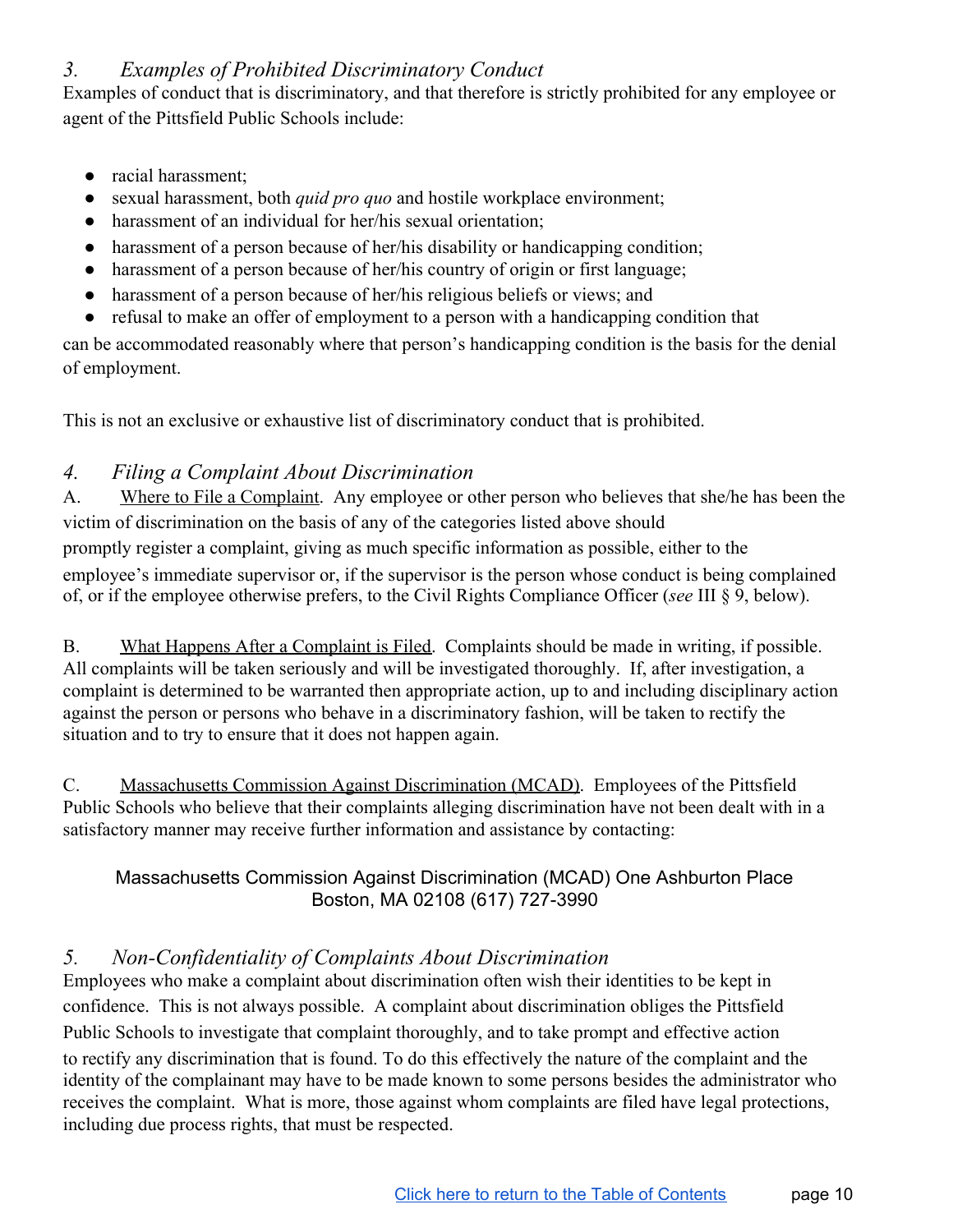For these reasons the Pittsfield Public Schools cannot assure an employee who makes a discrimination complaint of the strict confidentiality of that employee's identity. Nevertheless, disclosure of a complainant's identity will occur only when there is a sufficient and recognized reason for making such disclosure. Moreover, anyone who makes a discrimination complaint is protected against retaliation by federal and state law and by School Committee policy.

# <span id="page-11-0"></span>*6. Retaliation for Reports of Discriminatory Conduct Prohibited*

It is prohibited by federal and state law and by School Committee policy for an employee of the Pittsfield Public Schools to retaliate against any person who has reported that she/he has been the victim of discrimination, or against any person who is cooperating or who has cooperated with such an investigation. It is further strictly prohibited for any employee to encourage, assist in, or promote retaliation against any such person, or otherwise to interfere or seek to interfere with the investigation of a complaint alleging discriminatory conduct. (*See* M.G.L. c. 151B § 3A; see also Policies PER-14, PER-14A.)

Retaliation by any person employed by the Pittsfield Public Schools against a person who has complained about discrimination, or engagement in other conduct described in the previous paragraph, will be viewed as a very serious disciplinary infraction. Such conduct may be dealt with by penalties that include termination of employment. Discriminatory acts that are believed to rise to the level of criminal conduct will be referred to proper law enforcement authorities for further action.

# <span id="page-11-1"></span>*7. Knowingly Making False Discrimination Complaints Prohibited*

It is strictly prohibited for any employee of the Pittsfield Public Schools to knowingly make a false report of discrimination against any other employee, any student, or any other person. In the event it is determined after thorough investigation that an employee has knowingly made a false report of discrimination, that employee may be subject to disciplinary action, up to and including termination. In addition, where a criminal violation is deemed likely to have occurred, the matter may be referred to appropriate law enforcement authorities.

# <span id="page-11-2"></span>*8. Reporting a Complaint or Concern (non-discriminatory)*

The Pittsfield Public Schools encourages all employees to be active members of a professional and respectful learning community. An employee should report complaints or concerns which are not otherwise covered in this section to his/her direct supervisor. All complaints/concerns will be handled first at the building level. The employee may make an appeal to the next level if closure is not reached.

If the concern is about the employee's direct supervisor, then the employee may go directly to the next level.

# <span id="page-11-3"></span>*9. Reasonable Accommodations for Individuals with Disabilities*

Pursuant to the requirements of the Americans with Disabilities Act of 1990 (ADA), Section 504 of the Rehabilitation Act of 1973, and applicable Massachusetts law (M.G.L. c. 151B), the Pittsfield Public Schools will provide reasonable accommodations for an employee who is legally entitled to such accommodations pursuant to either of these statutes. Specific information about employees' rights under the ADA and Section 504, or about reasonable accommodations thereunder, may be obtained from the Civil Rights Compliance Officer of the Pittsfield Public Schools. (*See* Policies PER-4, PER-6).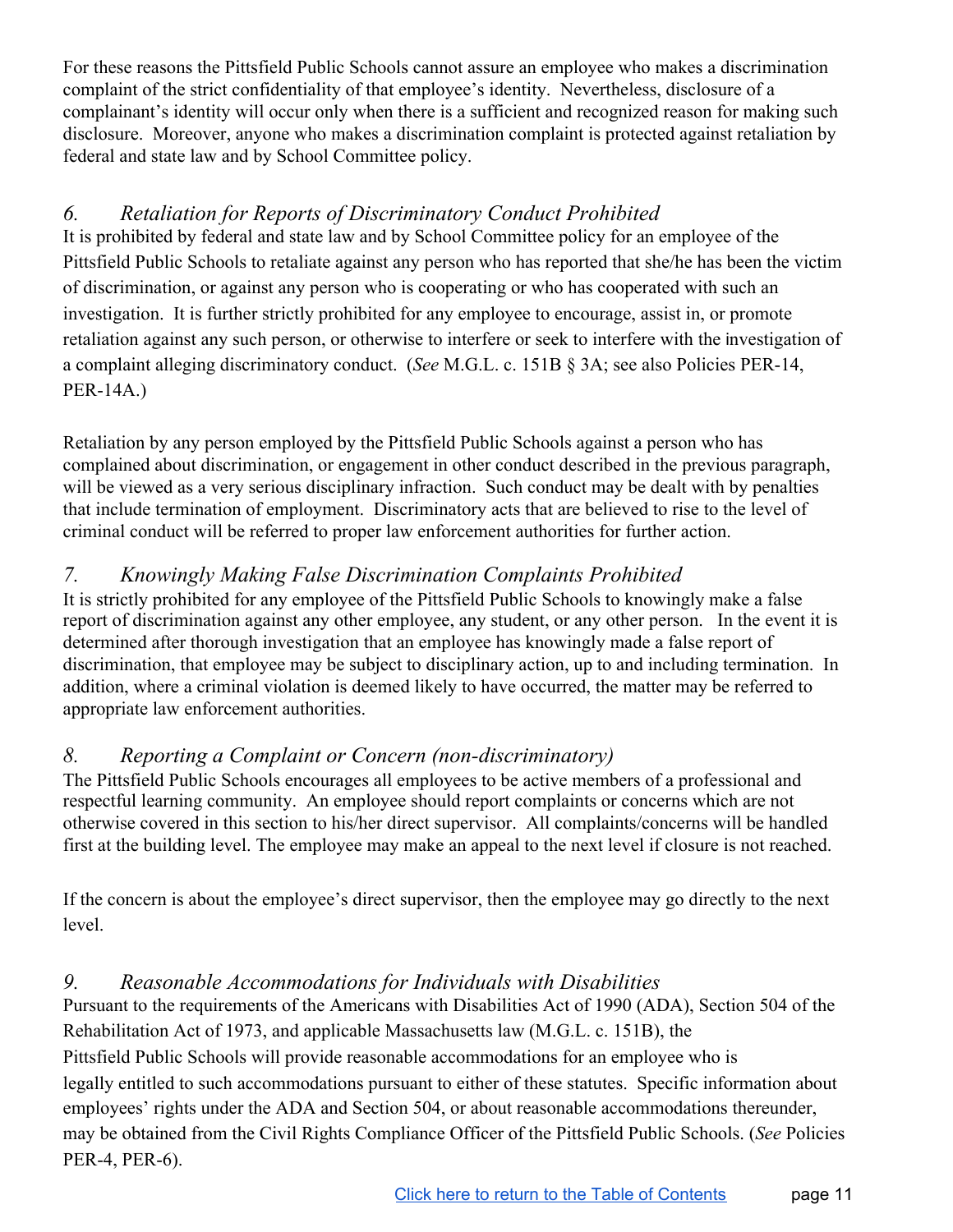# <span id="page-12-0"></span>*10. Civil Rights Compliance Of icer*

The Pittsfield School Committee has designated the Director of Human Resources as the Civil

Rights Compliance Officer of the Pittsfield Public Schools. The Director is responsible for ensuring enforcement of all prohibitions of discriminatory conduct, all matters of reasonable accommodation of persons with handicapping conditions, and all other matters pertaining to civil rights that may arise in the Pittsfield Public Schools under Title VI, Title VII, Title IX, Chapter

622, the Americans with Disabilities Act, Section 504, and all other pertinent statutes.

Complaints about discrimination, inquiries, and other matters pertaining to civil rights compliance should be addressed to:

> Director of Human Resources Pittsfield Public Schools 269 First Street Pittsfield, MA 01201 Telephone no. (413) 499-9505 Fax. no. (413) 448-8886

In addition, The School Committee has designated Ann Marie Carpenter as co-Civil Rights Compliance Officer of the Pittsfield Public Schools for matters pertaining to Title IX (discrimination on the basis of sex, including sexual harassment). In addition to the Director of Human Resources, or in the alternative, complaints about discrimination, inquiries, and other matters pertaining to Title IX compliance should be addressed to:

> Ann Marie Carpenter Unit Leader, School Psychologists & School Adjustment Counselors Pittsfield Public Schools 269 First Street Pittsfield, MA 01201 Telephone no. (413) 499-9518 [acarpenter@pittsfield.net](mailto:acarpenter@pittsfield.net)

# <span id="page-12-1"></span>PART IV. Human Resources, Payroll, and Expense Reimbursement

# <span id="page-12-2"></span>*1. Human Resources Of ice*

A. Location and Hours of Operation.

The Human Resources Office of the Pittsfield Public Schools is located on the first floor of the Mercer Administration Building at 269 First Street (phone: (413) 499-9505 fax: (413) 448-8886.

Regular business hours during the school year are 7:30 a.m. to 4:00 p.m. Regular business hours from the end of the school year until the opening day of school are 7:30 a.m. to 3:30 p.m.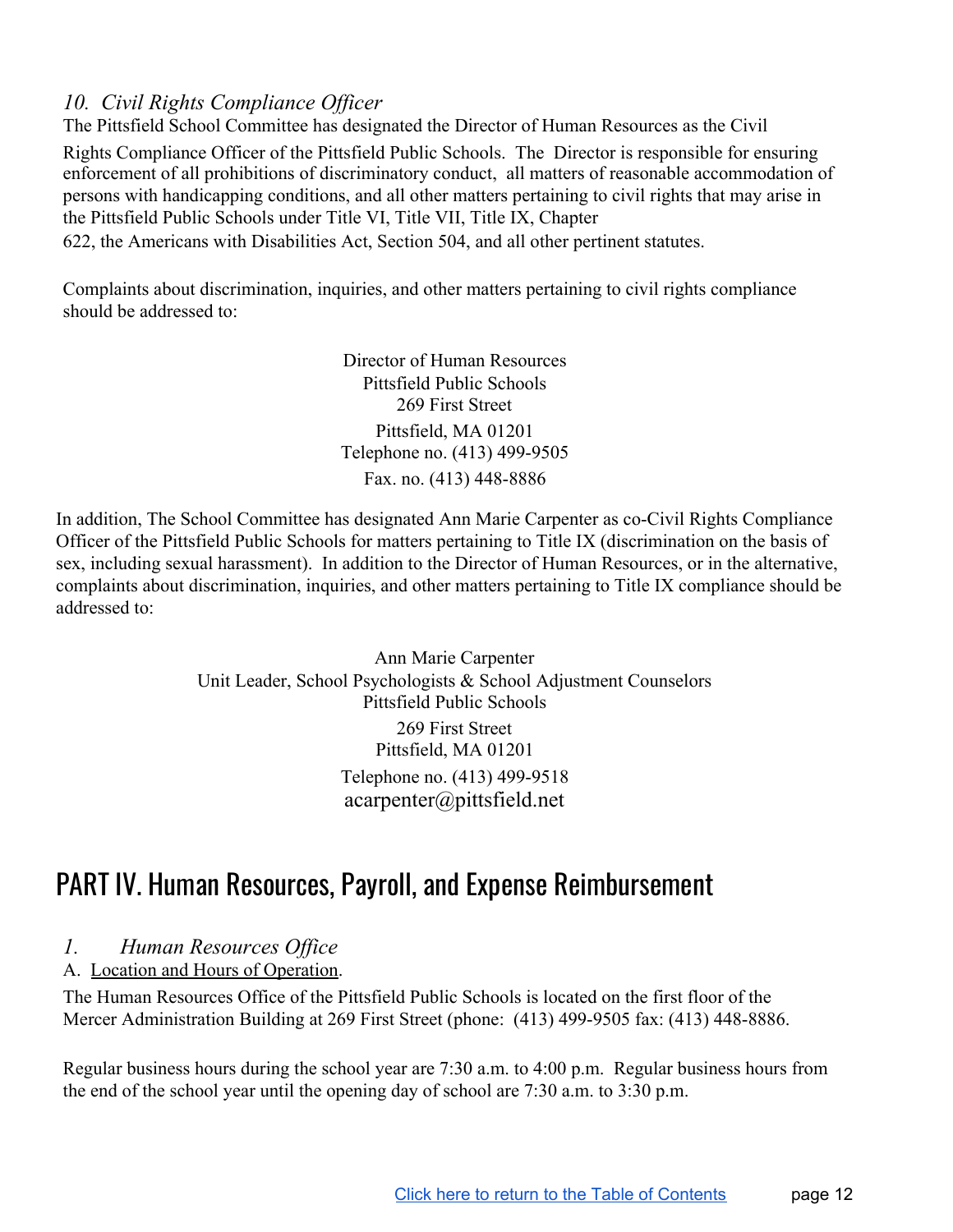B. Office Responsibilities. The Human Resources Office is the official site of all personnel records for school district employees, past and present. An employee should contact the Human Resources Office with any questions or concerns regarding the following topics: sick leave accumulation and use; personal leave use; accuracy of compensation; the contents and

inspection of personnel records; questions regarding leave, either paid or unpaid; absences for medical or other reasons; and any other matter pertaining to employment issues with the Pittsfield Public Schools.

C. Civil Rights Compliance Officer. The Director of Human Resources is the designated Civil Rights Compliance Officer for the school district. Questions, problems, or complaints regarding civil rights or compliance with applicable rules or statutes should be addressed to her/him.

# <span id="page-13-0"></span>*2. Grants, Payroll and Benefits Of ice*

A. Location. The Pittsfield Public Schools Grants,Payroll and Benefits Office are located on the first floor of the Mercer Administration Center 269 First Street, Pittsfield, MA 01201.

# B. Telephone Numbers

Certified employees (members of the UEP, PEAA, and non-bargaining employees): (413) 499-9572 Non-certified employees (paraprofessionals, secretaries, custodians):

(413) 499-9503. Benefits phone: (413) 499-9506 Grants phone: (413) 499-9504

# C. Regular Business Hours:

Opening day of school through the end of school year: 7:00 a.m. to 4:00 p.m. End of school year until opening day of school: 7:00 a.m. to 3:30 p.m.

# <span id="page-13-1"></span>*3. Pay Dates*

Employees of the Pittsfield Public Schools are paid every other . Twelve-month employees (principals, other administrators, custodians, 52-week secretaries) are paid 26

times/year. School-year employees (teachers, paraprofessionals, school year secretaries,

cafeteria employees, bus drivers) are paid either 26, 21, or 20 times annually, depending on their individual or collective bargaining agreements,. Persons employed for a shorter period will be paid as required by their length of actual service.

The pay dates for the current school and contract years are shown on the district's website.

# <span id="page-13-2"></span>*4. Payroll Procedures*

A. Paperwork Requirements Upon Employment. Every new employee of the Pittsfield Public Schools is required to: (1) complete an IRS W-4 (tax withholding) form; (2) enroll in a retirement system or plan; (3) complete a CORI (criminal history background check)

authorization form; (4) complete an I-9 form as required by the U.S. Immigration and

Naturalization service; (5) if being employed in a position requiring a license or certificate from the Mass. Department of Elementary & Secondary Education (DESE): complete statement of the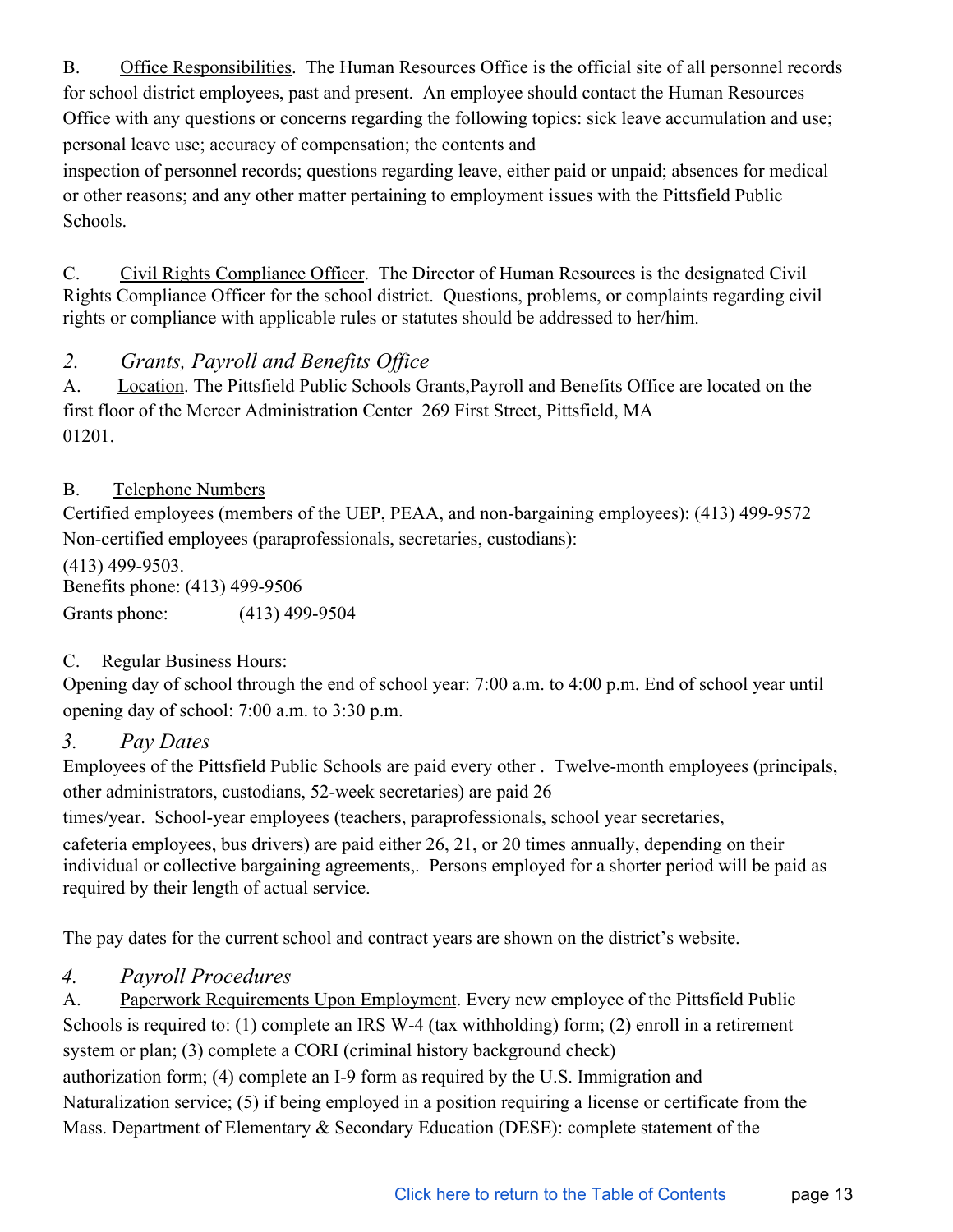individual's certification or licensure status and provide a copy of the certificate or license, as appropriate; and (6) complete such other paperwork as may be required by the Personnel Office.

#### *Only upon completion of legally required paperwork will an employee be able to receive a paycheck*.

B. Closing of Payroll. Paychecks for all Pittsfield municipal employees, including employees of the Pittsfield Public Schools, are issued by the City of Pittsfield. Timesheets and other documentation required to ensure payment must be submitted to Payroll not later than one (1) week prior to the pay date on which payment is anticipated.

C. Making Changes in Benefit Coverage. Changes in an employee's benefits, including insurance coverage, are made either through the Benefits Office (Room 101, 269 First St., Pittsfield, MA 01201). Changes in tax-deferred annuity withholding, credit union deductions, and other matters related to payroll are made through the Payroll Office (Room 101, 269 First St*.*)*.*

*Time is of the essence in making such changes*. For example, if an employee needs to add a dependent to her/his health insurance, or marries and needs health insurance coverage for her/his new spouse, or loses her/his coverage on another person's insurance and needs to enroll in the City's health insurance coverage, then this must be done immediately when the benefits change is needed.

# <span id="page-14-0"></span>*5. Employee Expense Reimbursement*

The Pittsfield Public Schools follows the procedures mandated by the City of Pittsfield's Accountant in reimbursing employee expenses. No employee shall be entitled to reimbursement of any travel, meals, lodging, materials, or other expense incurred in the course of or as a consequence of her/his employment by the Pittsfield Public Schools without *express prior authorization* by the School Business Administrator or, in the case of professional employee travel for purposes of professional development, the Deputy Superintendent. Reimbursement for tolls, parking, food, or lodging requires an *original* receipt for each expense incurred for which reimbursement is sought.

Click here to view expense reimbursement procedures.

# <span id="page-14-1"></span>*6. Employee Mileage Reimbursement*

When a Pittsfield Public Schools employee's collective bargaining agreement or contract of employment so provides, and if that employee has an assignment that requires that she/he drive her/his own vehicle on work-related matters, then the employee may claim a mileage reimbursement for each duly reported mile traveled. The reimbursement rate is set annually at the Internal Revenue Code's deductible travel rate for the preceding 12 month period. The mileage reimbursement rate changes effective March 1 of each calendar year.

Travel from home to work and from work to home is not reimbursable.

Mileage claims should be submitted *monthly* rather than aggregated. Aggregated mileage reimbursement claims may not be paid. For further information about mileage reimbursement procedures, contact the Assistant Superintendent for Business and Finance.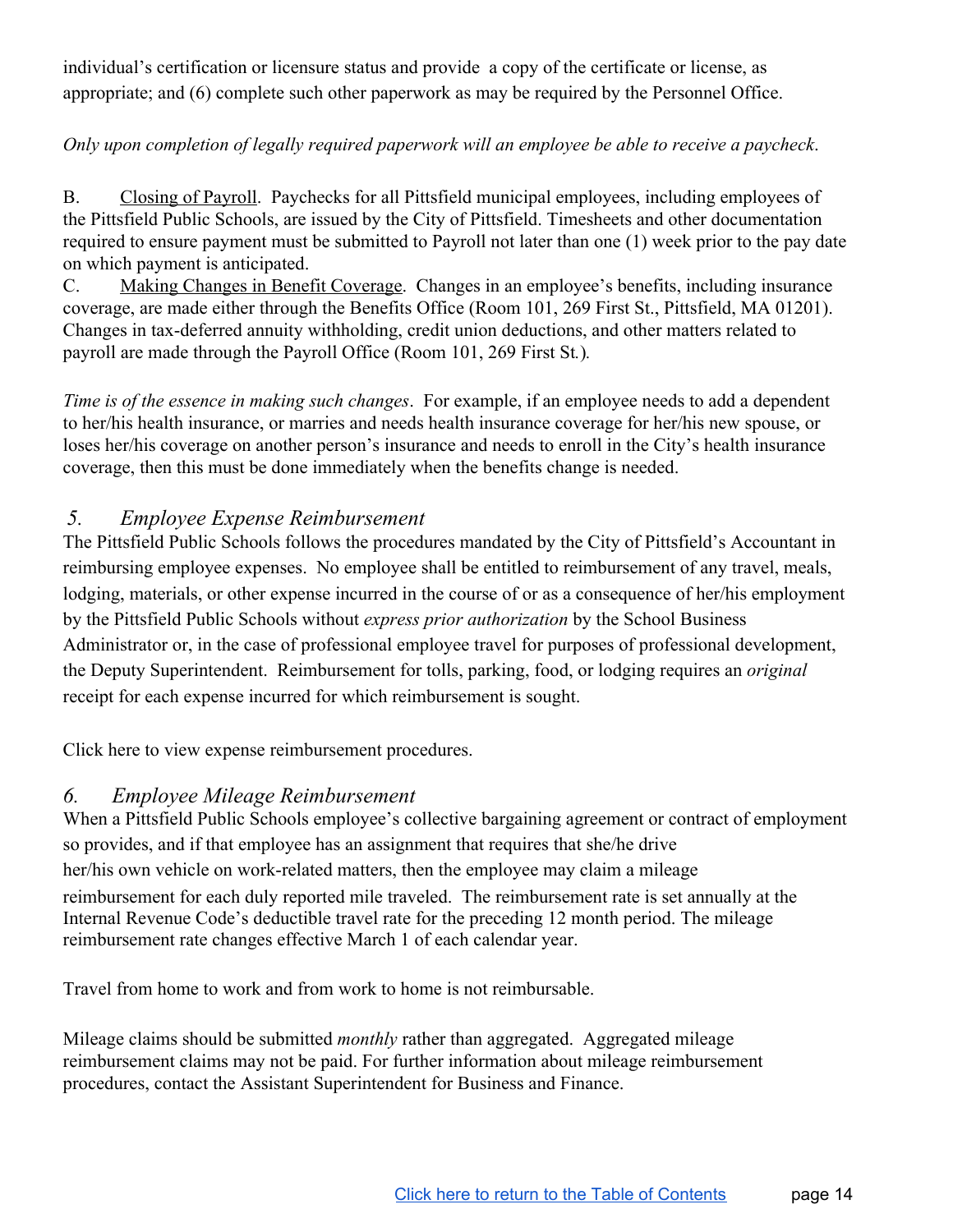<span id="page-15-0"></span>*7. Ordering of Supplies or Equipment Requires Prior Authorization* The only way that an employee of the Pittsfield Public Schools may order any item(s), supplies, materials, or services that are chargeable to the school budget, whether to local or to grant funds, is with prior approval. "Prior approval" means *only* a duly issued purchase order or, as circumstances may warrant, an appropriate Pittsfield Public Schools contract, on a form provided by the Assistant Superintendent for Business and Finance. All such purchase orders must be issued, and all such contracts must be duly executed, before the item(s), supplies, materials, or services may be purchased or rendered.

# <span id="page-15-1"></span>*8. Unauthorized Use of Tax Exempt Number Prohibited*

No employee of the Pittsfield Public Schools shall use the school district's tax exempt number under any circumstances whatsoever without the express prior consent of the Assistant Superintendent for Business and Finance.

# <span id="page-15-2"></span>*9. Employees' Access to Their Personnel Records*

The personnel records of the Pittsfield Public Schools are maintained in the Human Resources Office, Room 111, Administration Center, 269 First Street, Pittsfield, MA 01201. Any school system employee may view her/his own personnel file so long as the employee provides at least one working day's notice to the Director of Human Resources or her/his designee that

the employee wishes to examine her/his own personnel file. Personnel files may not be removed from the Human Resources Office. Pursuant to M.G.L. c. 149 § 52C, an employee may receive a copy of her/his file if that employee provides at least five working days' written notice of wanting a copy of her/his records to the Director of Human Resources

# <span id="page-15-3"></span>PART V. Absences from Work

# <span id="page-15-4"></span>*1. Reporting Absences From Work*

Any absence from work, whatever the excuse, disrupts some aspect of the Pittsfield Public Schools' educational and support programs; therefore, an employee who must be absent from work for any reason should report her/his absence *as soon as possible after learning that the absence will occur*. Timely notice is needed in order to allow the school system to secure a substitute whenever necessary, and to plan for coverage in the employee's absence. All absences should be reported to the supervisor by 6a.m. [Click here for direction on how to do this in Absence Management \(formerly](http://help1.frontlinek12.com/customer/portal/articles/2201795?b_id=10972) [AESOP\).](http://help1.frontlinek12.com/customer/portal/articles/2201795?b_id=10972)

The following list shows whom each type of employee should report her/his absence to. The person whom the absence should be reported to is shown in italics.

NOTE: staff at the middle and high schools should refer to the school faculty handbooks for specific information regarding calling in absences.

#### A. Administrative Personnel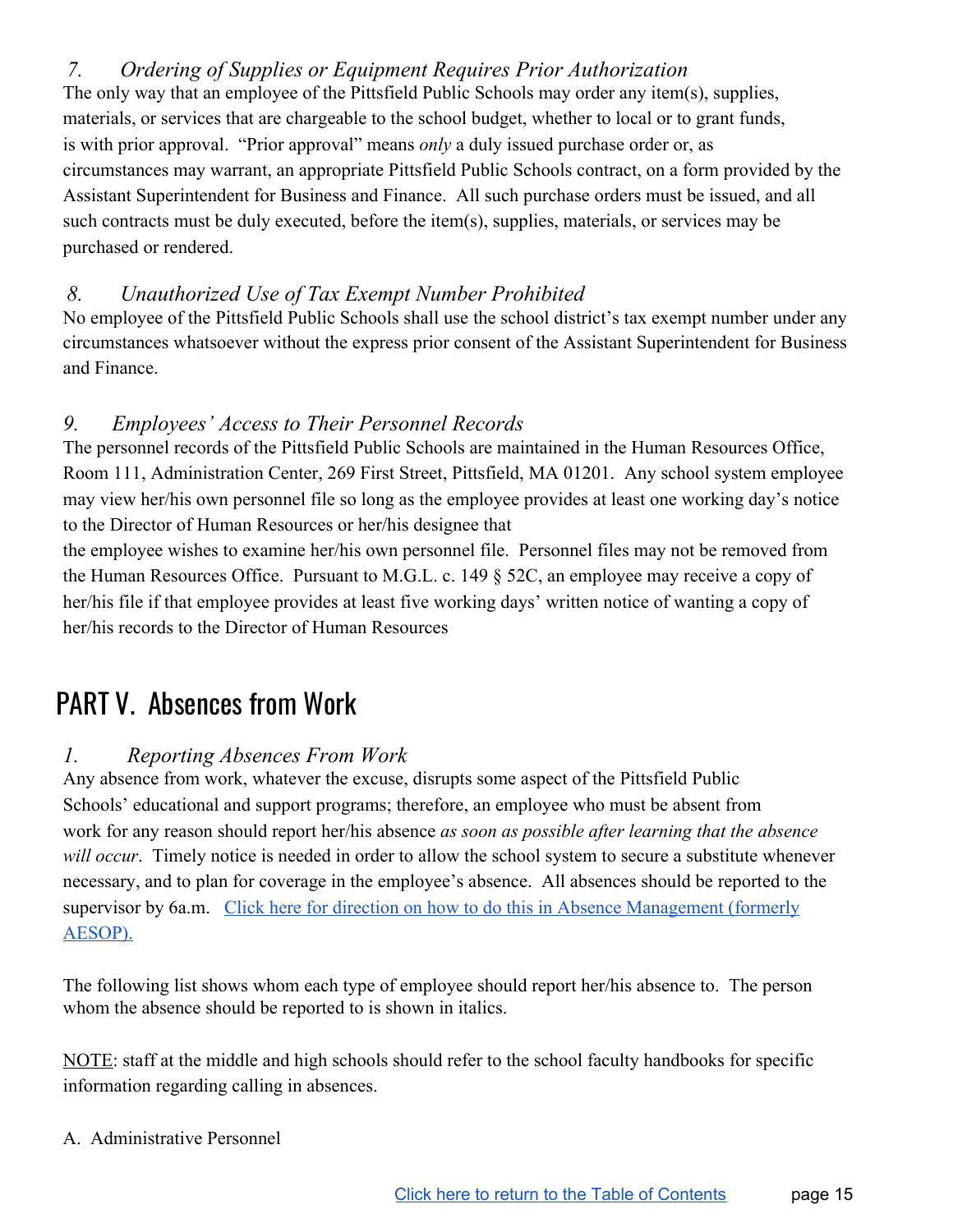#### Principals: To the *Deputy Superintendent* (499-9510)

Vice-Principals and Deans of Students: To the *Principal*

Curriculum Dept., Dir. of Special Education, Dir. of Title I: To the *Deputy Superintendent* (499-9510)

Director of ABE To the *Deputy Superintendent* (499-9510)

Director of Custodial Services: To the *School Business Administrator* (499-9502)

Director of Bus Operations: To the *School Business Administrator* (499-9502)

Director of Food Services: To the *School Business Administrator* (499-9502)

Network Manager: To the *Superintendent* (499-9512)

B. Instructional Personnel

Teachers, Tutors, and Paraprofessionals

Regular Ed. & Special Ed., assigned to a specific school: to the *Principal .* Regular Ed. assigned to more than one school: to the *Curriculum Dept.* (499- 9524) Special Ed. assigned to more than one school: to the *Special Education Office* (499-9515) Special Ed. Paraprofessionals to the *Special Education Office* (499-9519) Tutors: to the *Coordinator of Home Tutoring Services* (499-9519)

Adult Basic Education Instructors: To the *Director of Adult Basic Education* (499-9530)

C. Support Personnel

Psychologists and School Adjustment Counselors: To the *Director of Special Education* (499-9515)

Occupational & Physical Therapists: To the *Director of Special Education* (499-9515)

Custodians & Grounds Crew: To the *Director of Custodial Services* (499-9528)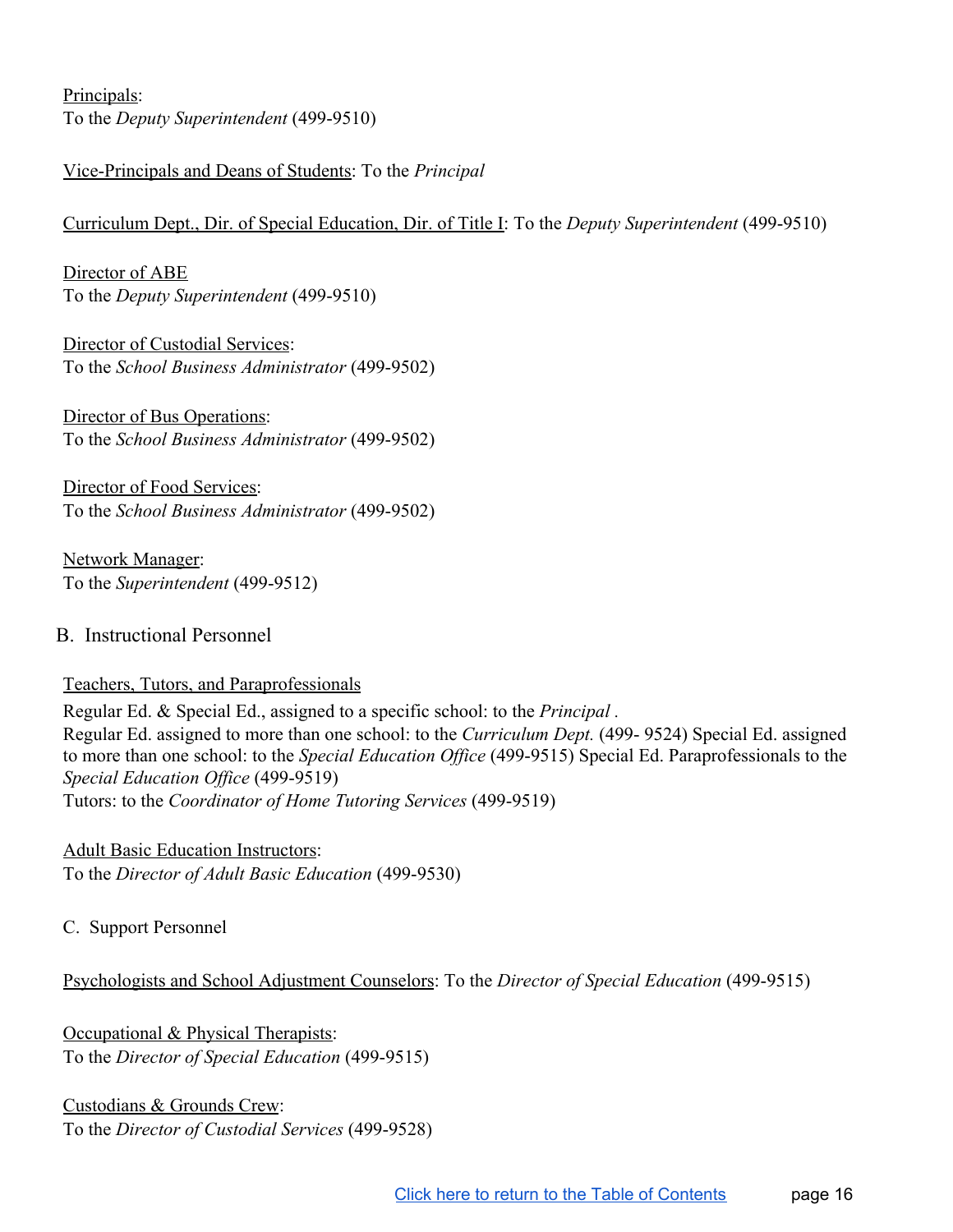Secretaries: To the *Immediate Supervisor*

Bus drivers, bus monitors, & mechanics: To the *Director of Bus Operations* (499-9525)

Cafeteria employees: To the *Director of Food Services* (448-9608)

Technology Staff: To the *Network Manager* (499-9507)

# <span id="page-17-0"></span>*2. Medical Absences*

# A. Medical Evidence in Case of Illness

An employee who is absent from work for medical reasons for more than five (5) consecutive work days should provide a written statement from her/his physician or other licensed health care stating the employee's anticipated date of return to work. The employee's compliance with this rule will enable her/his supervisor and the Personnel Office to plan better for her/his absence, including making a determination of the need for a substitute.

B. Family and Medical Leave Act (F.M.L.A.)

1. Basic Information. Any employee who has been employed by the Pittsfield Public Schools for the preceding 12 months and worked a minimum of 1250 hours in those preceding 12 months, is entitled to the rights provided under the federal Family and Medical Leave Act of 1993 (FMLA). Under the FMLA qualified employees are entitled to up to 12 weeks (60 working days) of paid or unpaid leave (depending on collective bargaining agreements or employment contracts) for certain specified medical situations, either personal or familial, and for certain child-care or adoption situations.

2. How 12 Months Is Counted. The Pittsfield Public Schools counts the annual 12-month period of entitlement as starting when the specific employee is absent for a reason recognized as giving rise to leave under the FMLA.

3. Further Information. Specific information about the FMLA and employees who are covered by its provisions may be obtained from the personnel office in the Mercer Administrative Center.

# C. Absence for Childbirth and Childrearing

1. Childbirth. An absence associated with pregnancy and childbirth is considered to be a medical absence. With a physician's statement of need for the time, an absence associated with pregnancy or childbirth is covered by Massachusetts law (M.G.L. c. 149 § 105D) and federal law (FMLA: *see* V § 2.B, above) and require that leave be provided for up to eight weeks and twelve weeks, respectively, for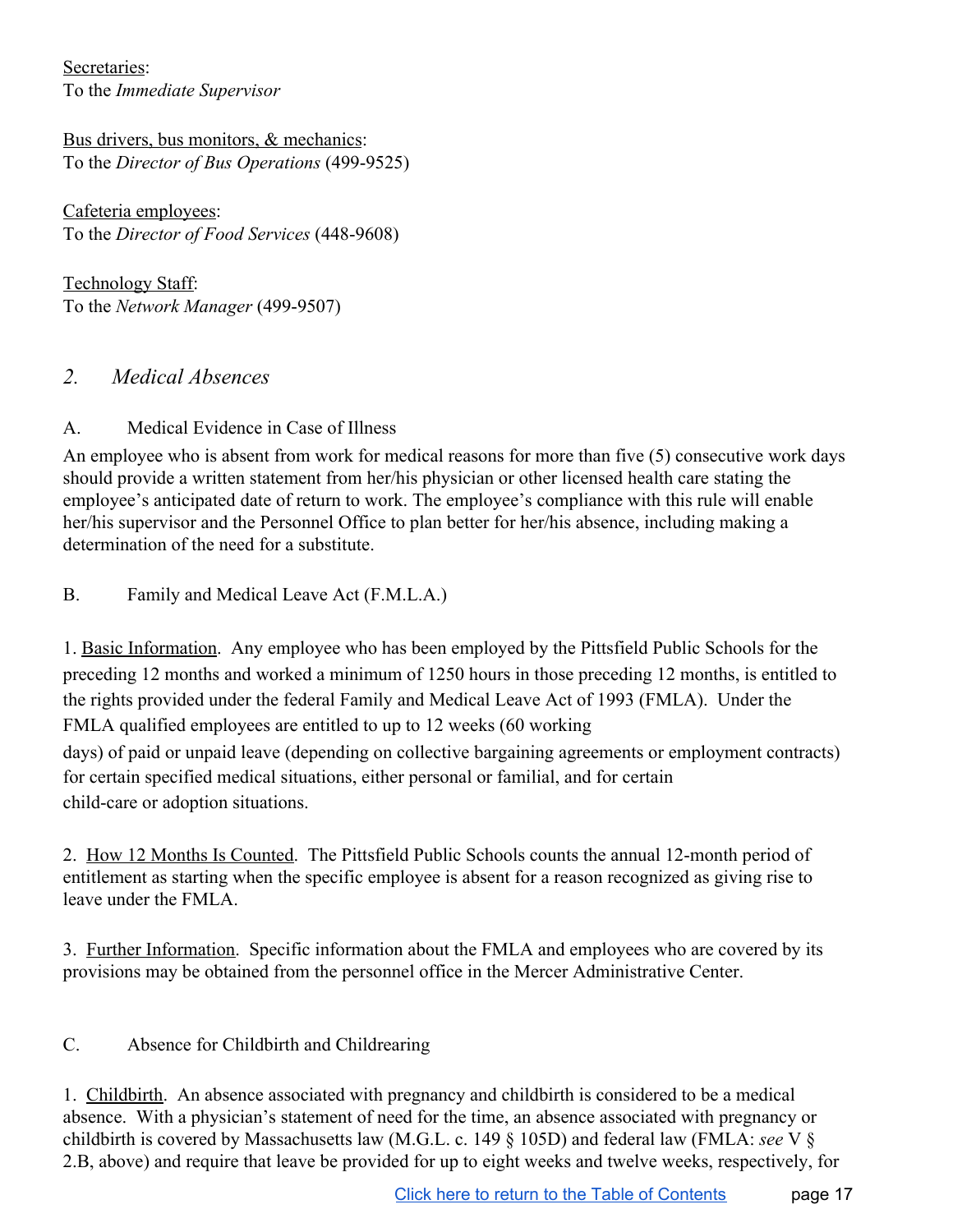this purpose. These entitlements run concurrently, not successively, and therefore are not cumulative. This leave might be paid or unpaid depending on the employee's access to paid sick leave and the conditions under which the leave is requested.

Specific information about leave for pregnancy or childbirth may be obtained from the office of the Director of Human Resources

2. Childrearing. Unless expressly provided through an employee's collective bargaining agreement or individual contract of employment, paid leave is not available for taking care of a newborn or very young child, or for adopting or caring for a newly adopted child. Nevertheless, employees covered by the FMLA are entitled to up to 12 weeks of unpaid leave with continuation of benefits for these purposes. The Superintendent of Schools may also consider such requests on a case-by-case basis.

Specific information about unpaid leave for childrearing leave may be obtained from the office of the Director of Human Resources

#### <span id="page-18-0"></span>*3. Other Absences*

#### A. Personal Leave.

Personal leave is available to certain employees under either their pertinent collective bargaining agreement or their personal contracts of employment. Specific information about the availability of personal leave to a particular employee may be obtained by reading the applicable collective bargaining agreement (available on the district's website) or from the office of the Director of Human Resources.

#### B. Professional Leave.

Professional leave is available to teachers and administrators under conditions set forth in their respective pertinent collective bargaining agreements. It is also available to principals and certain other professional employees through their personal contracts of employment. Specific information about the availability of professional leave to a particular employee may be obtained from the office of the Deputy Superintendent.

#### C. Military Leave

In certain situations military leave with pay is available to Pittsfield Public Schools employees under Massachusetts law (M.G.L. c. 33 § 59) and the provisions of certain collective bargaining agreements. Specific information about the availability of military leave to a particular employee may be obtained from the office of the Director of Human Resources.

# D. Jury Duty

Pursuant to the requirements of M.G.L. c. 234A § 48 *passim* and pertinent provisions of collective bargaining agreements, the Pittsfield Public Schools pays employees for time they spend on jury duty. Employees who serve on a jury therefore owe whatever compensation they receive for service on a jury on a regular working day to the Pittsfield Public Schools.

Employees absent from work because of jury duty are obliged by law to submit the juror service certificate they receive to their employer in order to be paid by their employer for jury service time. See M.G.L. c. 234A § 58.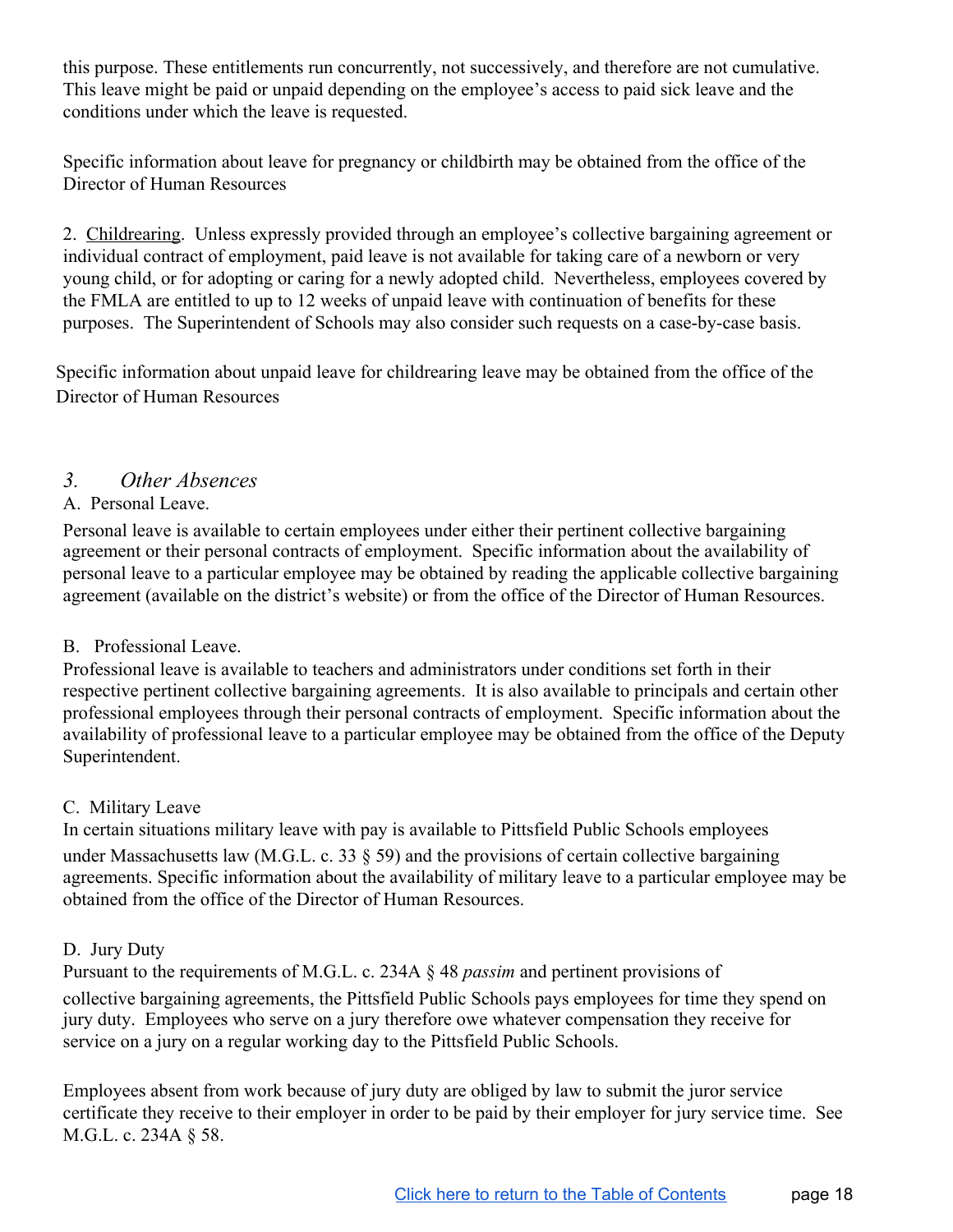An employee who is absent from work for jury duty and who is released from jury duty before the mid-point of that employee's work day is expected to return to work for the remainder of that workday.

E. Extended Leave for Other Employment.

The Pittsfield Public Schools does not provide extended leave, either paid or unpaid, to its employees for the purpose of seeking or engaging in other employment.

# <span id="page-19-0"></span>PART VI. General Employment Issues

# <span id="page-19-1"></span>*1. Basic Work Expectations of Employees*

Each person who is employed by the Pittsfield Public Schools has been hired in order to enable the school system to meet its obligations under Massachusetts and United States law, and to adhere to the school district's mission set forth in I § 1, above. Every employee furthers that objective either by providing direct services to students or by working in support of direct instruction and related programs that benefit children and young people.

The appointing authority (*see* II § 1, above) has certain basic expectations of each Pittsfield Public Schools employee. Those expectations are that each employee:

1. Attend work regularly and punctually unless excused due to emergency, illness, or previously approved absence;

2. Show respect to other employees, students, and members of the public

3. Take due care with all property of the Pittsfield Public Schools;

4. Be honest and forthright in reporting absences from work, handling or accounting for school district funds, and making claims either for payment for services or for reimbursement from the Pittsfield Public Schools;

5. Adhere strictly to the established rules, policies, and procedures of the Pittsfield School Committee and the Superintendent of Schools;

6. Exercise reasonable judgment, and therefore behave sensibly, in interacting with other employees, supervisors and administrators, students, and the public;

7. Take direction respectfully and promptly from her/his supervisor;

8. Implement her/his supervisor's directives promptly, thoroughly, and to the best of that employee's ability; and

9. Otherwise perform to the best of her/his ability all the duties associated with that employee's specific position in the Pittsfield Public Schools.

# <span id="page-19-2"></span>*2. Employee Ethics*

The Pittsfield School Committee has established the following Code of Ethics for employees of the Pittsfield Public Schools (*see* Policy PER-8). Each employee shall:

- Maintain just and courteous relationships with students, parents, staff members, and others.
- Maintain her/his efficiency and knowledge of developments in their fields of work.
- Transact all official business with the properly designated authorities of the school system.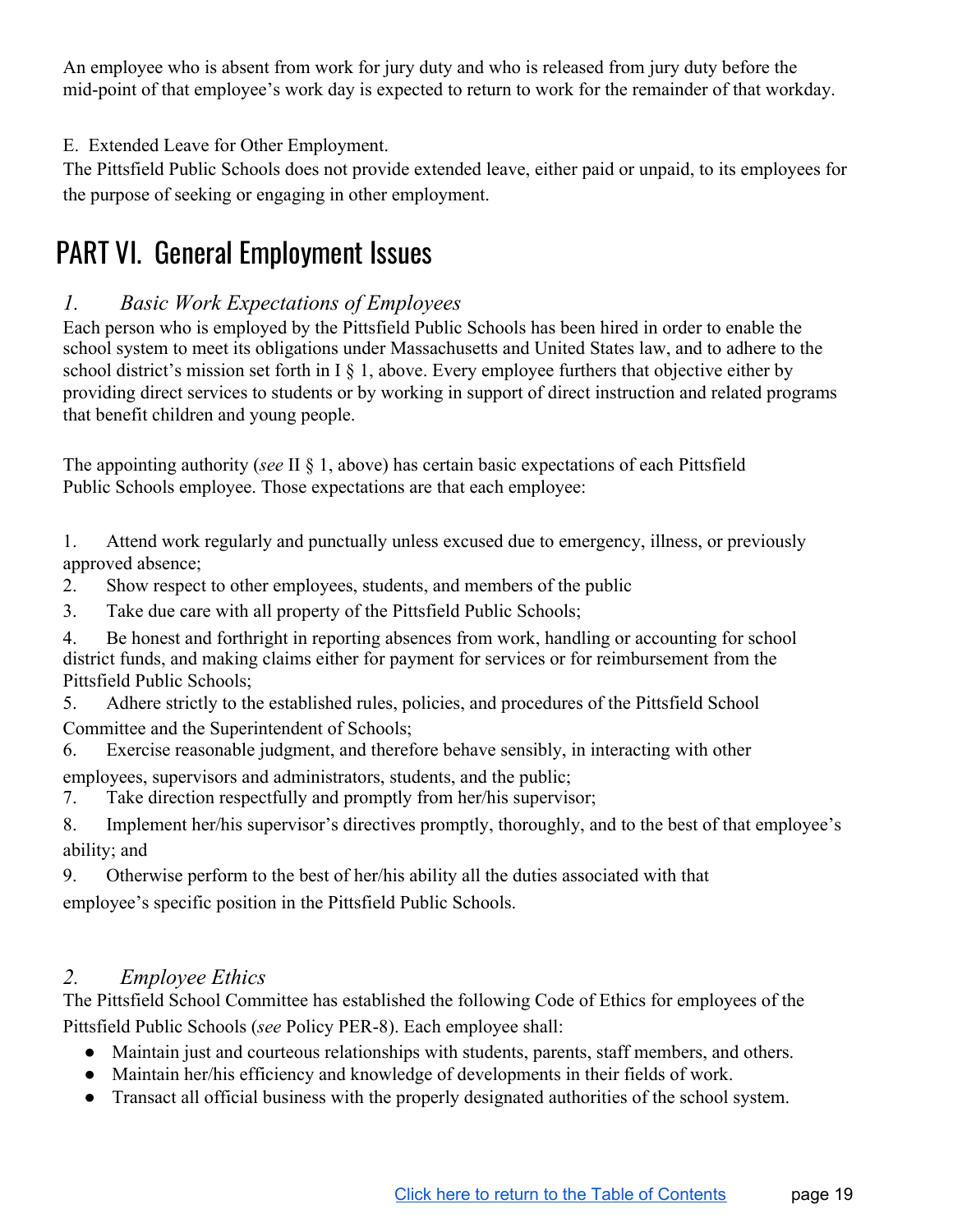- Place the welfare of children as the first concern of the school system, which will require that appointments to positions and promotions be based solely on merit. The use of pressure on school officials for appointment or promotion is unethical.
- Restrain from using school contacts and privileges to promote partisan politics, sectarian religious views, or selfish propaganda of any kind.
- Direct any criticism of other staff members or any department of the school system toward the improvement of the school system. Such constructive criticism is to be made directly to the particular school administrator who has the administrative authority to improve the situation and then to the Superintendent, if necessary.
- Use properly and protect all school properties, equipment, and materials.

# <span id="page-20-0"></span>*3. Employee Work Hours*

The work hours for Pittsfield Public Schools employees are determined by collective bargaining agreements or, where applicable, by individual contracts of employment. If an employee has a question about her/his own specific work hours, either regularly or in an unusual situation, then that employee should contact her/his immediate supervisor. If the issue has to do with the interpretation of a provision of a collective bargaining agreement or a contract of employment then the individual with the question should contact the Director of Human Resources.

# <span id="page-20-1"></span>*4. No Overtime Without Express Prior Authorization*

A. "Overtime" (OT) Defined. "Overtime" (OT) is defined as either (a) working beyond an employee's regular workday, so that the employee has a reasonable expectation of receiving additional compensation for the time that she/he is putting in; or, (b) pursuant to the federal Fair Labor Standards Act, working in excess of 40 hours in any seven day payroll period, so that work done is entitled to payment at 150% of the employee's regular compensation.

B. Prohibition of Overtime Without Prior Authorization. Not all Pittsfield Public Schools employees are eligible for overtime compensation under either definition of OT. Except in an emergency as described below (*see* VI § 4.C, below) no employee of the Pittsfield Public Schools may consider her-/himself authorized to work overtime without prior administrative authorization.

C. Exception to Prohibition of OT Without Prior Authorization. Only in an emergency may an employee who would be entitled to overtime pay for additional work presume the approval of overtime in the following situation. An emergency exists when there is a plausible threat to personal safety or valuable property, and where in this situation the employee is unable to bring what is happening to the immediate attention to her/his superior, and therefore secure approval for overtime needed to deal with the situation. (Examples of an emergency include: fire; flood;

an intruder in the building.) When there is an emergency the employee is authorized to remain at work to deal with the situation appropriately. In such a case the employee who is entitled to overtime shall bring the situation to her/his supervisor's attention as soon as possible.

D. Compensatory ("Comp") Time. Except as described in the following paragraph, no Pittsfield Public Schools employee shall be entitled to compensatory ("comp") time. Certain collective bargaining agreements or individual contracts with non-bargaining unit employees contain provisions for receipt of "comp" time in the event that OT of the sort described at VI § 4.A.a, above, is incurred. No "comp" time may be incurred unless the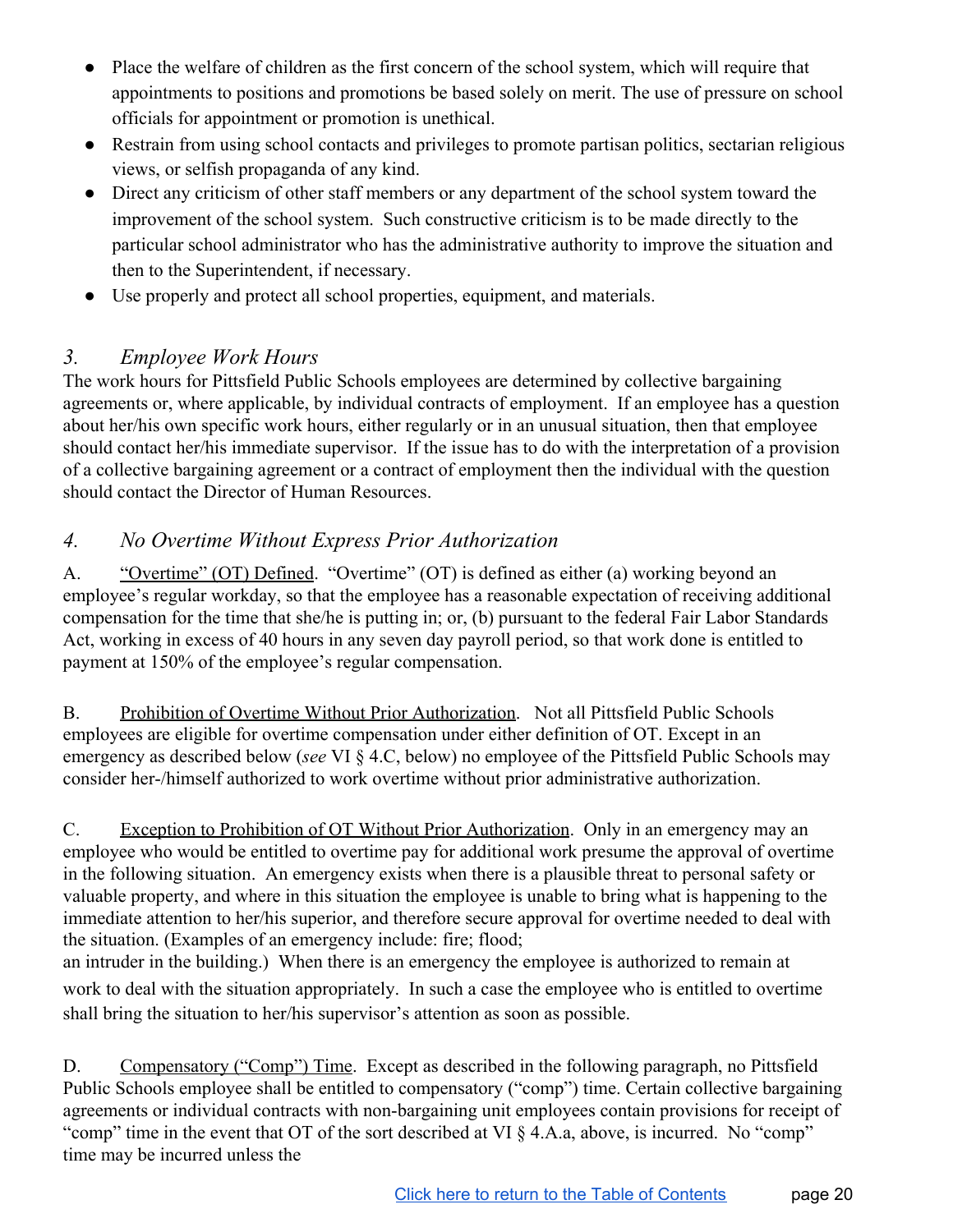conditions set forth in the collective bargaining agreement or individual contract of employment are strictly observed. Among those conditions is the requirement that entitlement to "comp" time may be incurred only with prior authorization of the supervisor identified in the agreement

or contract. No entitlement to "comp" time may be incurred, and no right to "comp" time may be claimed, under any other condition.

# <span id="page-21-0"></span>*5. Criminal Of ender Records Investigation (C.O.R.I.) Checks*

Under Massachusetts law no person may be employed by, or may work as a volunteer, in any capacity with the Pittsfield Public Schools that involves unsupervised access to students while on school premises, or while participating or assisting in school-sponsored programs or activities, without satisfactorily completing a Criminal Offender Records Information (CORI) check. This requirement is implemented by School Committee Policy PER-10A. Because of the requirement imposed by state law on School Committees and Superintendents to secure CORI checks on all employees, an employee's refusal to authorize the Superintendent to file a request for a CORI check may be deemed to be a most serious disciplinary issue, possibly resulting in termination of employment. Information that is received through a CORI check must by law be held in strictest confidence. Such information may be shared only as authorized by the individual on whom the check was done or as otherwise provided by law. See M.G.L. c. 6 §§ 167-178B. (Policy PER-10A.)

# <span id="page-21-1"></span>*6. Employee Work Assignments*

Each employee of the Pittsfield Public Schools shall receive her/his specific work assignment from her/his supervisor. If an employee is uncertain about her/his work assignment, work location, or the duties associated with her/his position or work assignment, then it is the employee's responsibility promptly to seek clarification of the matter in question from her/his supervisor.

# <span id="page-21-2"></span>*7. Employees Working Other than for the Pittsfield Public Schools*

When a person is employed by the Pittsfield Public Schools on a regular, full-time basis, then the School Committee, pursuant to its Policy PER-58 ("Nonschool Employment by Professional Staff," cross-referenced with Policy PER-97, "Nonschool Employment by Support Staff Members"), considers that it has given that person full-time employment. Therefore, the School Committee expects all employees to give the responsibilities of their district positions precedence over any types of outside work.

Outside work done by a staff member is of concern to the Committee insofar as it may: (1) prevent the employee from performing her/his school responsibilities in an effective manner; (2) prejudice the employee's effectiveness in her/his position, or compromise or embarrass the school system; or (3) raise a question of a conflict of interest, e.g., when the employee's position in the district gives her/him access to information or another advantage useful to the outside employer.

Therefore, if a Pittsfield Public Schools employee is also employed elsewhere, that employee shall ensure that: (1) she/he does not perform any duties related to an outside job during that employee's regular working hours for the Pittsfield Public Schools, or during the additional time

that the employee needs to fulfill the responsibilities of her/his school position; and (2) she/he will not use any Pittsfield Public Schools facilities, equipment, or materials in performing outside work.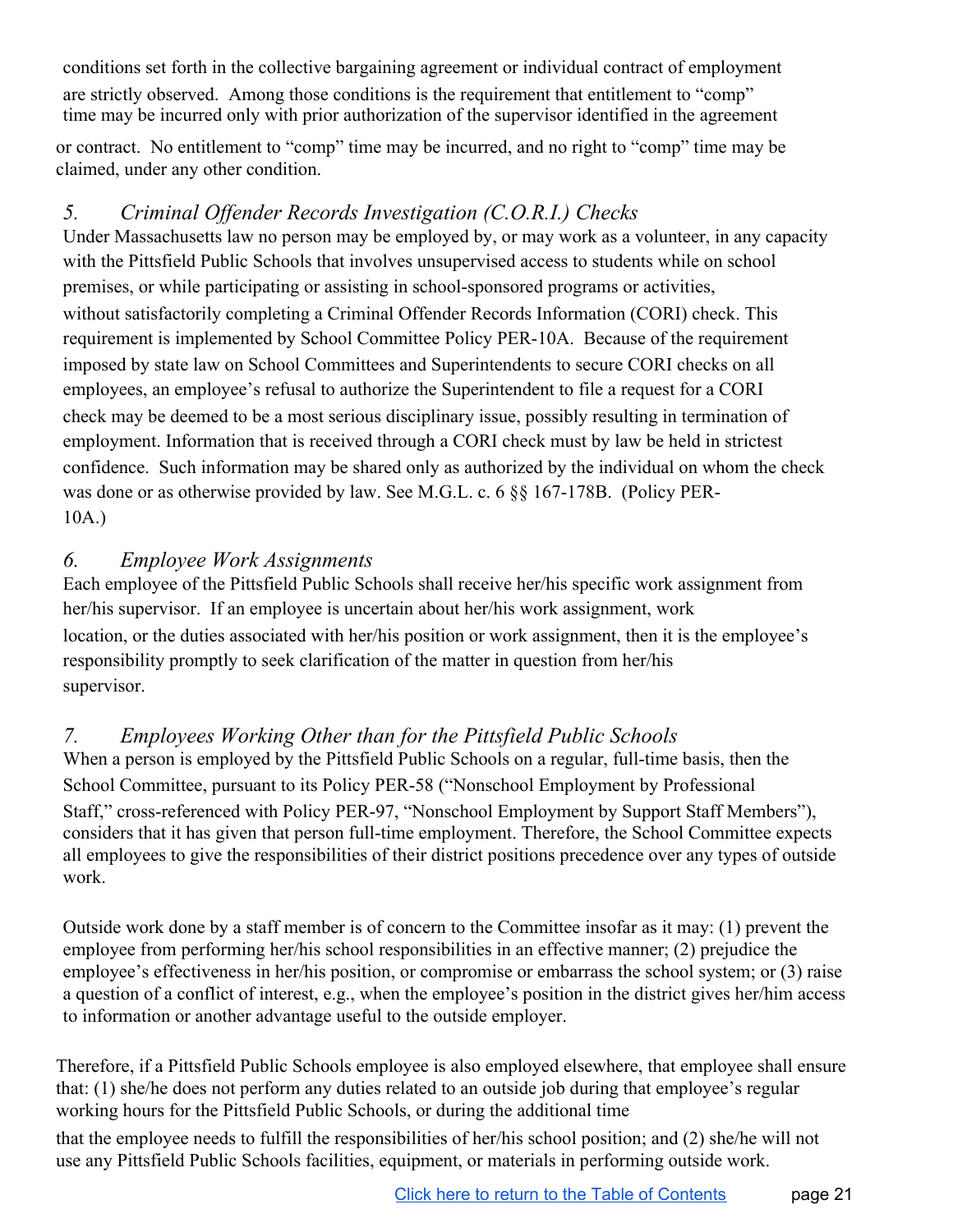# <span id="page-22-0"></span>*8. Posting Notices of Employee Rights*

A posting of the employment-related rights that Pittsfield Public Schools employees have under various Massachusetts and federal statutes can be found in each school or other facility of the Pittsfield Public Schools. This information is posted either in the faculty room, the main office of each school or facility, or another conspicuous place. In the event that you do not find this information posted, please promptly notify the Personnel Office, Room 111, 269 First Street, Pittsfield, MA 01201, phone (413) 499-9505, e-mail [aterry@pittsfield.net.](mailto:aterry@pittsfield.net)

# <span id="page-22-1"></span>*9. Availability of Copies of Collective Bargaining Agreements*

The Pittsfield Public Schools has seven employee bargaining units. Teachers, therapists, academic coaches, nurses, and certain other instructional staff are represented by the United Educators of Pittsfield. School psychologists, SACs, and school and program administrators, with the exception of principals, are represented by the Pittsfield Educational Administrators' Association. The Pittsfield Federation of School Employees, represents members of the following employee units through separate chapters: bus drivers and attendants; cafeteria employees; custodians; paraprofessionals; and educational secretaries. Copies of employee bargaining units' collective bargaining agreements are available from the president or chapter chairperson of each Pittsfield Public Schools union. All collective bargaining agreements are posted on the district's website (www.pittsfield.net).

# <span id="page-22-2"></span>*10. Indemnification of Employees*

Under M.G.L. c. 258 § 9 the City of Pittsfield obtains insurance for the purpose of indemnifying its employees from personal financial loss, and all damages and expenses, including legal fees, if any, in an amount not exceeding \$1,000,000 for certain acts they may take that are within the scope of their official duties or employment.

Indemnification may not legally extend to any action for violation of any civil right that arises under federal or state law if the employee acted in a grossly negligent, willful, or malicious manner. Moreover, indemnification may be unavailable if the public employee against whom an action is brought fails to cooperate reasonably with her/his employer in the defense of any action that is brought.

Additional information about public employees' indemnification for actions taken that are within the scope of their official duties or employment is available from the School Business Administrator.

# <span id="page-22-3"></span>PART VII. Work-Related Illness or Injury

# <span id="page-22-4"></span>*1. Seeking Medical Attention For Work-Related Injuries Or Health Problems*

A. Seeking Medical Attention Generally. An employee of the Pittsfield Public Schools who is injured in the course of her/his employment, or who seeks care for a work-related medical condition, must first seek medical attention by reporting to the Occupational Medical Services (OMS) Program. Except when an employee's condition requires immediate attention due to the fact that it is a medical emergency or occurs during off hours (*see* VII § 1.B, below), an appointment should be scheduled through the City of Pittsfield's Personnel Office (499-9340).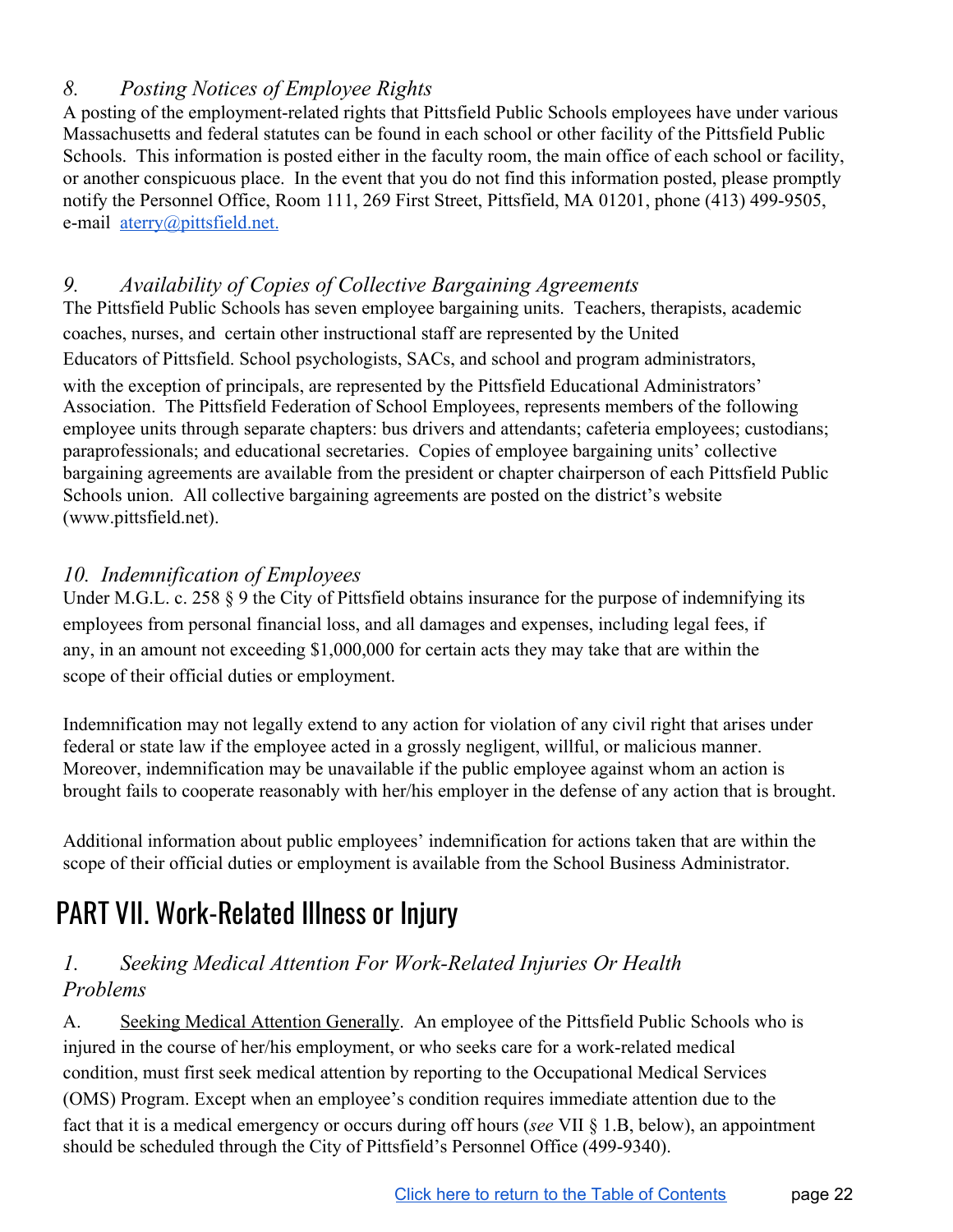In reporting to OMS an employee should identify her/himself as an employee of the Pittsfield Public Schools. The location of OMS is:

> Occupational Medical Services 610 North Street Pittsfield, MA 01201 413 447-2684

B. Seeking Medical Attention in an Emergency or During Off Hours. In the event that an employee suffers a medical emergency at work, or an employee has a work-related medical problem during off-hours (e.g., weekend shift, late shift), that employee should seek care at the Emergency Room at Berkshire Medical Center's North Street facility. For the purpose of this section, a medical emergency is a situation in which the employee's condition is serious and requires immediate medical attention.

# <span id="page-23-0"></span>*2. Reporting Work-Related Illness or Injury*

A. Filing a Written Report of Work-Related Injury or Health Problem. A workplace injury, or an injury or health concern that an employee believes to be work-related, should be reported in writing not later than *48 hours* after the occurrence or discovery of the injury or health

concern. Forms for reporting work-related injuries or health concerns are available from the secretary at the employee's work assignment. The completed form should be returned to the secretary at the employee's work assignment. *See* VII § 2.B, below.

# B. Consequences of Failing to Comply with 48 Hour Reporting Requirement.

An employee who fails to comply with the 48 hour reporting requirement for a workplace injury or any injury or health concern that an employee believes to be work-related may jeopardize her/his ability to recover costs associated with seeking medical treatment for that injury or condition. In addition, an employee who fails to comply with the 48 hour reporting requirement may jeopardize her/his ability to qualify for workers' compensation benefits (see VII § 3.B, below).

# <span id="page-23-1"></span>*3. Workers' Compensation*

A. General Information. Workers' compensation benefits provide paid leave, after an initial period of five (5) unpaid days, to any employee who is injured on the job or who must be absent from work for medical reasons associated with her/his employment by the Pittsfield Public

Schools. The employee receives a reduced rate of pay in accordance with Massachusetts law. In some cases where provided by collective bargaining agreement, an employee's rate of pay while she/he is absent with a work-related medical problem may be supplemented by available accumulated paid sick leave, so that the employee sees no reduction in her/his compensation so long as accumulated paid sick leave is available.

An employee's comprehensive health insurance coverage continues while she/he is on workers' comp, assuming that the employee has health insurance through her/his employment with the Pittsfield Public Schools, so long as that employee has available sick leave to use to supplement her/his workers' compensation benefits. After the exhaustion of the employee's paid sick leave, the employee may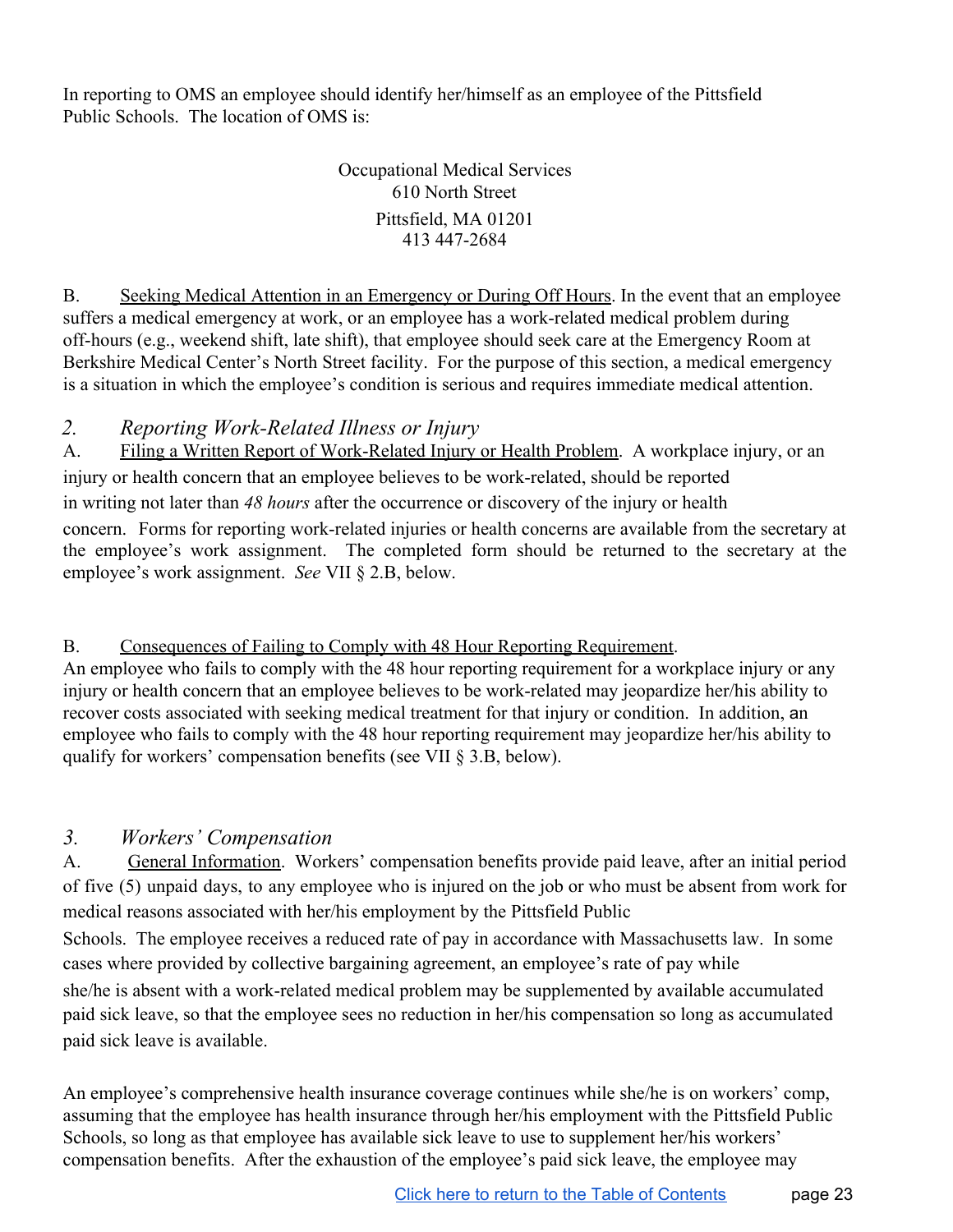continue her/his health insurance coverage as an employee of the City of Pittsfield under COBRA. (*See* IX  $§$  10, below).

B. Forty-Eight Hour Reporting Requirement. Work-related injury or sickness claims should be made as soon as possible, but not later than 48 hours after discovery of the condition or the occurrence of the injury. (*See* VII § 2.A, above.)

C. Relation of Workers' Compensation Absences and the F.M.L.A. Time when an employee is absent on a workers' compensation-related illness or injury is chargeable to time that may be available to the employee under the Family and Medical leave Act of 1993 (FMLA) (s*ee* V § 2.B, above). For further information about the use of FMLA time during a workers' compensation-related absence contact the Director of Human Resources.

# <span id="page-24-0"></span>PART VIII. Workplace Rules

# <span id="page-24-1"></span>*1. Workplace Conduct*

Each employee of the Pittsfield Public Schools shall comport herself/himself at work in a manner that furthers the mission of the school district and the goals of the Superintendent of Schools. Therefore, each employee should act in a manner that a reasonable person would view as appropriate to the employee's role as a model to children and young people and a public servant. This includes, but is not limited to: using appropriate language at work; working efficiently and conscientiously; addressing other staff, students, and the public respectfully; and promptly and courteously following the directions of the employee's supervisor(s) and superior(s).

Specific standards of appropriate conduct should embody the standards set forth by the Pittsfield School Committee in Policy PER-8, "Staff Ethics" and should exemplify the rules stated in VI §1, above.

# <span id="page-24-2"></span>*2. Respect for the Public*

Each employee of the Pittsfield Public Schools is a public employee, which means that her/his benefits and compensation are provided by the citizens of the community through the school system and the City of Pittsfield, and by other sources of public funding. Moreover, each person working for the Pittsfield Public Schools is employed solely in order to enable the school system to pursue the mission of the Pittsfield Public Schools.

Therefore, each employee shall act at all times in a manner that shows due respect for the public. Each employee shall act at all times in a manner that enables members of the public, including parents, guardians, and interested citizens, to receive pertinent information which they are entitled to, as well as necessary assistance in dealing with the various offices and departments of the Pittsfield Public Schools

# <span id="page-24-3"></span>*3. Respect for Fellow Employees*

As required by School Committee Policy PER-8, each employee of the Pittsfield Public Schools shall act at all times in a manner that shows respect for the dignity and personal worth of each fellow employee.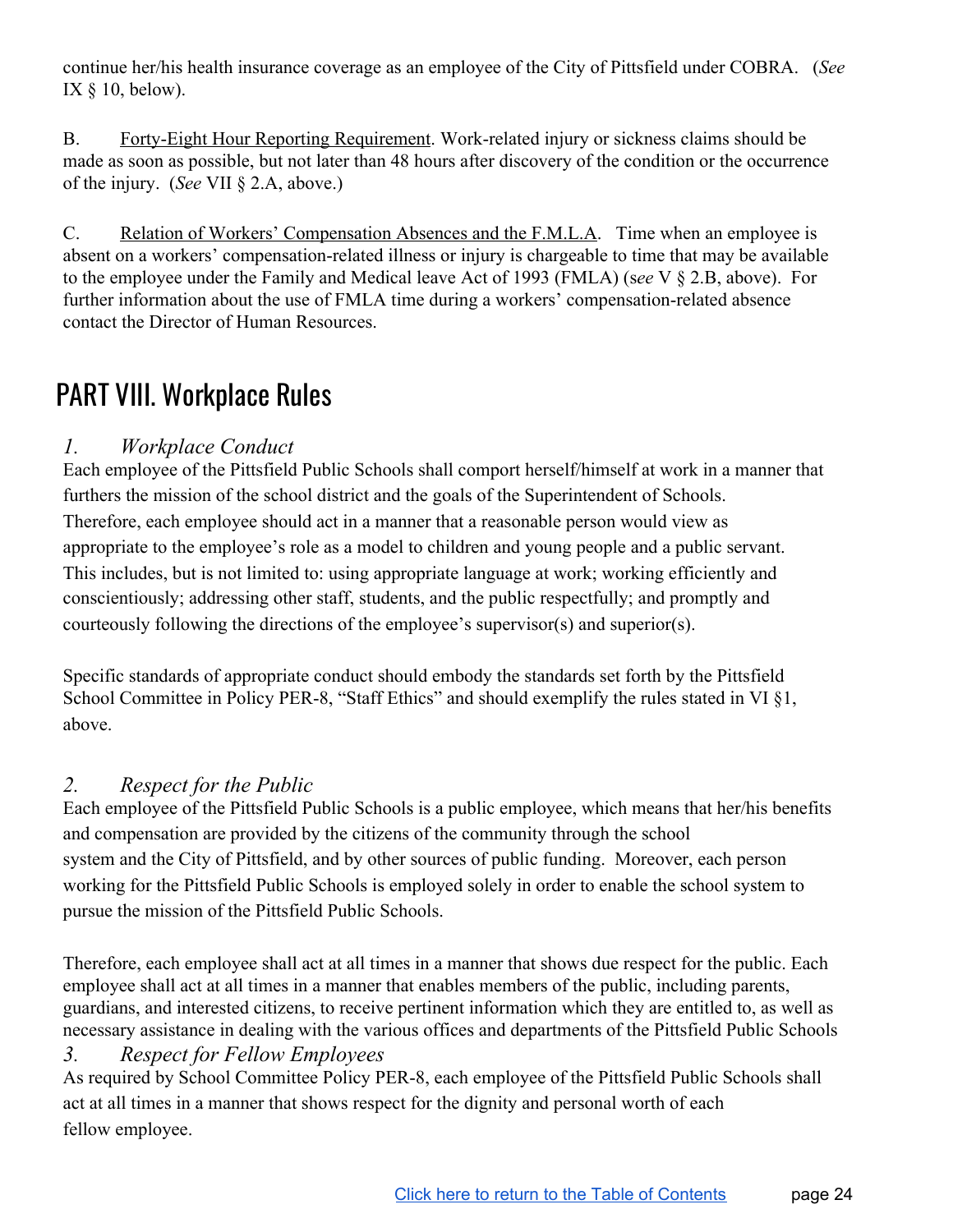# <span id="page-25-0"></span>*4. Respect for Students*

Each person working for the Pittsfield Public Schools is employed solely in order to enable the school system to pursue the mission set forth in I § 1, above. That mission centers on the effective provision of educational services to students.

Every person employed by the Pittsfield Public Schools is a role model for the district's students. Therefore, every school system employee is to show proper respect to students as individuals and as impressionable children or young people in all of her/his interactions with students.

# <span id="page-25-1"></span>*5. Confidentiality of Information Learned Through Employment*

Each employee of the Pittsfield Public Schools receives information as part of her/his position that is confidential. Information on students, on other employees, on members of the public, including parents and guardians, and on school-related matters is part of the school system work environment. The security and confidentiality of such information is protected by a variety of federal and state laws and by Pittsfield School Committee policy.

Parents and guardians have the right to inspect and receive copies of their children's records, but there are established procedures for their receiving this information (*see* 20 U.S.C. 1232f; *see also* M.G.L. c. 71 § 34D; *and see* 603 C.M.R. 23.07). The public has the right of access to the public records of the Pittsfield Public Schools under the Massachusetts freedom of information law (M.G.L. c. 66 § 10). Courts acting within the scope of their authority may order the release or disclosure of public and even personal information. But employees may not act on their own initiative to violate any person's confidentiality or to disclose student or employee information or public records or information of any sort that they are not authorized to disclose.

Therefore, it is strictly prohibited for any employee to discuss, release, or disclose any such information to any individual, organization, or agency without the express prior approval of that employee's supervisor. Any employee who makes an unauthorized disclosure of confidential or protected information may be subject to discipline, up to and including termination. If an employee is deemed to have acted outside the scope of her/his authority in releasing information without due authorization, that employee may not be covered by the indemnification provisions of Massachusetts law (*see* M.G.L. c. 258;) and may be personally liable to any party who is aggrieved by that release or disclosure.

# <span id="page-25-2"></span>*6. Weapons and Dangerous Devices Prohibited*

It is strictly prohibited for a Pittsfield Public Schools employee to possess or use any weapon, including but not restricted to a gun, knife, blade, or club, in a school building, on school grounds, or at any school-sponsored activity. It also is strictly prohibited for a Pittsfield Public Schools employee to possessor use any other dangerous implement, such as an explosive or incendiary device, or any implement or object not ordinarily in the possession of a school employee, that can reasonably be foreseen to have a use in harming another person, in any school building, or on school grounds.

# <span id="page-25-3"></span>*7. Smoking and Other Tobacco Use Prohibited*

Smoking or other use of tobacco or tobacco products in a school building or on school grounds is a violation of Massachusetts Law (M.G.L. c. 71 § 37H) and School Committee policy (Policy ER-20, "No Smoking Policy for the Pittsfield Public School System for Students, Employees, and Visitors"), and is strictly prohibited. An employee's violation of this prohibition may result in disciplinary action, up to and including termination.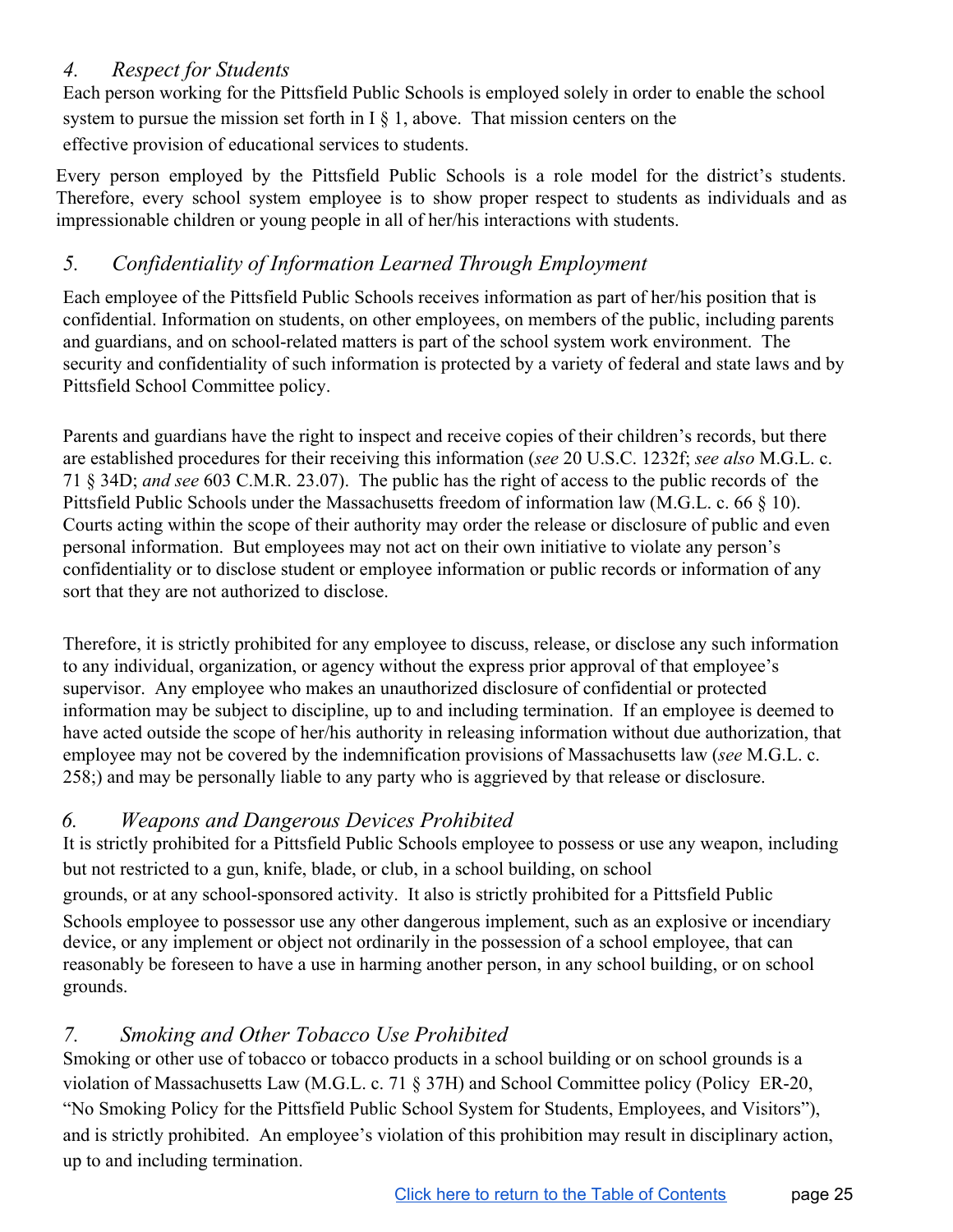# <span id="page-26-0"></span>*8. Workplace Apparel*

Each person employed by the Pittsfield Public Schools has been hired to further the education of the children and young people of Pittsfield in conformity with the mission of the Pittsfield Public Schools. School employees do their work properly either by providing direct services to students or by performing tasks or functions that support direct instruction and related programs.

Each person employed by the Pittsfield Public Schools works in a public school setting. Consequently, even if an employee's direct contact with students is infrequent and incidental, that person serves as a role model for the children and young people who attend Pittsfield's public schools. Moreover, every school system employee represents the Pittsfield Public Schools to the public.

In light of these facts, each Pittsfield Public Schools employee should dress for her/his work assignment in a manner that properly acknowledges that person's serving as a role model for children and young people and as a public employee working at the public's business. Although the Pittsfield Public Schools currently has no formally adopted dress code for its personnel, employee apparel should nonetheless reflect the individual's role as a model to children and young people and as a representative to the public.

Employee apparel should in all cases be consistent with the safety requirements of the employee's position.

# <span id="page-26-1"></span>*9. Computer, E-Mail, and Internet Use*

Every employee who has access to a Pittsfield Public Schools computer or computer terminal, with or without internet or e-mail access, is provided with that equipment in order to perform her/his Pittsfield Public Schools duties and functions more effectively. Use of a computer at work is not an employee's right. The computer is a tool provided by the school system solely to facilitate the employee's delivery of a public service.

According to School Committee policy (Policy PER-20, "Acceptable Use"; PER-61A, "Internet/Intranet Publishing Guidelines"), except for conducting the business of the Pittsfield Public Schools, no use of a school district computer, of school district software, of the Pittsfield Public Schools' e-mail system, or of internet access through the school district's equipment is permitted.

In addition, no employee may access a pornographic or otherwise inappropriate website, use the district's e-mail for purposes other than the conduct of Pittsfield Public Schools business, or otherwise utilize the district's hardware of software in a manner not expressly authorized by the School Committee.

Violation of any of these prohibitions may lead to the employee's loss of her/his computer privileges, and may also result in disciplinary action, up to and including termination. Furthermore, where a criminal violation is deemed likely to have occurred the matter will be referred to appropriate law enforcement authorities.

Disclaimer Regarding Use of Pittsfield Public Schools Hardware, Software, or Network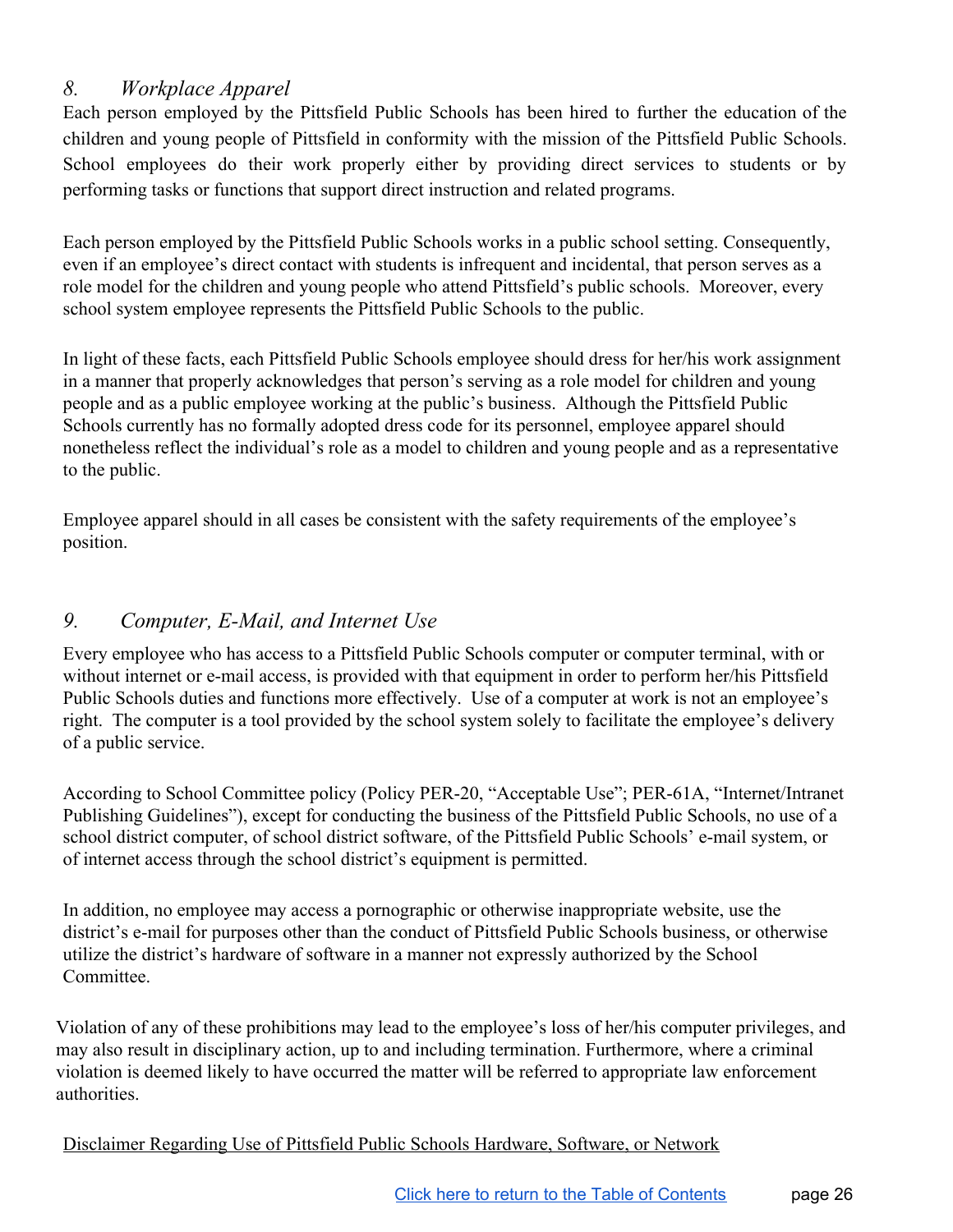The Pittsfield Public Schools makes no express or implied warranties for the computer, network, or Internet access it provides. The Pittsfield Public Schools cannot completely eliminate access to information that is offensive or illegal and resides on networks outside the Pittsfield Public Schools' system. The accuracy or quality of information obtained cannot be guaranteed. The Pittsfield Public Schools will not guarantee the availability of access to individual computers, the district network, or the Internet, and will not be responsible for any information that may be lost, damaged, or unavailable due to technical or other difficulties.

# <span id="page-27-0"></span>*10. Drug-Free Workplace*

A. Drug-Free Workplace. By School Committee policy (Policy PER-11, "Drug-Free Workplace") the Pittsfield Public Schools is a drug-free workplace. Therefore, it is strictly prohibited for any Pittsfield Public Schools employee to possess or use any illegal drug or any unauthorized controlled substance on school grounds or at any school system activity, program, or function.

B. Disciplinary Action and Law Enforcement Involvement. An employee who violates the prohibition of possession or use of illegal drugs or unauthorized controlled substances may be subject to disciplinary action, up to and including termination. Illegal drug possession or drug use by an employee may also be reported to appropriate law enforcement authorities.

# <span id="page-27-1"></span>*11. Inappropriate Use of Inter-Of ice Mail Prohibited*

The Pittsfield Public Schools' interoffice mail service is intended to further the educational and ancillary support activities of the school system. Use of the interoffice mail is restricted to activities and materials appropriate to the furtherance of those purposes.

Therefore, except where expressly provided by collective bargaining agreement or where expressly permitted by the Superintendent of Schools or her/his designee, no employee may use the interoffice mail system for personal or other non-business purposes. Specifically, it shall be prohibited for an employee to use interoffice mail, or to facilitate its use, for: business solicitations; political advertisements, notices, or flyers; commercial advertising; chain letters; sexually explicit or otherwise vulgar or offensive material; the conduct of gambling or wagering of any sort; or any other matter that does not pertain to the mission of the Pittsfield Public Schools. The foregoing list is not intended to be exhaustive.

An employee's failure to comply with this prohibition may result in disciplinary action, up to and including termination.

# <span id="page-27-2"></span>*12. Political Activities by Employees*

The School Committee recognizes that public employees have the right to free speech, freedom of assembly, and all other rights guaranteed by the First Amendment of the United States Constitution. The Committee encourages them to exercise those rights in a time, place, and manner that is appropriate (*see* Policy PER-16, "Staff Participation in Political Activities").

A Pittsfield Public Schools employee's use of her/his work time, work area, or work materials or equipment to promote a political candidate, party, or cause, is not appropriate. Neither is it an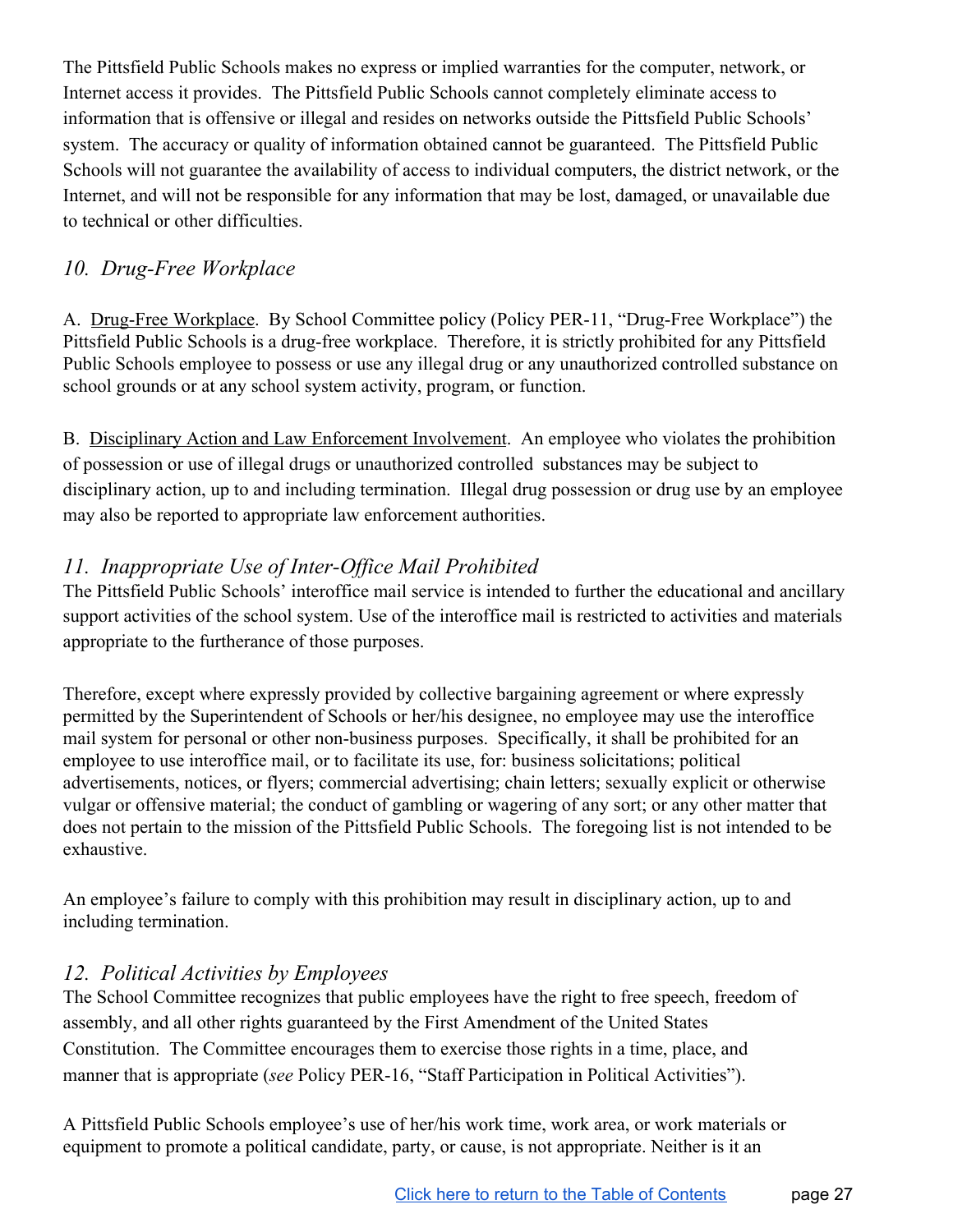appropriate use of a school employee's work time, work area, or work materials to attempt to influence students in support of a political candidate, party, or cause.

It is not prohibited to discuss political candidates, parties, or causes in an appropriate manner, depending on the age and understanding of students, as a part of a program of study in social studies, or in another pertinent curricular area.

# <span id="page-28-0"></span>*13. Violation of Copyright Law Prohibited*

Except as may be permitted under United States law, the Pittsfield Public Schools strictly prohibits the use of its facilities, equipment, or the work time of persons whom the school system employs for copying or reproduction of documents, including published books and pamphlets, computer software, compact discs, tapes, or any other materials or items that have been duly copyrighted in accordance with United States law and international treaty.

Failure to observe this prohibition may result in disciplinary action, up to and including termination. Violation of copyright law may also subject the violator to criminal or civil penalties.

Questions regarding compliance with copyright law may be referred to the Director of Human Resources.

# <span id="page-28-1"></span>*14. Acceptance of Gifts from Students by Employees*

Children and parents sometimes want to give gifts to a teacher, principal, or other staff member as a token of gratitude or appreciation for the work the staff member is doing. Nevertheless, acceptance of gifts under these circumstances may give the appearance to some of favoritism of one student or one group of students over another. Moreover, the acceptance of gifts may make gift-giving to staff members appear to be a routine feature of school life, thereby placing those with fewer financial resources at a real or perceived disadvantage. School Committee policy (*see* PER-18, "Staff Solicitation and Gifts") discourages parents from providing staff members with other than token gifts. Employees are expected to conduct themselves in a manner that supports the School Committee's policy.

# <span id="page-28-2"></span>*15. Application for Grants*

No employee may apply for a grant in the name of the City of Pittsfield, the Pittsfield School Committee, the Pittsfield Public Schools, or any school, program, or activity of the Pittsfield Public Schools unless, the Deputy Superintendent has been provided with the grant application or proposal at least 10 working days before it is submitted to the grantor. The Deputy Superintendent must approve and sign the application before it may be sent to the grantor. The address of the Deputy Superintendent is:

> Deputy Superintendent Pittsfield Public Schools Administration Center, Room 104 269 First Street Pittsfield, MA 01201 Phone: (413) 499-9512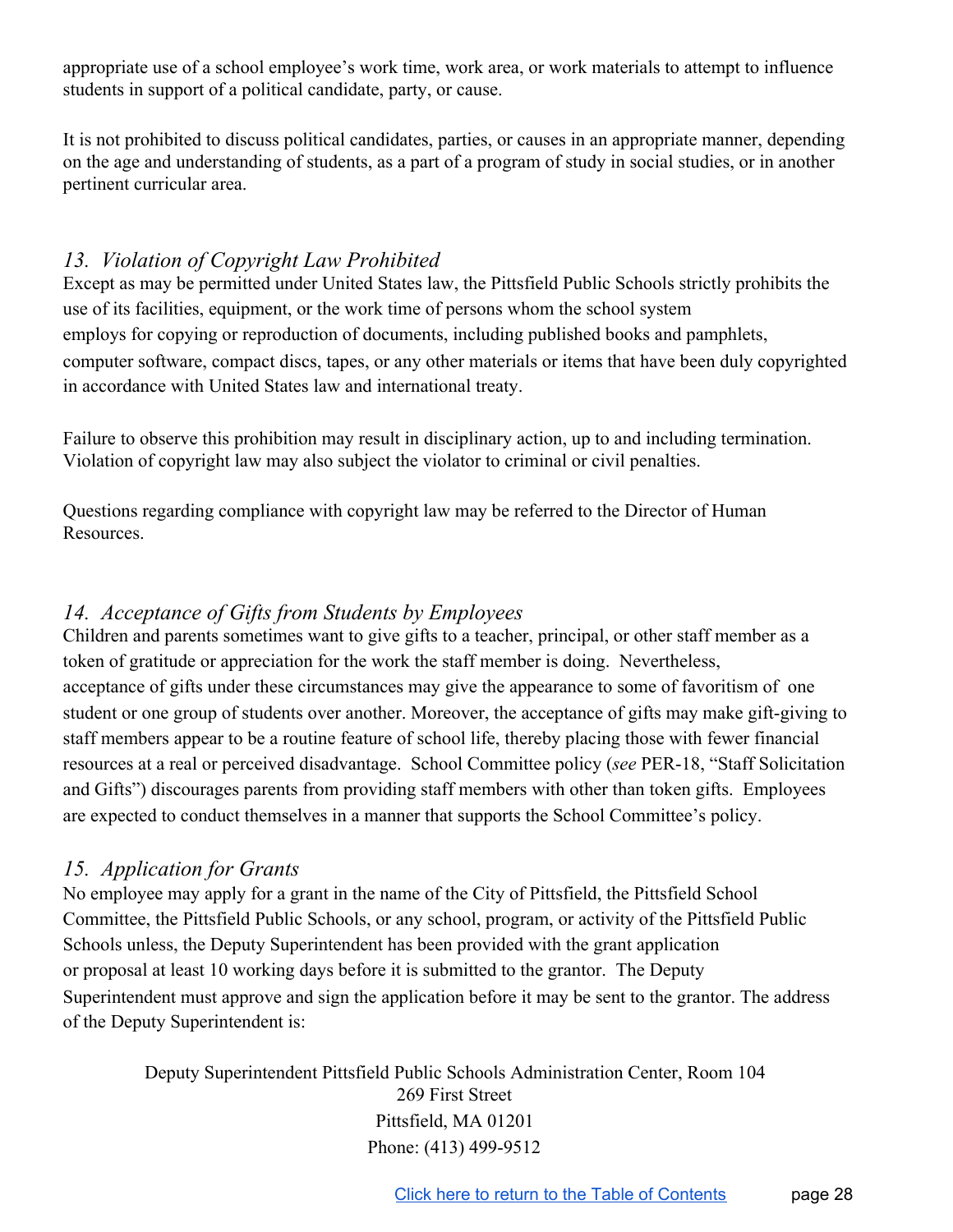#### Fax: (413) 443-3027

If an employee receives notice that a grant has been awarded based on an application in the name of the City of Pittsfield, the Pittsfield School Committee, the Pittsfield Public Schools or any school, program, or activity of the Pittsfield Public Schools then the employee must immediately notify the Deputy Superintendent of this award. All funds received through any grant so applied for must be immediately forwarded to the Assistant Superintendent for Business & Finance of the Pittsfield Public Schools (*see* IV  $\S$  5, above).

# <span id="page-29-0"></span>*16. Attendance at In-Service and Professional Development Programs and Activities*

Unless expressly excused or directed by her/his supervisor, or unless absent from work for an recognized and excusable reason, every Pittsfield Public Schools employee is to attend and participate in scheduled in-service training and professional development programming that is held for staff during regular work hours.

# <span id="page-29-1"></span>*17. Employee's Legal Role in Child Custody and Domestic Disputes*

A. Voluntary Appearance Prohibited. The Pittsfield Public Schools exists to educate the children of the community. Its educational role does not include taking sides in litigation or disputes that are not related to the school district's mission (*see* I § 1, above) and the realization of the Superintendent's goals (*see* I § 2, above). Therefore, no employee may volunteer to appear in a court proceeding on behalf of one party or against another in a dispute involving

custody of child who is a student in the Pittsfield Public Schools, or in any domestic issue related to a Pittsfield Public Schools' student.

Any appearance by an employee at a deposition or as a witness in a court of law, where the employee's presence is due to her/his being a school system employee, particularly an employee who has specific knowledge of a student's circumstances, must be only in response to a duly issued subpoena. No employee may voluntarily appear in such a matter as a representative of the Pittsfield Public Schools, or as a person in possession of information as a direct result of her/his school employment.

Specific issues regarding appearance in court in relation to an employee's position in the Pittsfield Public Schools should be referred to the Director of Human Resources (*see* IV § 1.A, above).

B. Provision of Information to Attorneys or Other Third Parties. Although parents have the right, with certain exceptions, to have access to their child's student records and other information (see 603 C.M.R. 23.00; see also M.G.L. c. 71 §§ 34E, 34H), a person who identified her/himself as an attorney representing a parent or guardian and who requests or demands access to student information is not entitled to receive it. An attorney has the right of access to a student's records or information only if (1) the attorney has written authorization for such access by a parent who her/himself has the right of such access, or (2) the attorney has the written authorization of a court of competent jurisdiction to get access to student records or other information.

# *Specific issues regarding provision of student records to parties other than parents or guardians should be referred to the Deputy Superintendent*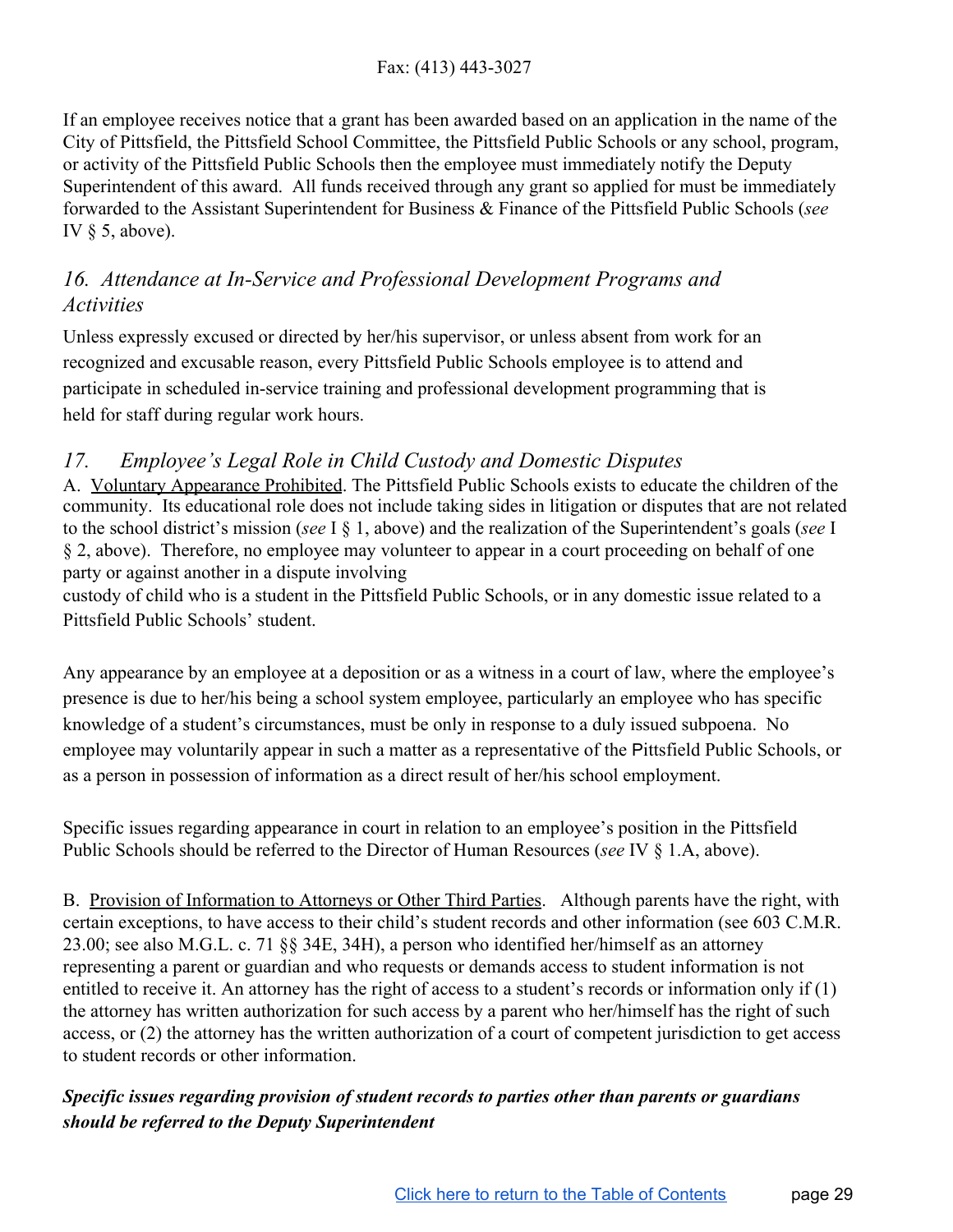# <span id="page-30-0"></span>PART IX. Employee Benefits

# <span id="page-30-1"></span>*1. Health Insurance*

A. Who Is Eligible? Health insurance coverage is available through the City of Pittsfield to each employee of the Pittsfield Public Schools who holds a regular position that is at least .5 FTE.

B. Questions: Questions about health insurance coverage and eligibility should be addressed to Pam Delmolino, Benefits Clerk (499-9506).

C. Waiver of Benefits: If an employee of the Pittsfield Public Schools chooses not to enroll in a health insurance plan, she/he must sign a waiver form indicating what type of insurance they do have.

# <span id="page-30-2"></span>*2. Dental Insurance*

Dental insurance coverage is available to employees of the Pittsfield Public Schools on a similar basis to the availability of health insurance coverage. Questions about dental insurance coverage and eligibility should be addressed to Pam Delmolino, Benefits Clerk (499-9506).

# <span id="page-30-3"></span>*3. Group Life Insurance*

Group life insurance coverage is available to employees of the Pittsfield Public Schools at the time of hire and not again. Questions about group life insurance coverage and eligibility should be addressed to Pam Delmolino, Benefits Clerk (499-9506).

# <span id="page-30-4"></span>*4. Optional Whole Life Insurance*

Optional whole life insurance is available to employees of the Pittsfield Public Schools. Enrollment opportunities are announced through the City of Pittsfield.

# <span id="page-30-5"></span>*5. Open Enrollment Period for Benefits*

A. Periods for Enrolling. Enrollment in the City's health and dental insurance coverage may occur *only* as follows: (1) at the time an individual is first employed by the Pittsfield Public Schools; then (2) during the annual open enrollment period for all employees in the spring and effective July 1; unless, (3) in the case of an employee who was previously covered by another

person's health insurance, and who had therefore declined coverage, the employee loses her/his coverage (*see* IX § 5.C, below).

B. Change in Coverage. The open period for employees to acquire health insurance or other benefits, or to change benefit coverage, occurs in May. Each year the practice has been for a written notice to be sent from the Office of the Mayor, the City Treasurer, the Business Office, or the Director of Human Resources informing current employees of the rates of coverage and the procedure for acquiring or altering a benefit plan.

C. Thirty (30)-Day Open Window if Other Coverage is Lost. If an employee who was previously covered by another person's health insurance, and who had therefore declined Pittsfield coverage, loses her/his coverage then the employee may acquire municipal health insurance coverage, but only so long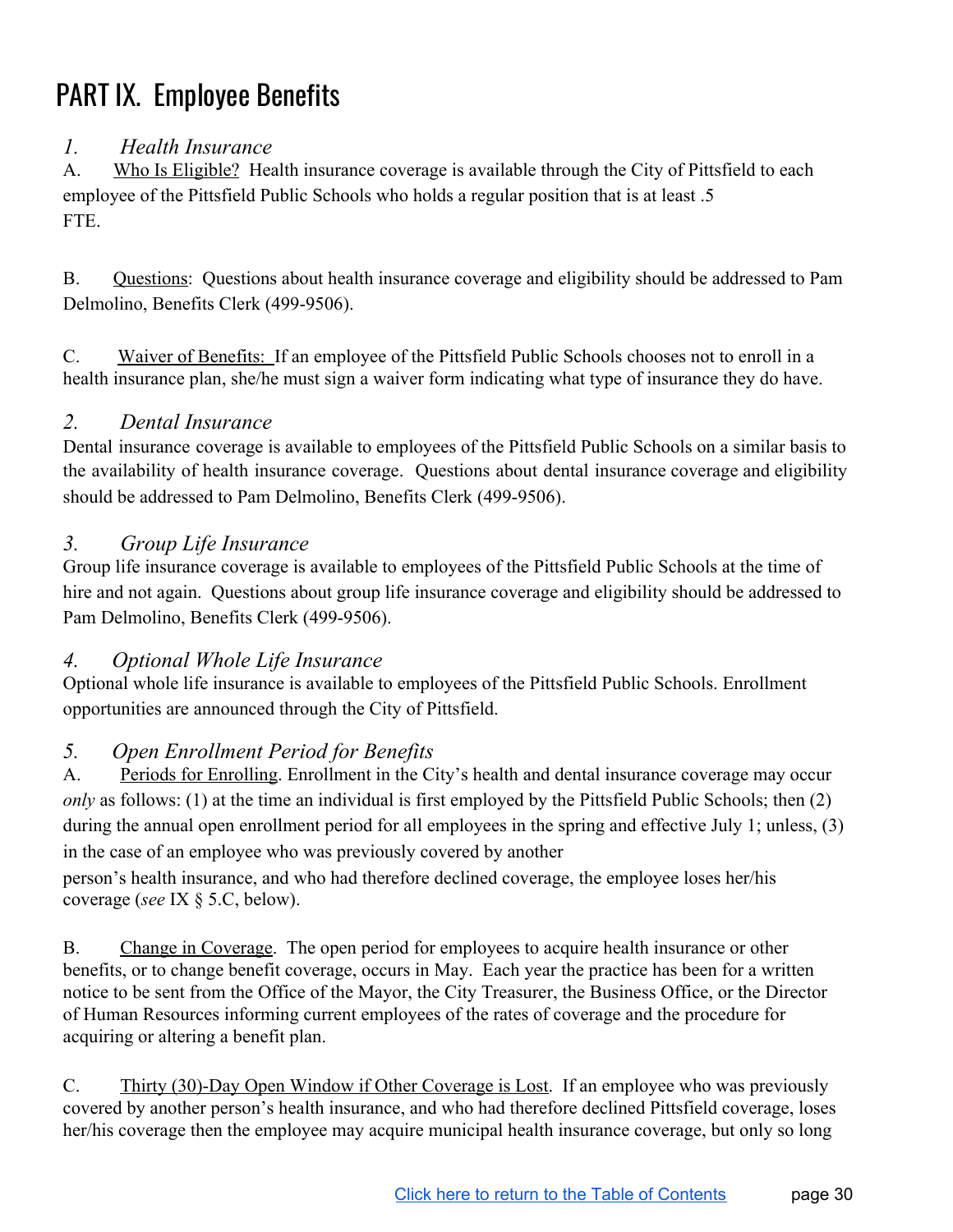as that employee provides suitable written documentation of having lost her/his coverage not later than 30 days after losing the coverage.

D. Questions. Questions about the open enrollment period for benefits should be addressed to Pam Delmolino, Benefits Clerk, (413-499-9506).

# <span id="page-31-0"></span>*6. Addition of Dependent or Spouse or Other Changes in Insurance Coverage*

Changes in an employee's health insurance coverage are made through the Benefits Office at the Mercer Administration Center. *Time is of the essence in making such changes*. For example, if an employee needs to add a dependent to her/his insurance because of birth or adoption, or marries and needs health insurance coverage for her/his new spouse, or loses her/his coverage on another person's insurance and needs to enroll in the City's health insurance coverage, this must be done immediately. These are considered "qualifying events" by the City, and such changes must be made *within 30 days of the occurrence of the qualifying event*. Documentation (birth certificate, certificate of adoption, marriage certificate, separation or divorce decree, notice from spouse's employer of loss of health coverage, etc.) is needed to make changes in benefits coverage.

# <span id="page-31-1"></span>*7. Tax-Deferred Annuities (403[b] Plans)*

Tax-deferred annuity contributions, consistent with what is permitted by federal and state law, can be made by employees of the Pittsfield Public Schools pursuant to M.G.L. c. 71 § 37B to any provider that has executed an agreement with the City of Pittsfield. Questions about tax-deferred annuities should be addressed to the Assistant Business Manager, Room 109, 269 First St., Pittsfield, MA 01201, Phone 413-499-9502, Fax 413-443-1415 .

# <span id="page-31-2"></span>*8. Pre-Tax Flexible Spending ("Cafeteria") Accounts*

Pre-tax contributions may be made by Pittsfield Public Schools employees, consistent with 26 U.S.C. § 125, to flexible spending "cafeteria plan" accounts. The purpose of these accounts is to enable employees to pay out-of-pocket expenses associated with medical care, dental work, child-care costs, and any other expenses permitted under law with pre-tax dollars. Questions about pre-tax flexible spending accounts should be addressed to the Benefits Office, First Floor, 269 First St., Pittsfield, MA 01201 413-499-9506.

# <span id="page-31-3"></span>*9. Unemployment Benefits*

Employees of the Pittsfield Public Schools who lose their employment through termination for reasons other than dismissal for cause, or under certain other circumstances set forth in law, may be entitled to unemployment insurance benefits under the terms and provisions of M.G.L. c.151A. A copy of the information that Massachusetts employers are required to provide to all employees who may be eligible for unemployment benefits appears as an appendix to this *Handbook* (*see* Appendix No. 14, below).

Information about an employee's entitlement to unemployment benefits, the application procedure for claiming benefits, or answers to specific questions about unemployment benefits can be obtained from the Massachusetts Division of Employment and Training (DET). The Pittsfield DET office dealing with unemployment insurance claims is located at Berkshire Works, 160 North St., Pittsfield, MA 01201. The telephone number is (413) 499-2220.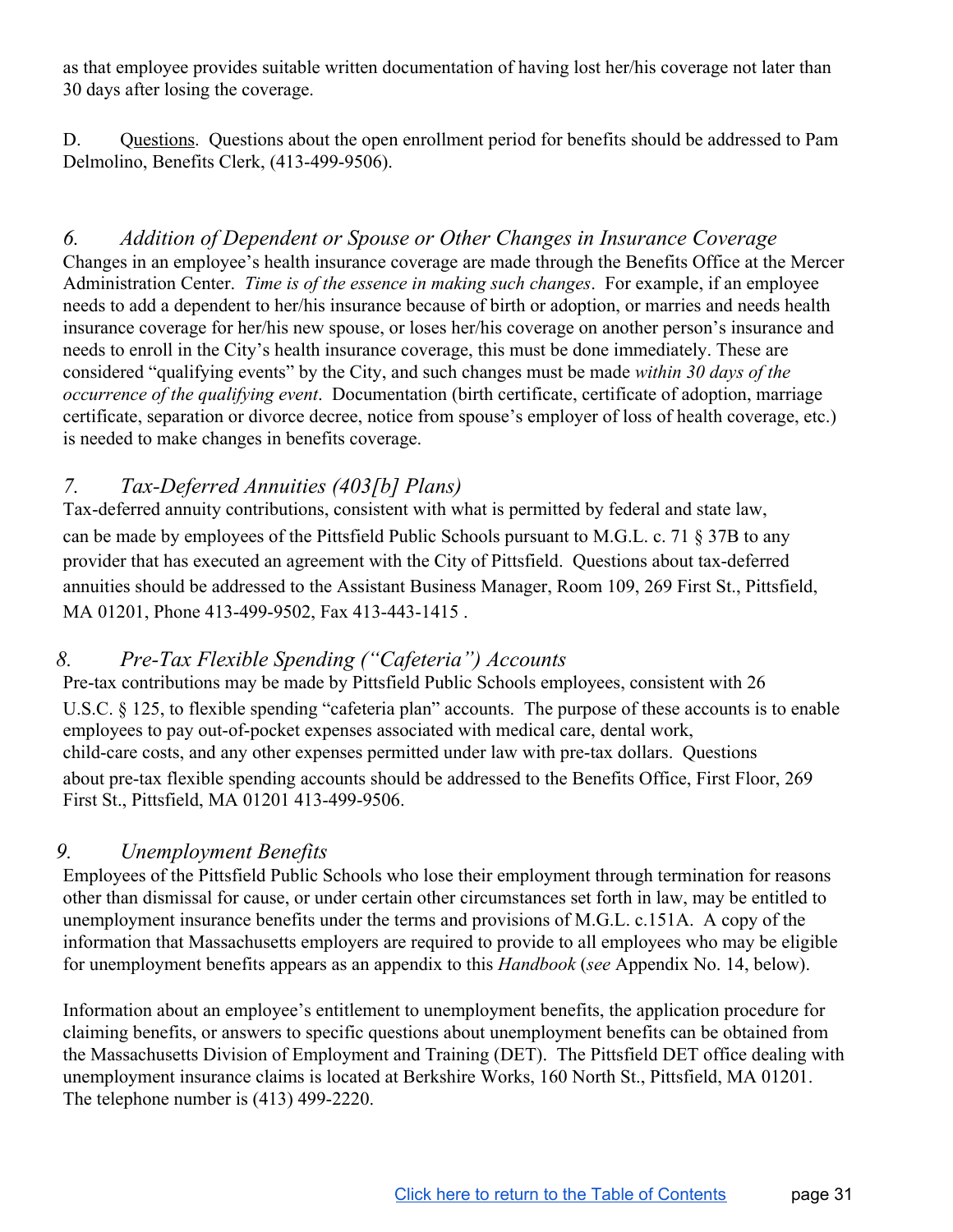# <span id="page-32-0"></span>*10. C.O.B.R.A. Rights*

Under the Consolidated Omnibus Budget Reconciliation Act of 1985 (COBRA: 29 U.S.C. §

1161), an individual who has health insurance coverage on the date that a "qualifying event" occurs may continue her/his health insurance coverage for at least 18 months by paying both the employee's and employer's share of the cost of the health benefit. Benefits must cease upon the individual's failure to make timely payment of the amount owed for coverage under COBRA.

"Qualifying events" enumerated by COBRA include: termination of an employee for other than gross misconduct; a reduction in hours leading to loss of health insurance coverage; and the divorce or legal separation of the employee's spouse from the covered employee. This list is not exhaustive.

When an employee leaves the district, s/he will be notified of his/her rights under COBRA by the GIC.

#### <span id="page-32-1"></span>*11. Employee Retirement Contributions*

All employees of the Pittsfield Public schools are required by law to contribute a portion of their wages to an appropriate retirement system or fund. (1) An employee whose position requires that she/he be certified by the Massachusetts Department of Elementary & Secondary Education, and who holds that certificate, is obliged to be a member of the Massachusetts Teachers Retirement System. (2) An employee whose position is governed by civil service law or is otherwise regularly employed in a non-certified position with the school system is obliged to be a member of the Pittsfield Retirement System. (3) Any other employee, including a non-certified teacher, is obliged to contribute to a state-wide tax-deferred annuity fund.

Questions about retirement contributions and benefits should be addressed to the Director of Human Resources (*see* IV § 1.A, above) or to the appropriate retirement system. The retirement systems to which Pittsfield employees contribute are the following:

W. Mass: (413) 784-1711

Massachusetts Teachers **Pittsfield Retirement System** Retirement System City Hall, Room 109 69 Canal Street 70 Allen Street Boston, MA 02114 Pittsfield, MA 01201 Phone: (617) 727-3661 Phone: (413) 499-9468

<span id="page-32-2"></span>*12. Estimates of Accumulated Leave for Severance Pay*

Some Pittsfield Public Schools employees' collective bargaining agreements contain provisions for severance pay. This benefit is payable to eligible employees, according to the specific terms of the contract, based on an eligible employee's accumulation of unused sick leave, or personal leave, or both.

Many employees want to know in advance of their retirement how many sick leave or personal leave days they have accumulated so that they can estimate the severance payments they will receive. Because of the volume of work in the Personnel and Payroll Departments it is not feasible to provide employees with estimates in advance of their actual retirement. Employees are welcome to make an appointment with staff in the Personnel Office to examine their own attendance files and make their own estimates of severance pay based on the documentation found there.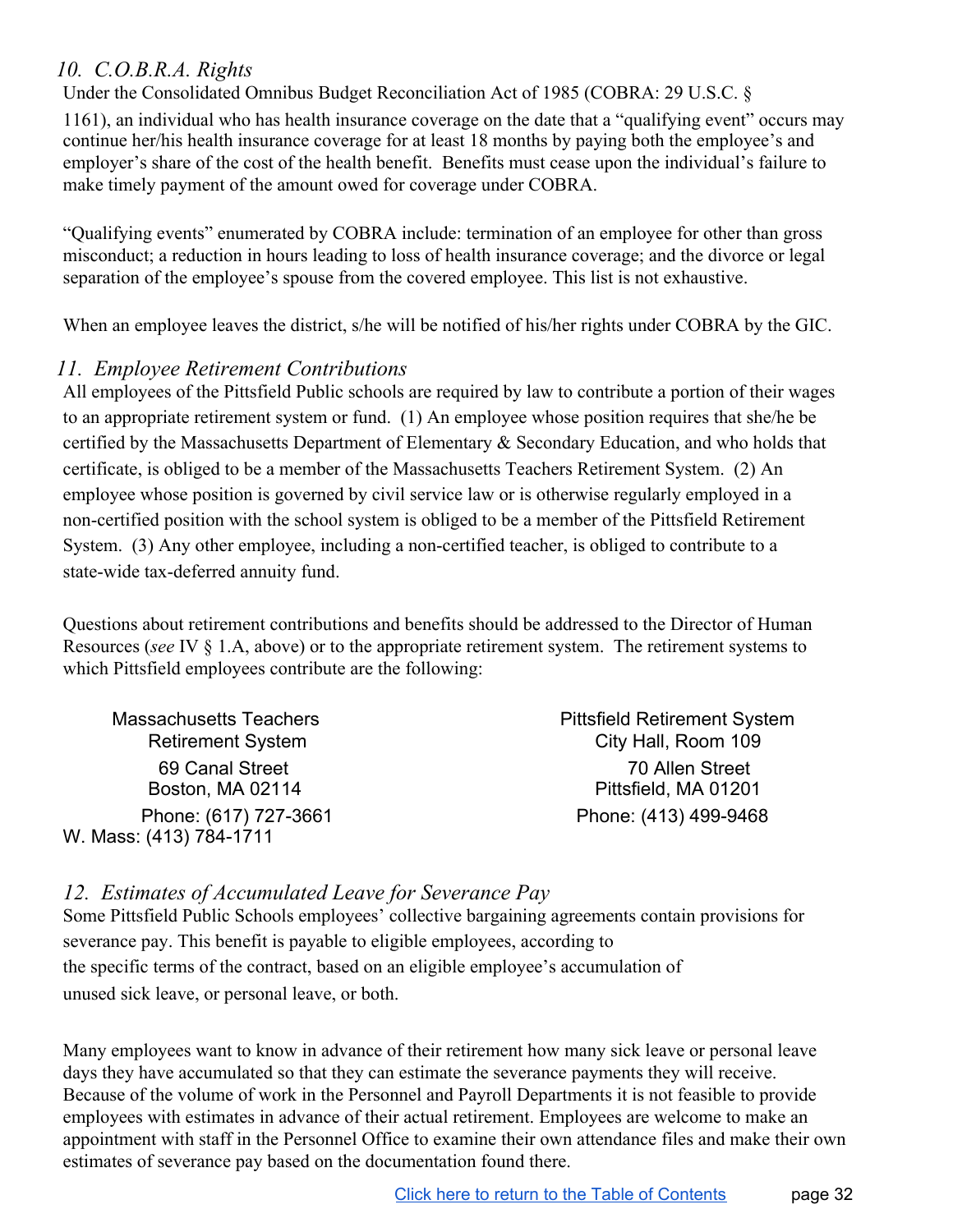N*o employee should rely on information that has been provided to her/him in prior years by the Administration Center, the Personnel Office, or the building secretary as being necessarily an accurate or definitive statement of that individual's accumulated sick*

*leave or personal leave.* Any employee interested in determining her/his accumulated unused sick leave or personal leave should make that estimate her-/himself, based on a careful examination of the employee's attendance file.

# <span id="page-33-0"></span>PART X. Safety Issues

# <span id="page-33-1"></span>*1. Workplace Safety*

The safety of students, staff, and the public is the foremost concern of the Pittsfield Public Schools. Employees should take all steps necessary to acquaint themselves with appropriate safety rules and procedures where they work, and to follow those procedures as required. In the absence of stated safety procedures, each employee should exercise reasonable care and concern for her/his safety and the safety of others in the conduct of her/his employment by the Pittsfield Public Schools.

Every employee should promptly report any physical, social, or other situation to her/his supervisor when the employee believes that the situation may pose a risk to the safety of staff members, students, or the public.

# <span id="page-33-2"></span>*2. Employee Identification*

In order to improve assurance of the safety of students, staff, and the public, Pittsfield Public Schools employees may be required to wear an identification card or badge, or to produce such identification on demand. Any such card or badge issued to a Pittsfield Public Schools employee should be carried on the employee's person at any time she/he is in school or working in a school-sponsored function or activity, whether on or off school property.

Employee identification badges or cards are the property of the Pittsfield Public Schools. It is strictly prohibited for any person issued an I.D. card or badge by the Pittsfield Public Schools to loan that identification to any other person for any reason. It is also strictly prohibited for any employee of the Pittsfield Public Schools to reproduce a school system I.D. card or badge by any means or for any purpose unless such reproduction is expressly authorized in advance by the Superintendent of schools or her/his designee.

# <span id="page-33-3"></span>*3. School and Workplace Emergency Procedures*

Emergency response plans exist for each Pittsfield Public Schools facility, including schools and offices. These plans are intended to facilitate the district's dealing effectively and immediately when there is a natural or other emergency, including a school's having an intruder, a bomb threat, or comparable man-made risk, whenever the situation poses a serious threat to the safety of students, staff, school visitors, or school property.

Each employee is expected to familiarize her/himself with the emergency procedures in place for where she/he works, so that the employee's personal safety, as well as the safety of students and co-workers, can be better ensured. Information on the specific emergency procedures in place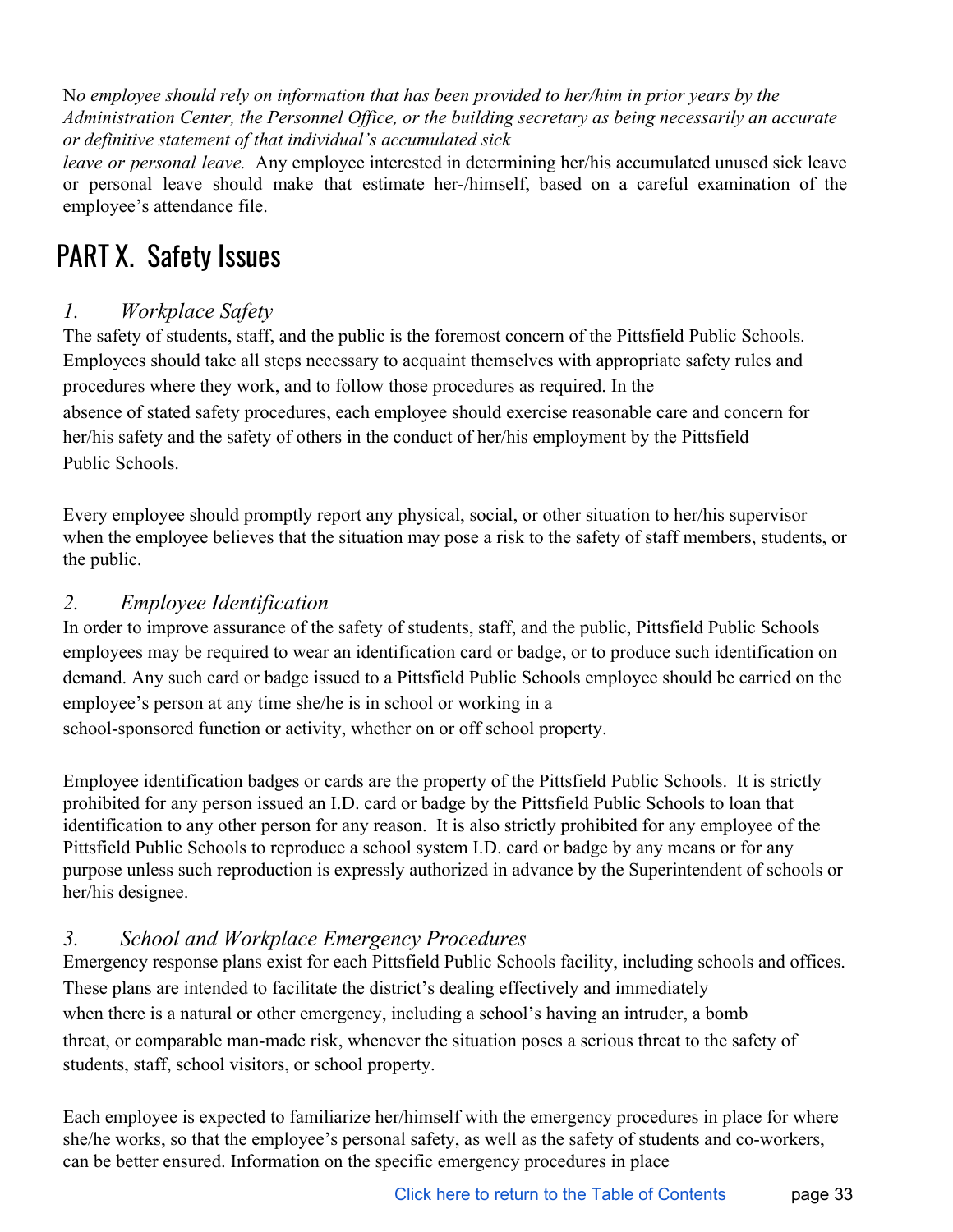for your school or workplace is available from the school's principal or your worksite supervisor.

# <span id="page-34-0"></span>*4. Mandated Reporting of Suspected Child Abuse or Neglect*

Under Massachusetts law (M.G.L. c. 119 § 51A) certain individuals, including those employed in a public school "to care for or work with a child," are deemed "mandated reporters."

Mandated reporters are required under penalty of law to report orally and in writing to the

Commonwealth's Department of Social Services (D.S.S.) any instance of what the school employee, in her/his professional judgment, believes to be an instance of child abuse, including sexual abuse, or neglect. A fine of not more than \$1,000 may be imposed by the Commonwealth on a mandated reporter who fails to make the necessary report to D.S.S.

Under § 51A a school employee who believes that a child is abused or neglected can satisfy her/his legal obligation to make a D.S.S. report by reporting the concern at once to the person in charge of the school where the employee works. Therefore, any Pittsfield Public Schools employee who believes that a student in one of the district's schools or programs is or may be

the victim of abuse or neglect should immediately report that concern to the principal or program supervisor under whose direction that employee works.

# *The telephone number to call when reporting suspected child abuse and neglect*

# **1 – 800 – 292-5022**

# <span id="page-34-1"></span>*5. Reporting Suspicious Persons, Activities, or Objects*

Any Pittsfield Public Schools employee who observes a suspicious person or group of persons on or near school premises or a school-sponsored activity should immediately notify the employee's supervisor, and should provide as much specific information about what was observed as

possible. A "suspicious person" is someone who either is known or is not known to the school employee, and whose mere physical presence at or near a school premises or school-sponsored activity, whose conduct or demeanor, or whose reputation or record gives rise to the employee's suspicion that the person observed may do harm to students, staff, the public, or school property.

Activities by suspicious persons, or activities by any person or group of persons that raises an employee's suspicion because the activity appears likely to cause harm or injury to students, staff, the public, or school property should similarly be reported.

A Pittsfield Public Schools employee who finds a suspicious object in or near a school or schoolsponsored activity should immediately notify her/his supervisor, and should provide as much specific information about what was observed as possible. A "suspicious object" is any box, carton, bag, other container, implement, or any other object that is out of place in the school or at the school-sponsored activity, and that might be associated with injury to staff, students, or the public, or with damage to school property.

# <span id="page-34-2"></span>*6. Use of Universal Precautions*

Universal precautions should be used by any Pittsfield Public Schools employee who comes in contact with another person's bodily fluids, including blood, mucous, menstrual flow, or feces.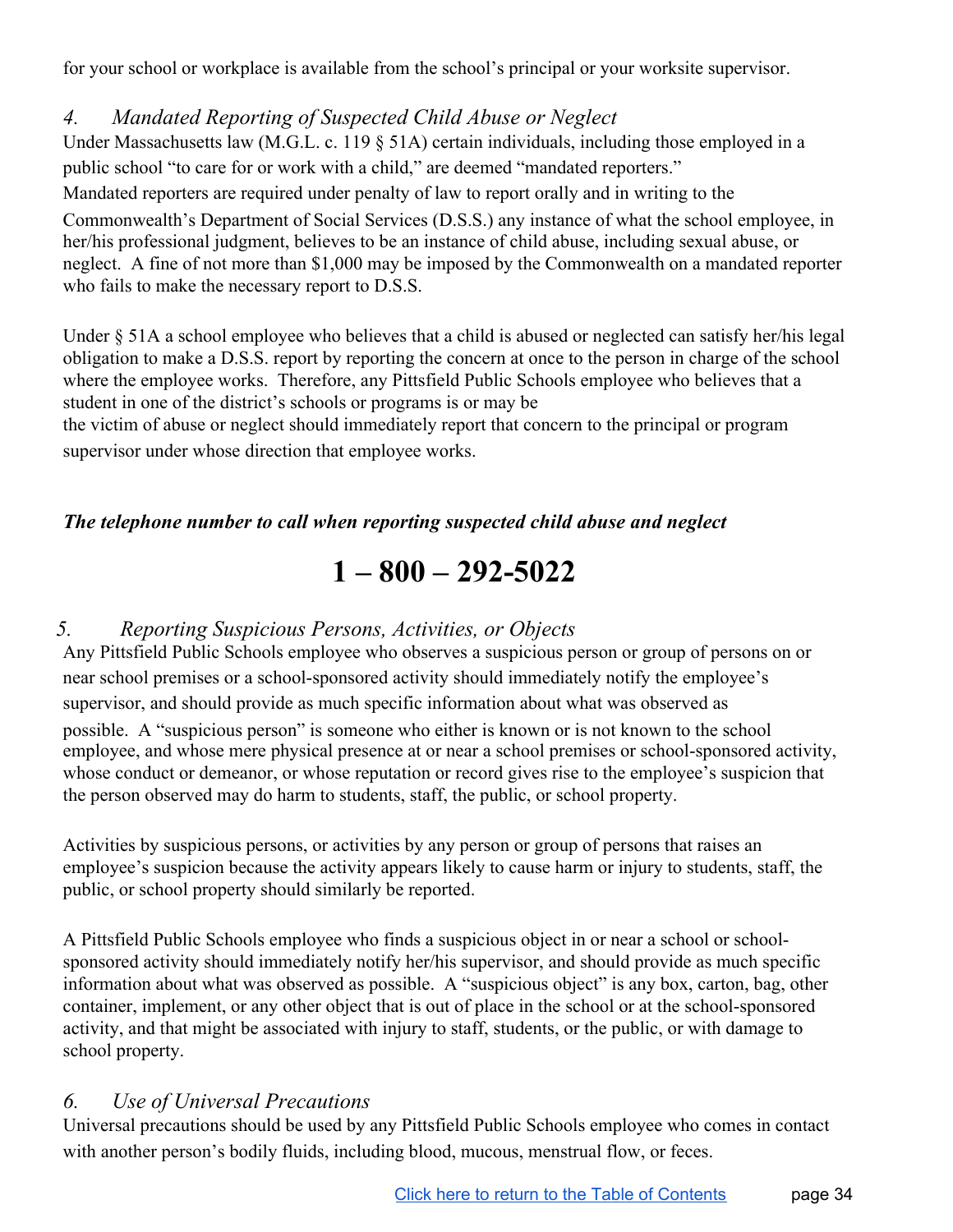"Universal precautions" are the employment of procedures, including the use of latex or comparable gloves and disinfectants, meant to limit or eliminate the risk of contagion from pathogens borne in the human body.

Specific information about the availability or location of equipment and supplies needed to follow universal precautions can be obtained from the building principal, the employee's supervisor, or the school nurse. Specific questions about the procedures to follow when using universal precautions can be answered by the school nurse.

# <span id="page-35-0"></span>*7. Bloodborne Pathogens and Hepatitis B Vaccination*

Pittsfield Public schools employees whose positions expose them routinely to human blood or bodily fluids (*see* X § 6, above) may be at risk of exposure to bloodborne pathogens, including hepatitis B virus. Those who fall into this category have the right to be vaccinated with hepatitis B vaccine at no charge.

In the event that an exposure incident occurs, in addition to adhering to the universal precautions described in  $X \S 6$ , above, including immediately washing the affected area with warm water and soap, an incident report should be filed and the procedures described in VII §§ 1 and 2, above, should be followed in order to secure immediate medical attention.

Questions concerning an employees rights when a possible exposure to bloodborne pathogens occurs should be directed to the Director of Human Resources (*see* IV § 1.A.)

# <span id="page-35-1"></span>*8. Hazardous Materials*

From time to time some Pittsfield Public Schools employees may handle materials that are hazardous. A material is considered a "health hazard" if it can cause illness or injury. A material is considered a "physical hazard" if it ignites and easily burns, has a potential to explode, or could cause a violent chemical reaction.

All containers in the workplace must be labeled with information about what they are and how dangerous they are to human beings. The label must contain (a) the name of the chemical, (b) the hazards of the chemical, and (c) the name and address of the manufacturer. Container labels may also contain other information, such as emergency telephone numbers, hazard symbols, first aid instructions, and other useful information.

Material data safety (MDS) sheets must be available in every work location. Information that is required on an MDS includes: (a) manufacturer information; (b) hazardous ingredients, by chemical name, percentage by weight or volume, and exposure limits; (c) physical characteristics; (d) potential for fire or explosion; (e) reactivity information, including product stability & materials to avoid in mixing the material, when there is spillage, or when the material is stored; (f) health and physical hazard information; (g) spill, disposal, handling, and storage information; and (h) personal protective equipment, which covers mandatory protective equipment along with the engineering controls needed to assure safe working conditions.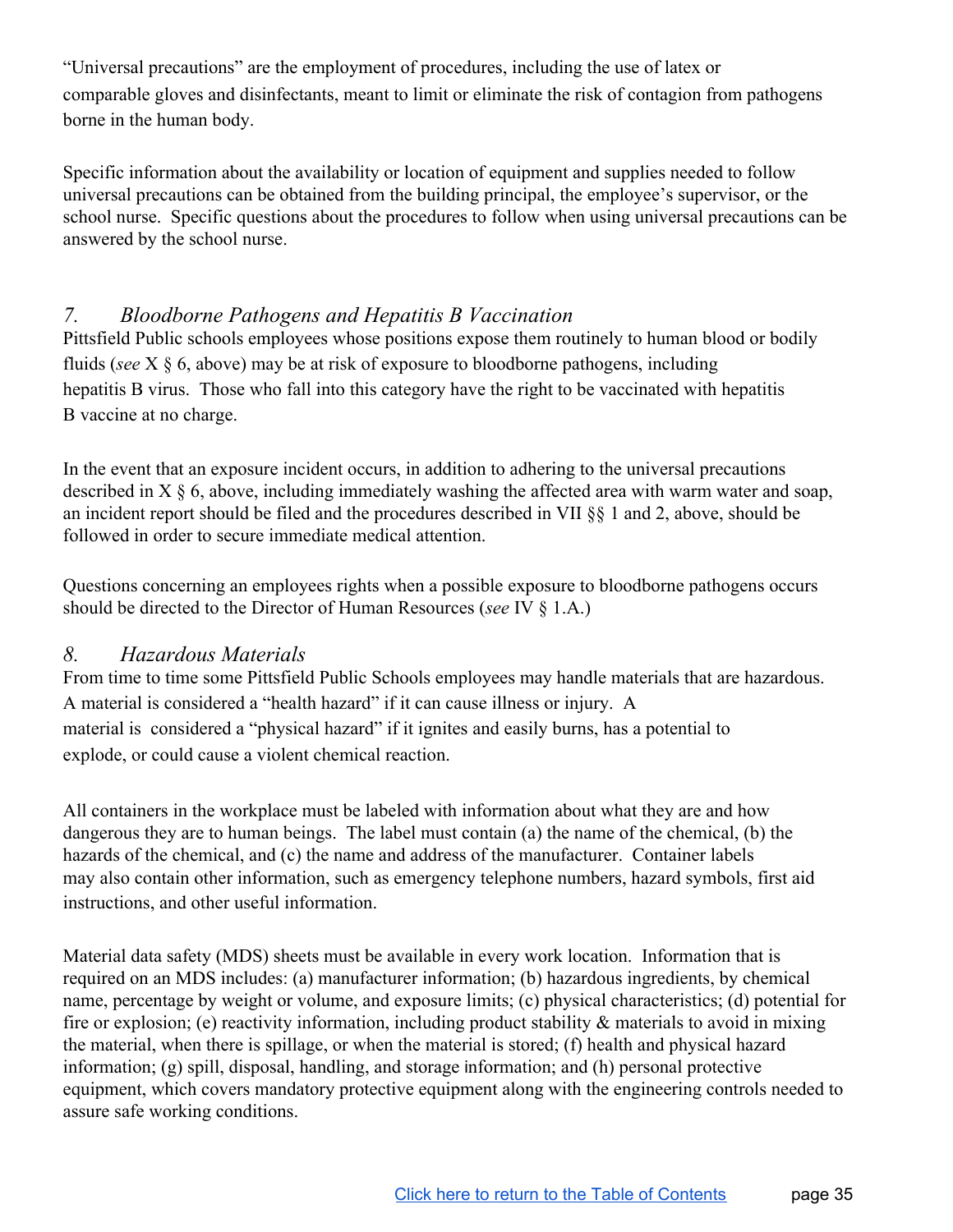Workplace safety – specifically, the safety of staff, students, and the community – is of paramount concern to the School Committee, the Superintendent of Schools, and all school system personnel. If an employee becomes aware of any violation of any workplace safety issue regarding hazardous materials, or if an employee believes that any of her/his rights under the Massachusetts Right-to-Know law (M.G.L. c. 11F § 15; 105 CM.R. 670.00), then she/he should immediately contact the Assistant Superintendent for CVTE.

# <span id="page-36-0"></span>*9. Personal Use of Pesticides by Employees Prohibited*

The use of pesticides on school property is strictly controlled by law (see M.G.L. c. 132B). The Pittsfield Public Schools has adopted a pest management plan for controlling pests on school district premises. The plan is available in the office of every Pittsfield public school.

Unless authorized under the Pittsfield Public Schools' pest management plan, possession of pesticidal materials in any form and from any source, and the use of pesticidal materials by any staff member, is strictly prohibited.

Because possession and use of unauthorized pesticidal materials on school property is strictly prohibited, harm that is suffered by any party as a result of unauthorized use of chemical pesticides or other pest control products may create *personal liability for the user/staff member* in case of suit by an injured party.

Pest problems any employee may encounter at work should be reported immediately to the school's principal or program director.

# <span id="page-36-1"></span>PART XI. Interaction With Students, & Student Rights

# <span id="page-36-2"></span>*1. Respect for Students*

Each person working for the Pittsfield Public Schools is employed solely in order to enable the school system to pursue the mission set forth in  $I \S 1$ , above. That mission centers on the effective provision of educational services to students.

Every person employed by the Pittsfield Public Schools is a role model for the district's students. Therefore, every school system employee is to show proper respect to students as individuals and as impressionable children or young people in all of her/his interactions with students.

- <span id="page-36-3"></span>*2. Systems for Student Success District [Handbook](https://docs.google.com/document/d/1jgmH5ysU8n8hJzZu1fIvMv7YQDZoWIP2pCMtCNMkyqk/edit)*
- <span id="page-36-4"></span>*3. PBIS District and School Action [Planning](https://docs.google.com/a/pittsfield.net/document/d/130iTdSudxboLTFmISio8ZiGrVTpndTJwFB3hlBO50Zc/edit?usp=sharing) Manual*
- <span id="page-36-5"></span>*4. Anti-Bullying Protocols and Procedures*

# **BULLYING**

The Pittsfield Public Schools developed and adopted an Anti-Bullying policy (STU-80 R-4/13/16) that is embedded in district-wide approaches to promoting a positive, pro-social culture for all students and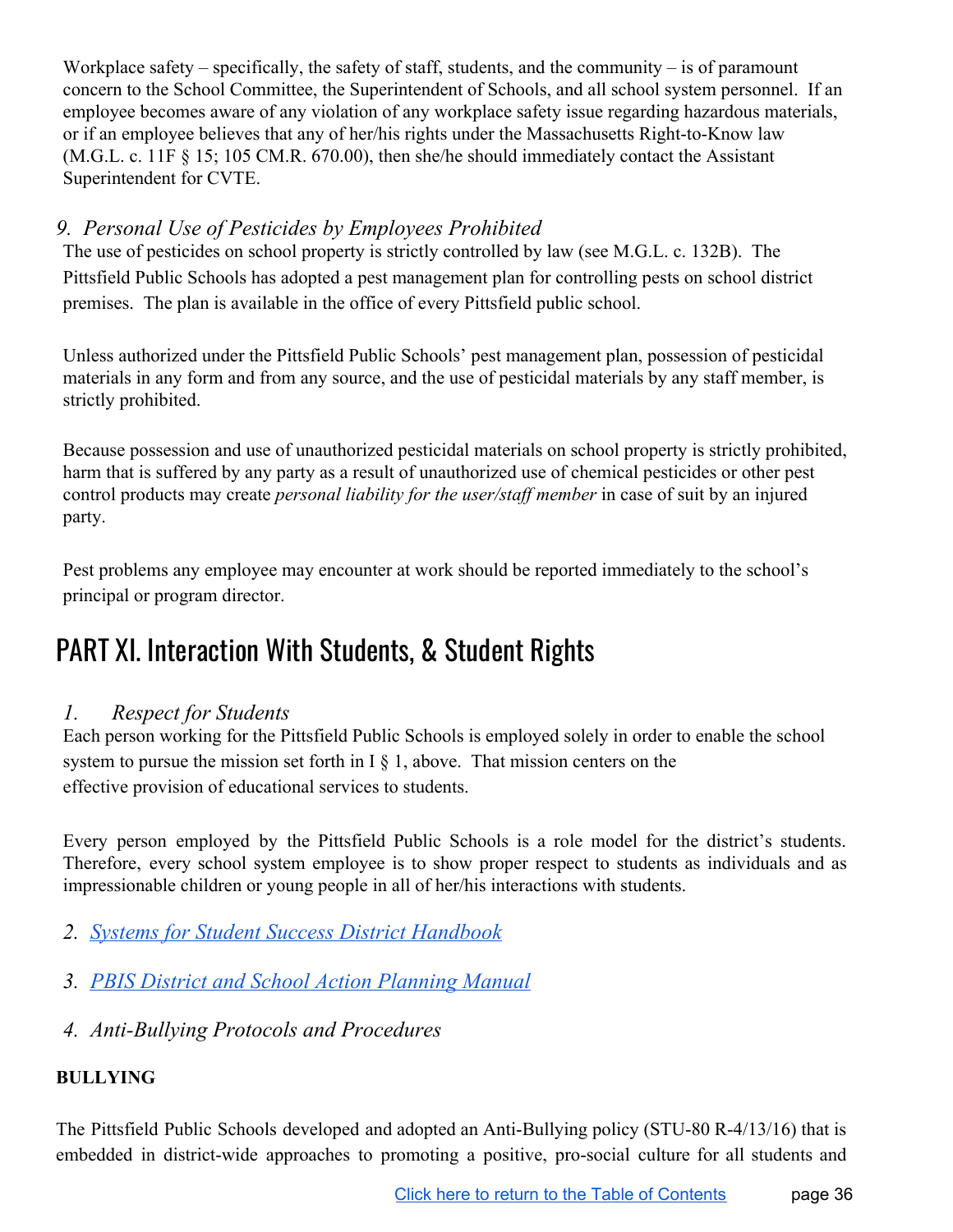staff, such as the district's School-wide Positive Behavior Support initiative, the Olweus Anti-Bullying Program, and the implementation of school violence prevention curricula, Second Step and Steps to Respect.

#### **Bullying Prohibited**

Bullying, including cyberbullying, and retaliation are not acceptable conduct and are prohibited within the Pittsfield Public Schools. Pittsfield Public School leadership and other staff will endeavor to maintain learning and working environments free of bullying. Retaliation against a person who reports bullying, provides information during an investigation of bullying, or witnesses or has reliable information is prohibited. Any student who engages in conduct that constitutes bullying or retaliation shall be subject to a range of disciplinary consequences up to and including suspension or expulsion.

This prohibition is in effect in the following locations:

- In the school building and on school grounds
- On property immediately adjacent to school grounds

● At a bus stop, on the school bus, or in other school-sanctioned transportation such as another vehicle owned, leased, or used by the school district

● At a school-sponsored or school-related activity, function, or program whether it takes place on or off school grounds

• Through the use of technology or an electronic device that is owned, leased, or used by the school district or school

At any program or location that is not school-related, or through the use of personal technology or electronic device, if the bullying creates a hostile environment at school for the target, infringes on the rights of the target at school, or materially and substantially disrupts the education process or the orderly operation of a school

#### **Definitions of Key Terms**

Bullying: The repeated use by one or more students or a member of a school staff of a written, verbal or electronic expression or a physical act or gesture or any combination thereof, directed at a target that causes physical or emotional harm to the target or damage to the target's property; places the target in reasonable fear of harm to himself/herself or of damage to his/her property; creates a hostile environment at school for the target, infringes on the rights of the target at school; or materially and substantially disrupts the education process or the orderly operation of a school. Bullying includes cyber-bullying. (Definition based on M.G.L. c.71, 37O as amended by section 74 of Chapter 38 of the acts of 2013)

Cyberbullying: Bullying through the use of technology or any electronic devices such as telephones, cell phones, computers, and the Internet. It includes, but is not limited to, email, instant messages, text messages, and Internet postings. (Definition based on M.G.L. c.71, 37O)

Aggressor: A student or a member of a school staff who engages in bullying, cyberbullying, or retaliation.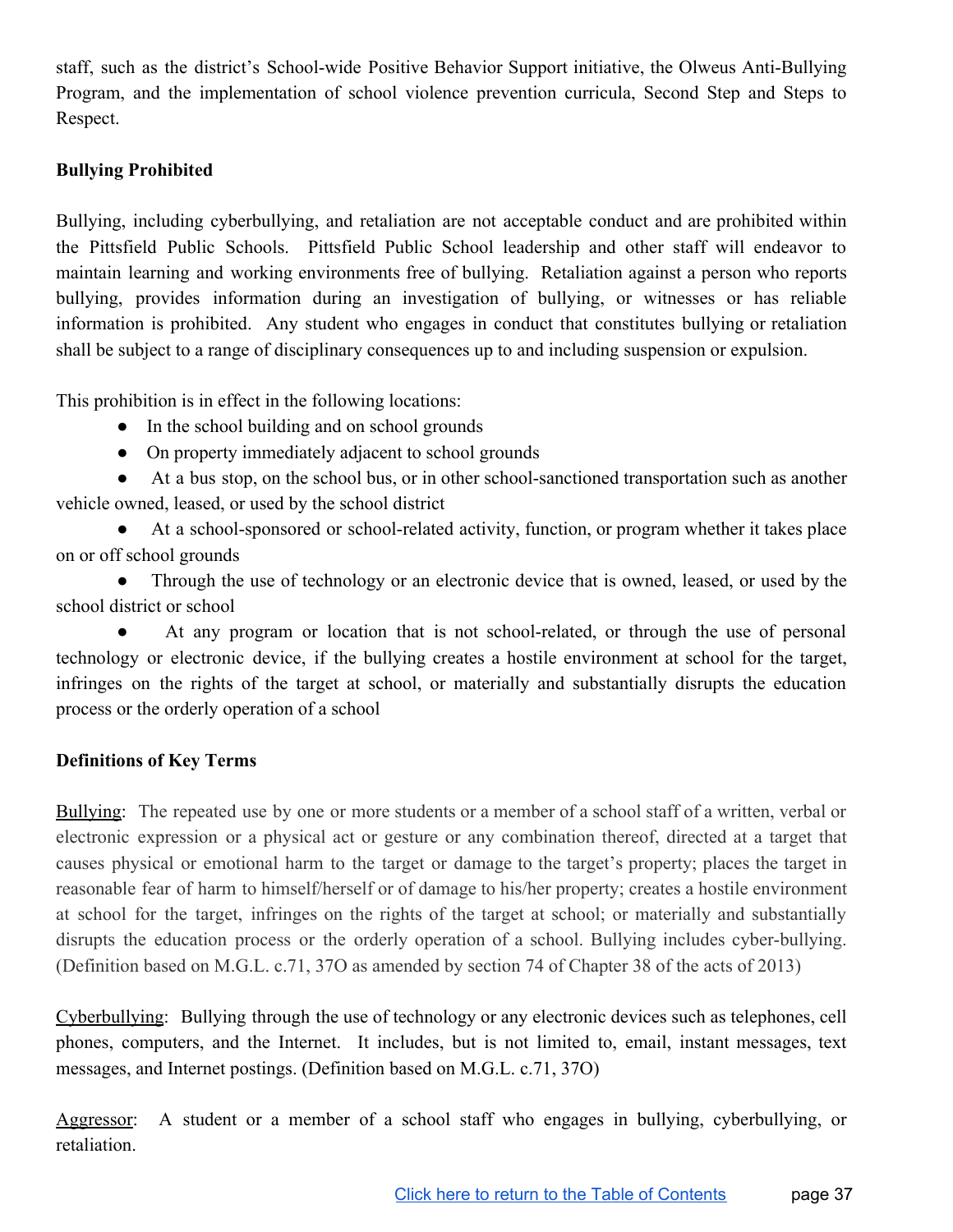Target: A student against whom bullying, cyberbullying, or retaliation is directed.

Retaliation: Any form of intimidation, reprisal, or harassment directed against a student who reports bullying, provides information during an investigation of bullying, or witnesses or has reliable information about bullying.

Hostile Environment: A situation in which bullying causes the school environment to be permeated with intimidation, ridicule, or insult that is sufficiently severe or pervasive to alter the conditions of the student's education.

School Staff: Includes, but is not limited to, educators, administrators, school nurses, cafeteria workers, custodians, bus drivers, athletic coaches, advisors to extracurricular activities, support staff, or paraprofessionals.

#### **Reporting by Students, Parents or Guardians, and Others**

The school or district expects students, parents or guardians, and others who witness or become aware of an instance of bullying or retaliation involving a student to report it to the principal or designee. Reports may be made anonymously, but no disciplinary action will be taken against an alleged aggressor **solely** on the basis of an anonymous report. Anonymous reports can be made by email to bullying@pittsfield.net or through a link in the "Family and Community" portion of the district website. Reports filed in this fashion will go to a dedicated email account that will be regularly reviewed. Students, parents or guardians, and others may request assistance from a staff member to complete a written report or may report orally. Students will be provided practical, safe, private and age-appropriate ways to report and discuss an incident of bullying with a staff member or with the principal or designee. A student who knowingly makes a false allegation of bullying or retaliation shall also be subject to disciplinary action.

#### **Notification of Bullying Requirements**

#### Notice to Parents or Guardians

Upon determining that bullying or retaliation has occurred, the principal or designee will promptly notify the parents or guardians of the target and the aggressor of this determination and of the procedures for responding to it. There may be circumstances in which the principal or designee contacts parents or guardians prior to any investigation. Notice will be consistent with state regulations at 603 CMR 49.00.

#### Notice to Another School or District

If the reported incident involves students from more than one school district, charter school, nonpublic school, approved private special education day or residential school, or collaborative school, the principal or designee first informed of the incident will promptly notify by telephone the principal or designee of the other school(s) of the incident so that each school may take appropriate action. All communications will be in accordance with state and federal privacy laws and regulations, and 603 CMR 49.00.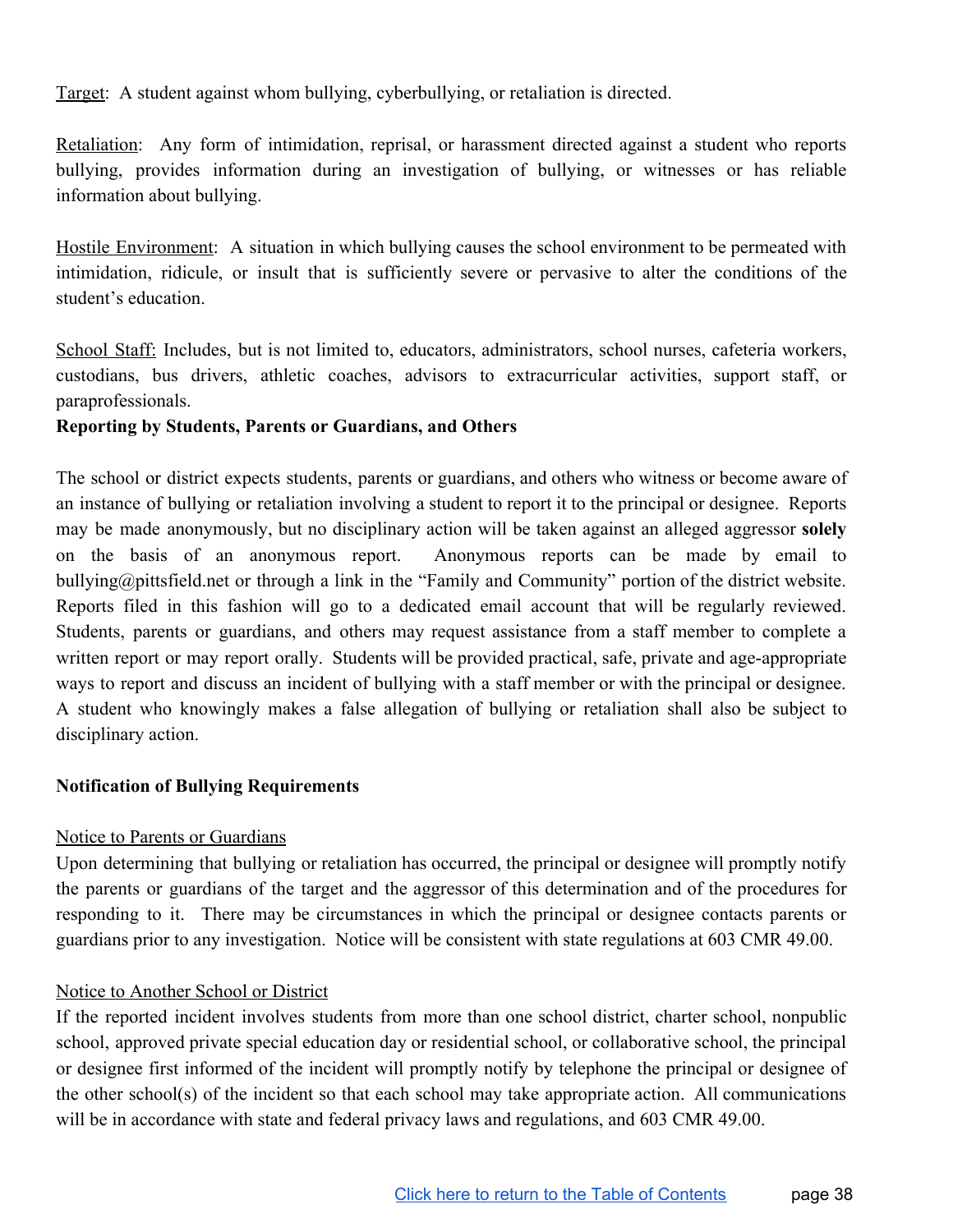#### Notice to Law Enforcement

At any point after receiving a report of bullying or retaliation, including after an investigation, if the principal or designee has a reasonable basis to believe that criminal charges may be pursued against the aggressor, the principal will notify the local law enforcement agency. Notice will be consistent with the requirements of 603 CMR 49.00 and locally established agreements with the local law enforcement agency. Also, if an incident occurs on school grounds and involves a former student under the age of 21 who is no longer enrolled in school, the principal or designee shall contact the local law enforcement agency if he or she has a reasonable expectation that criminal charges may be pursued against the aggressor.

In making this determination, the principal will, consistent with the district's Anti-Bullying Policy and state and federal policies and procedures, consult with the school resource officer, if any, and other individuals and organizations such as the Pittsfield Police Department and the District Attorney's Office, as the principal or designee deems appropriate."

#### **Responses to Bullying**

#### Teaching Appropriate Behavior Through Skills-building

Upon the principal or his/her designee's determination that bullying or retaliation has occurred, the school will use a range of responses that balance the need for accountability with the need to teach appropriate behavior. [M.G.L. c. 71,  $\S$  37O(d)(v)] Skill-building approaches that the principal or designee may consider include:

- Offering individualized skill-building sessions
- Providing relevant educational activities for individual students or groups of students in consultation with guidance and/or school adjustment counselors and other appropriate school personnel
- Implementing a range of academic and nonacademic positive behavioral supports to help students understand pro-social ways to achieve their goals
- Meeting with parents and guardians to engage parental support and to reinforce the anti-bullying curricula and social skills building activities at home
- Developing individual behavioral plans to include a focus on specific social skill development
- Making a referral for counseling or other mental health services for targets, aggressors, and family members.

#### Taking Disciplinary Action

If the principal or designee decides that disciplinary action is appropriate, the disciplinary action will be determined on the basis of facts found by the principal or designee, including the nature of the conduct, the age of the student(s) involved, and the need to balance accountability with the teaching of appropriate behavior. Discipline will be consistent with the Plan and with the District's and School's code of conduct.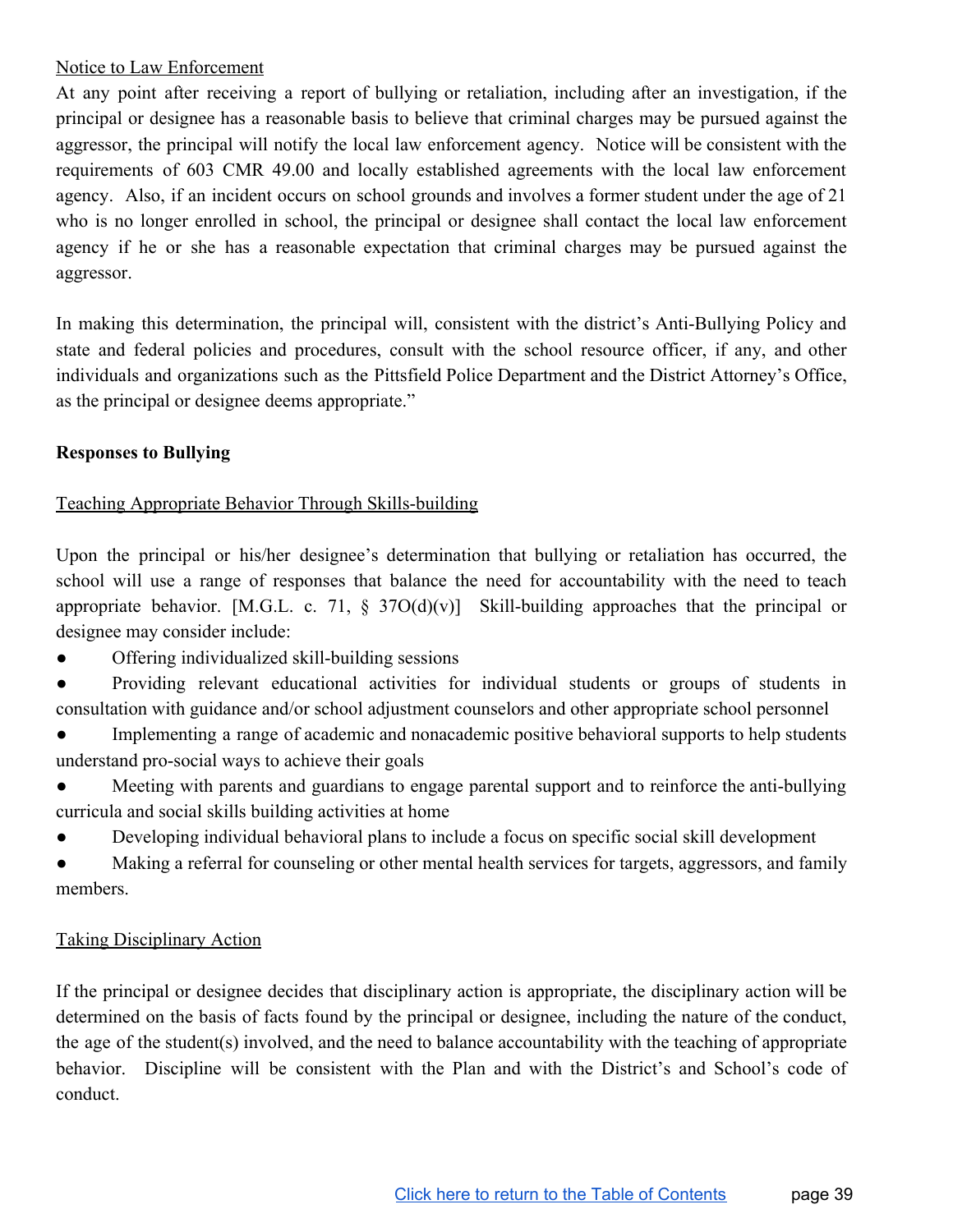Discipline procedures for students with disabilities are governed by the federal "Individuals with Disabilities Education Improvement Act" (IDEA) and state laws regarding student discipline.

If the principal or designee determines that a student knowingly made a false allegation of bullying or retaliation, that student may be subject to disciplinary action.

#### Promoting Safety for the Target and Others

Any school staff member who witnesses possible bullying should immediately intervene and stop the possible bullying at that moment, as well as subsequently report suspected bullying behavior to the principal or designee when further investigation is warranted.

The principal or designee will consider what adjustments, if any, are needed in the school environment to enhance the target's sense of safety and that of others as well.

Supportive services will be offered to the target. These services may include safety planning, school adjustment counselor services, and a mental health referral.

Within a reasonable period of time following the determination and the ordering of remedial and/or disciplinary action, the principal or designee will contact the target to determine whether there has been a recurrence of the prohibited conduct and whether additional supportive measures are needed. If so, the principal or designee will work with appropriate school staff to implement them immediately.

The full text of the Pittsfield Public Schools Anti-Bullying Policy is available at [www.pittsfield.net.](http://www.pittsfield.net/) Questions regarding the district plan for the prevention of bullying can be directed to Ann Marie Carpenter at 413-499-9515 or acarpenter@pittsfield.net.

#### **Problem Resolution**

The principal or designee shall inform the parent or guardian of the target about the Department of Elementary and Secondary Education's problem resolution system and the process for accessing that system, regardless of the outcome of the bullying determination.

District students and/or parents of students may contact the Superintendent or designee as a result of a concern about resolution of a finding at the individual building level at 413-499-9512.

Any parent wishing to file a claim/concern or seeking assistance outside of the district may do so with the Department of Elementary and Secondary Education Program Resolution System (PRS). That information can be found at[:](http://www.doe.mass.edu/pqa) [http://www.doe.mass.edu/pqa,](http://www.doe.mass.edu/pqa) emails can be sent to compliance@doe.mass.edu or individuals can call 781-338-3700.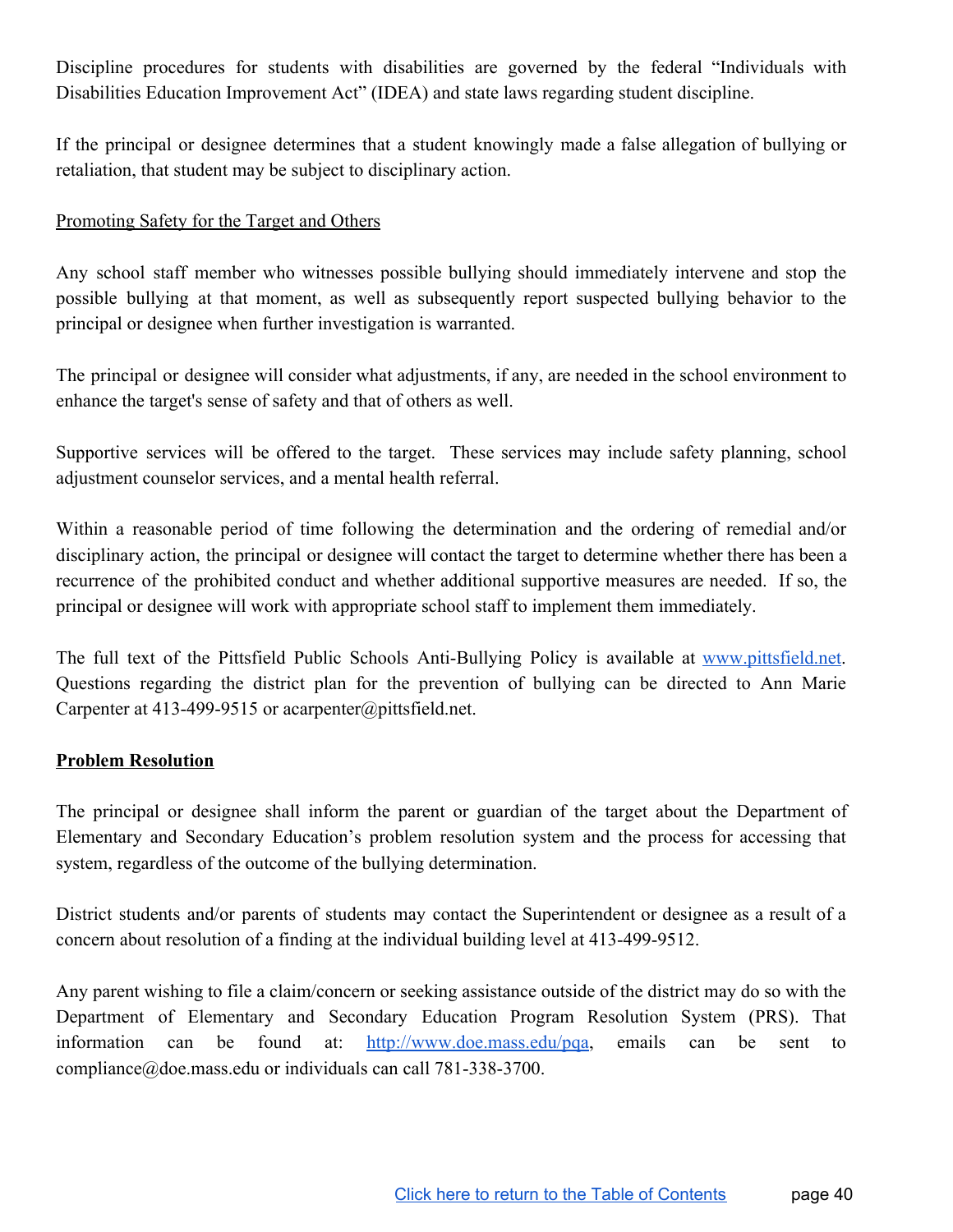# <span id="page-41-0"></span>*3. Mandated Reporter Requirements*

Under Massachusetts law (M.G.L. c. 119 § 51A) certain individuals, including those employed in a public school "to care for or work with a child," are deemed "mandated reporters."

Mandated reporters are required under penalty of law to report orally and in writing to the

Commonwealth's Department of Social Services (D.S.S.) any instance of what the school employee, in her/his professional judgment, believes to be an instance of child abuse, including sexual abuse, or neglect. A fine of not more than \$1,000 may be imposed by the Commonwealth on a mandated reporter who fails to make the necessary report to D.S.S.

Under § 51A a school employee who believes that a child is abused or neglected can satisfy her/his legal obligation to make a D.S.S. report by reporting the concern at once to the person in charge of the school where the employee works. Therefore, any Pittsfield Public Schools employee who believes that a student in one of the district's schools or programs is or may be

the victim of abuse or neglect should immediately report that concern to the principal or program supervisor under whose direction that employee works.

#### *The telephone number to call when reporting suspected child abuse and neglect*

# **1 – 800 – 292-5022**

# <span id="page-41-1"></span>*4. Corporal Punishment Prohibited*

Corporal punishment in a public school is prohibited by law in the Commonwealth of Massachusetts (M.G.L. c. 71 § 37G) as well as by Pittsfield School Committee policy (Policy

STU-46). This prohibition applies to all Pittsfield Public Schools employees. Corporal punishment is the use of physical force to punish a student. The use of corporal punishment is a serious matter. An employee who violates the prohibition of the use of corporal punishment maybe subject to disciplinary action, up to and including termination. Depending on the circumstances, a report of the use of physical force may also be filed by school personnel with the Massachusetts Department of Social Services under the mandated reporter requirements imposed on school and other personnel (see M.G.L. c. 51A). In addition, where a criminal violation is deemed likely to have occurred, the matter will be referred to appropriate law enforcement authorities.

Although the use of corporal punishment is prohibited by law, it is legally permitted to use such reasonable force as is necessary to protect pupils, other persons, and the staff member him-/herself from an assault by a pupil.

# <span id="page-41-2"></span>*5. Physical Restraints of Students*

The physical restraint of students is governed by Massachusetts law (M.G.L. c. 71 § 37G[c] and regulations of the Massachusetts Board of Education (603 C.M.R. 46.00), as well as by Pittsfield School Committee policy (Policy STU-46A). Restraint of students by application of physical force should be a last resort for any staff member. Physical restraint shall be used only when needed to protect a student or students, or a member or members of the school community, or both, from immediate and serious physical harm. When it is determined that physical restraint of a student is required all reasonable steps will be taken to prevent or minimize any harm to the student whom it is determined should be restrained. *See* Appendices Nos. 11 and 12, below.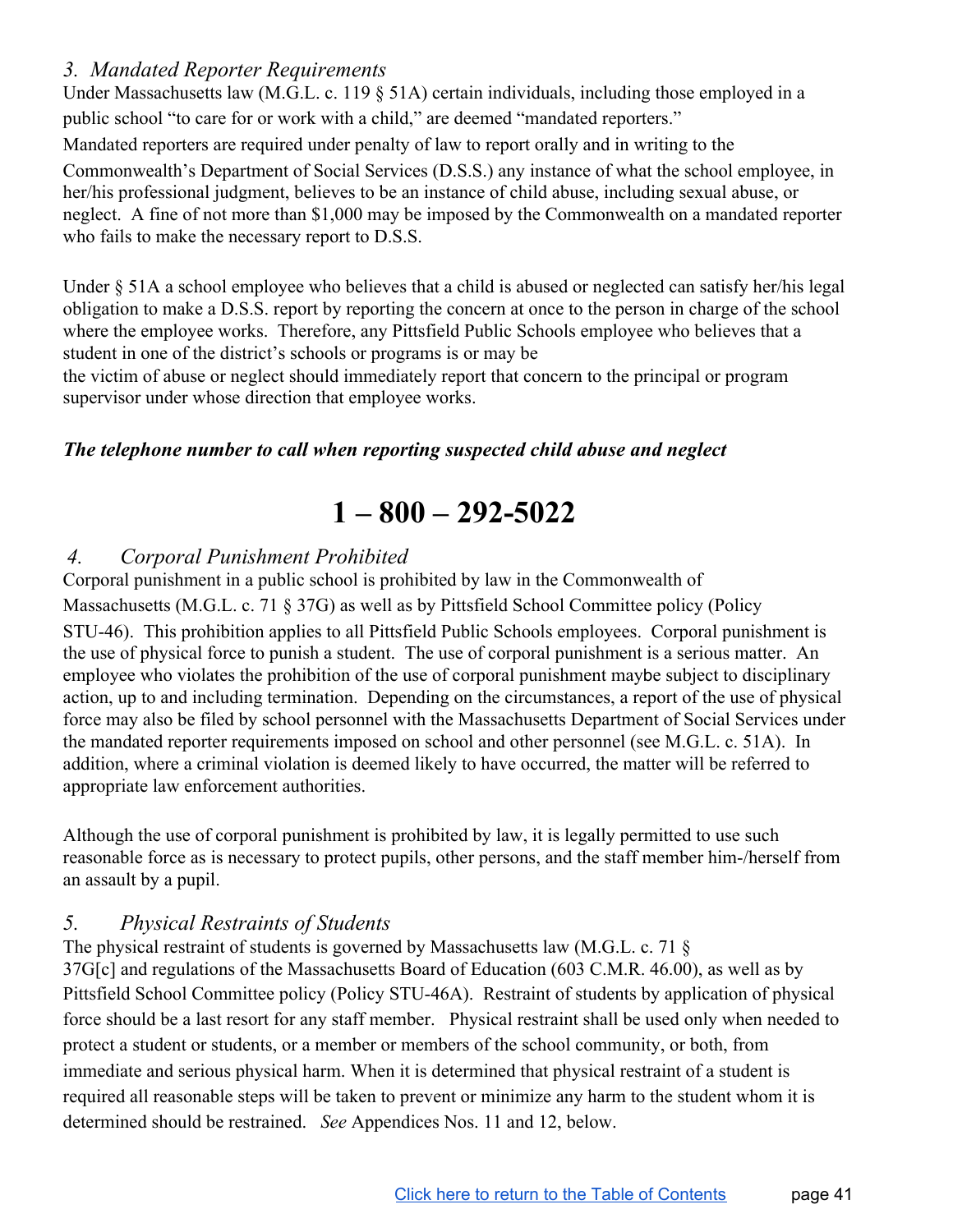Except where it is necessary to use reasonable force to protect pupils, other persons, and the staff member him/herself from an assault by a pupil, and no person who has received physical restraint training is available, the physical restraint of a student will be the responsibility of, and shall be limited to, persons who have received such training.

The use of chemical restraint (administration of medication), mechanical restraint (use of a physical device to restrict the movement of a student), or seclusion restraint (physical confinement alone in a room or a limited space without access to school staff) is strictly prohibited.

Physical restraint as a form of punishment is a violation of Massachusetts law and is strictly prohibited (M.G.L. c. 71 § 37G[a]; *see also* XI.3, above).

Information about persons in your school who are trained to administer physical restraint to students is available from the building principal. The Pittsfield Public Schools offers training to staff members in the appropriate use of physical restraint, as well as in non- physical means for managing student behavior problems.

# <span id="page-42-0"></span>*5. Reporting Physical Restraints of Students*

The school nurse should immediately examine every student who has been physically restrained. A written report must be filed with the Deputy Superintendent by any staff member who physically restrains a student for more than five minutes, or whose restraint of a student results in an injury to a student or staff member. A copy of the restraint report form may be found in Appendix No. 12, below.

# <span id="page-42-1"></span>*6. Assault of Staf Member by a Student*

Any staff member who is assaulted by a student should promptly report the assault to the building principal, and also to the office of the Superintendent of Schools.

# <span id="page-42-2"></span>*7. Reporting Incidents of Sexual or Other Harassment of Students*

Federal and state laws prohibit the harassment of students in an educational setting, either by staff members or other adults or by other students. Students are protected from harassment because of their race, color, sex, religion, national origin, sexual orientation (M.G.L. c. 76 § 5) or handicapping condition (20 U.S.C. § 794; *see also* Policy STU-3, "Equal Educational Opportunities").

Harassment can occur in school, at school-sponsored activities away from school, or on a school-operated vehicle being used to transport students.

An employee who witnesses a student being harassed, or who otherwise believes that one or more students are being or have been harassed, should immediately report what she/he has witnessed or believes has occurred. The report should be made either to the building principal or to the Director of Human Resources (*see* III § 9, above).

# <span id="page-42-3"></span>*8. Transporting Students in Private Vehicles*

Except with the express prior consent of the Director of Bus Operations, no Pittsfield Public Schools employee, when acting in her/his capacity as an employee, may transport a student in the employee's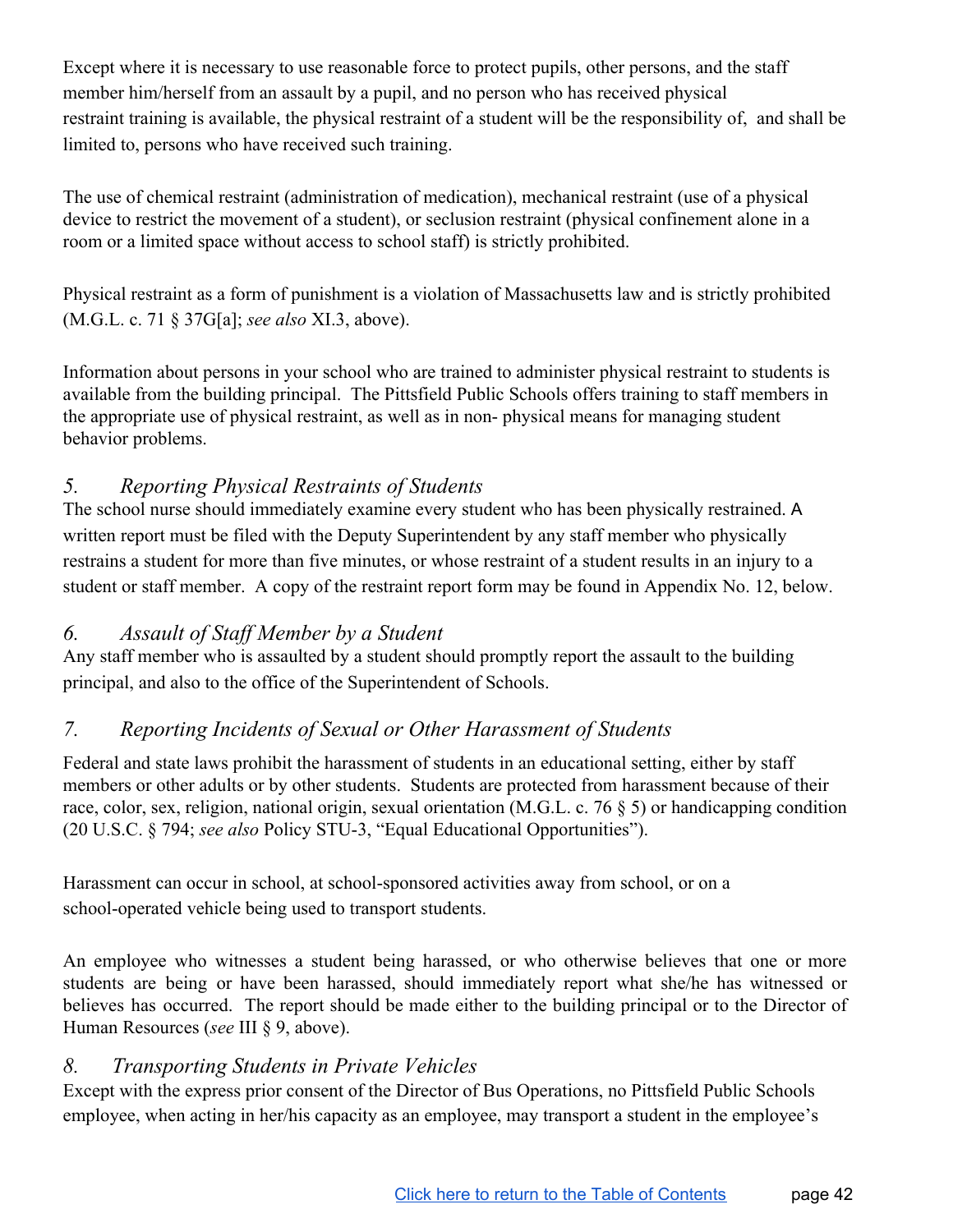own vehicle to or from a school-sponsored activity. This prohibition does not apply to a Pittsfield Public Schools employee who is a parent transporting her/his own child.

# <span id="page-43-0"></span>*9. No Recommendation of Medication for Students*

Instructional staff may believe that a student whom they deal with has a medical condition (e.g., attention deficit hyperactivity disorder [ADHD]) that requires medical treatment, including the prescription of medication, so that the student can participate in instructional and other activities. It is appropriate for a principal or teacher to bring a student's school-related problems to the attention of the child's parent or guardian, and to suggest that the child's caregiver have the child evaluated medically. But school personnel are not medically trained diagnosticians. They should therefore refrain from venturing medical opinions or judgments about a student to the student's parent, guardian, or any other party.

# <span id="page-43-1"></span>PART XII. Use And Care Of School District Property

# <span id="page-43-2"></span>*1. Unauthorized Use of School District Property Prohibited*

All property that is owned by, leased by, or otherwise in the possession of the Pittsfield Public Schools is public property and is not to be used for private purposes. No employee may use any building, grounds, vehicle, item, good, article, piece of equipment, or other property of the Pittsfield Public Schools except for the purposes for which that property was acquired. Use of Pittsfield Public Schools property by an employee for any other purpose without prior authorization of the Superintendent of Schools or her/his designee is strictly prohibited. Any such unauthorized use of school property of any sort may subject the employee who does so to disciplinary action, up to and including termination. In the event that circumstances warrant, a report of the employee's conduct may be made to law enforcement authorities for appropriate response.

# <span id="page-43-3"></span>*2. Use of Pittsfield Public Schools Telephones*

Telephones are provided throughout the school system in order to promote the efficient and economical conduct of the business of the Pittsfield Public Schools. This equipment is not meant for employees' private use or for the conduct of commercial, personal, or other business unrelated to the public business of the Pittsfield Public Schools.

It is understood that on occasion an employee will find it necessary to make or receive a telephone call of a personal nature while at work. Nevertheless, except in such incidental and infrequent circumstances, it is prohibited to use telephone equipment located in school buildings or facilities for any purpose not related to the business of the Pittsfield Public Schools, without the express prior permission of the Superintendent of Schools or her/his designee.

# <span id="page-43-4"></span>*3. Use of Photocopiers or Facsimile (FAX) Machines*

Photocopying equipment and facsimile transmission (fax) machines are provided throughout the school system in order to promote the efficient and economical conduct of the business of the Pittsfield Public Schools. These machines and equipment are not meant for employee use for personal copying or faxing, nor are they meant for use in producing, duplicating, or distributing commercial materials or notices, or for any other purpose except the business of the Pittsfield Public Schools. It is prohibited for any Pittsfield Public Schools employee to use photocopying equipment or fax machines for any use that is not related to the business of the Pittsfield Public Schools without the express prior permission of the Superintendent of Schools or her/his designee.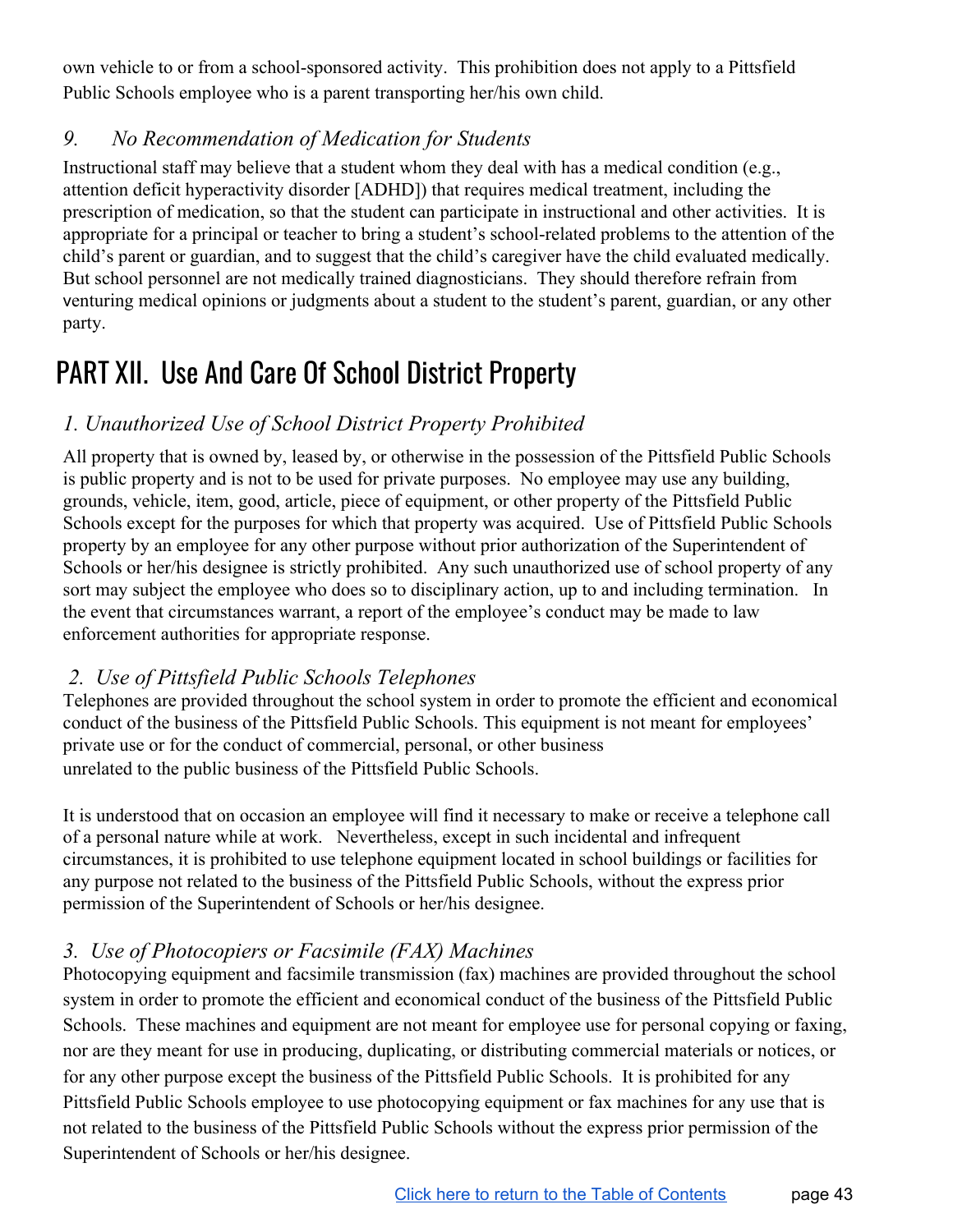# <span id="page-44-0"></span>*4. Use of Pittsfield Public Schools Of icial Stationery*

Official stationary of the Pittsfield Public Schools is intended for the use of school employees in the conduct of official school business. Official school stationery may not be used by any employee for personal, commercial, or any other purpose that is not directly related to the mission of the Pittsfield Public Schools.

## <span id="page-44-1"></span>*5. No Assurance of Privacy When Using School System E-Mail*

Pursuant to School Committee policy (Policy PER-20A, "Acceptable Use"), no employee should have any expectation whatsoever of privacy in her/his use of a Pittsfield Public Schools computer, of electronic mail (e-mail) access provided by the Pittsfield Public Schools, or of any software or Internet access provided by or through the Pittsfield Public Schools. Any e-mail sent from or received at a Pittsfield Public Schools network address, or that is accessed on a school computer, or other use of a Pittsfield Public Schools computer, is subject to scrutiny by the Superintendent of Schools or her/his designee, and to review for its appropriateness. Any inappropriate use of school system e-mail or other computer access or facilities may subject the employee who does so to disciplinary action, up to and including termination. *See* Policy PER- 20A, PER-61A.

# <span id="page-44-2"></span>*6. Building and Room Keys - Building Swipe Cards*

- A. **School Keys Are Property of School System**. Building and room keys to school system property and facilities are provided to school personnel solely for the benefit of the educational and other legitimate activities of the Pittsfield Public Schools. Such keys are the property of the Pittsfield Public Schools and the City of Pittsfield. They are not the property of the individual whom they are provided to.
- B. **Key Collection Form and Process** [School secretaries, please click here to access the](https://docs.google.com/a/pittsfield.net/document/d/1EQSvkPim4Sfccqw_KbAZacAl8Em-pQVamZ5lrARzQOA/edit?usp=sharing) [district Key and Swipe Card collection form.](https://docs.google.com/a/pittsfield.net/document/d/1EQSvkPim4Sfccqw_KbAZacAl8Em-pQVamZ5lrARzQOA/edit?usp=sharing)
- C. **Unauthorized Possession or Copying of Keys Prohibited.** No person to whom such keys are duly issued may loan them to any other person without express prior approval of the superintendent of schools or her/his designee. No person to whom such keys are duly issued may copy or facilitate the copying of keys to any Pittsfield Public Schools building or facility, or room or rooms within such a building or facility, for any reason without express prior approval of the Superintendent of Schools or her/his designee.

#### D. **Surrender of Keys on Demand.**

- a. *Authorized Keys*. Any and all keys provided to school system facilities and property that are provided to Pittsfield Public Schools employees shall be surrendered immediately upon the request or demand of the Superintendent of Schools, the Superintendent's designee, the principal of the building to which the keys provide access, or, for any custodial employee, the Director of Custodial Services.
- b. *Unauthorized Keys*. Any employee who is in possession of one or more keys to a Pittsfield Public Schools building, or rooms within a school building, which have been copied without authorization, or the possession of which by that employee is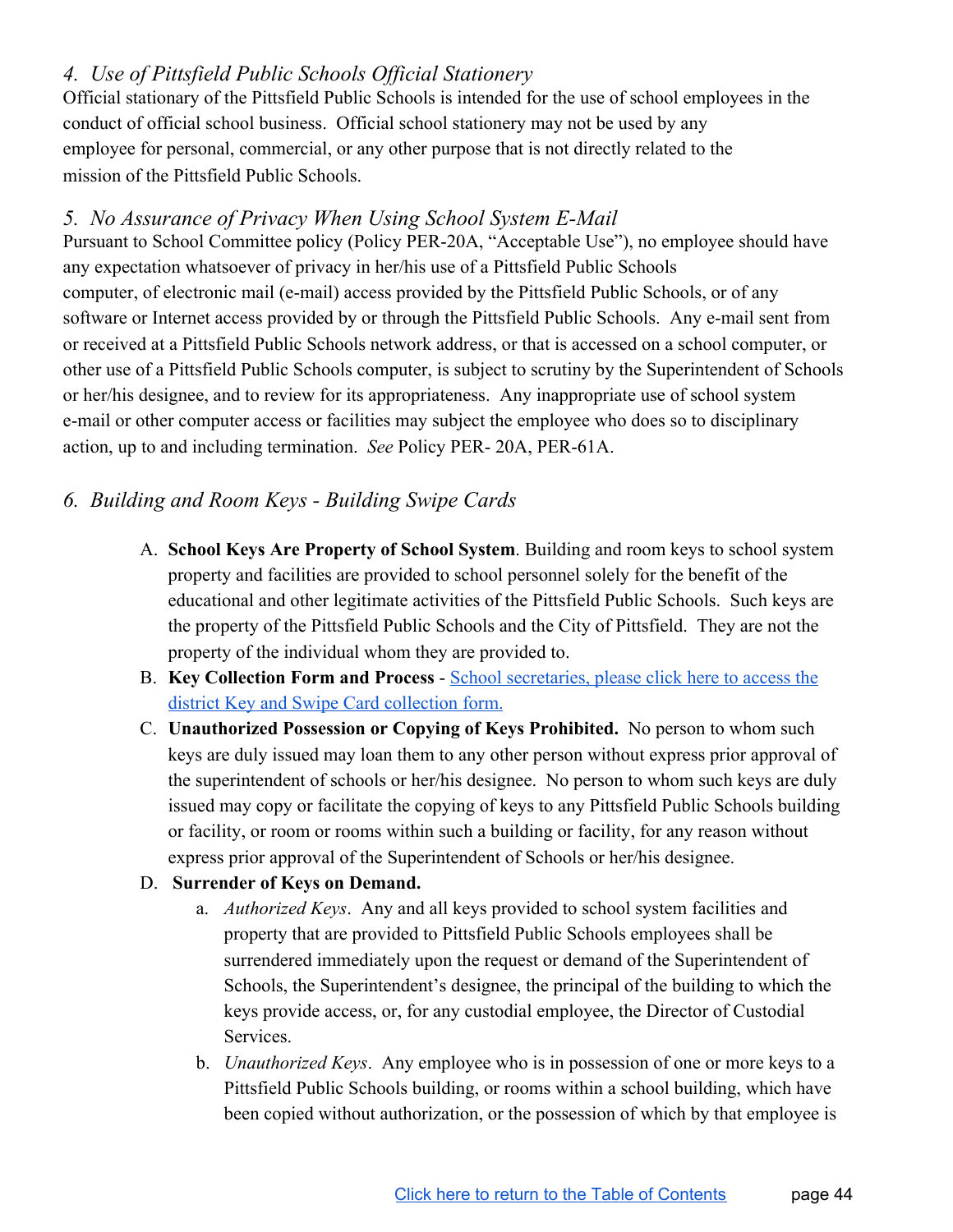unauthorized, shall immediately turn all such keys over to her/his supervisor or to the Business Office

E. **Consequence of Disregard of These Rules.** Unauthorized possession by a Pittsfield Public Schools employee of keys to school buildings and rooms, and failure by an employee to surrender unauthorized keys, shall be deemed an insubordinate act. As such, it may be subject to disciplinary action, up to and including termination. Failure to surrender keys upon demand may be deemed an insubordinate act, and may be subject to disciplinary action, up to and including termination. Possession of unauthorized keys may also be deemed a criminal act under certain circumstances, and may be reported to appropriate authorities.

# <span id="page-45-0"></span>*7. Pittsfield Public Schools Vehicle Keys*

The rules that are set forth in XII  $\S$  6, above, regarding building and facility keys, including the consequences for disregarding those rules, are wholly applicable for keys to any motor vehicle that is owned by or that is in the possession of the Pittsfield Public Schools.

# <span id="page-45-1"></span>*8. Integrated Pest Management Plan Requirements*

The Pittsfield Public Schools' integrated pest management plan, which is developed in accordance with Massachusetts law, is intended to control pests and vermin in school buildings

and on school grounds in a manner that is at once effective and ensures the safety of students,

staff, and members of the community, including the neighbors of Pittsfield's schools. Use of pesticide products, including those available over the counter, is strictly regulated by the policy in order to ensure that no student, staff member, or member of the community, including a neighbor of a Pittsfield Public Schools, comes into contact with any such substance without appropriate prior notice.

It is therefore prohibited for any Pittsfield Public Schools employee to use any pesticide or chemical product intended for the control of pests or vermin that may be found in or in the vicinity of a Pittsfield Public School building, including any product that is available over the counter, without the express prior consent of the Superintendent of Schools or her/his designee.

This prohibition has been established in order to ensure the school district's compliance with applicable Massachusetts law. Disregard of this prohibition may be deemed insubordination, and may therefore subject the employee to disciplinary action, up to and including termination.

The Director of Custodial Services has been designated by the Superintendent as having the responsibility in the district for dealing with pest infestations or occurrences, and for compliance with district's integrated pest management plan.

# <span id="page-45-2"></span>*9. Failing to Close Fire Doors and Use of Door Wedges Prohibited*

Fire doors are placed in school buildings in order to prevent the spread of fire, thereby saving lives and property. For fire doors to work as intended they must be closed. Therefore, it is prohibited for any employee to prop or keep open a fire door in any fashion. No fire door is to be open at any time except momentarily, to allow persons of materials to pass through the doorway.

The Pittsfield Public Schools incurs considerable expense annually by having to replace doors and door frames throughout the system that are damaged by students' and staff members' propping doors open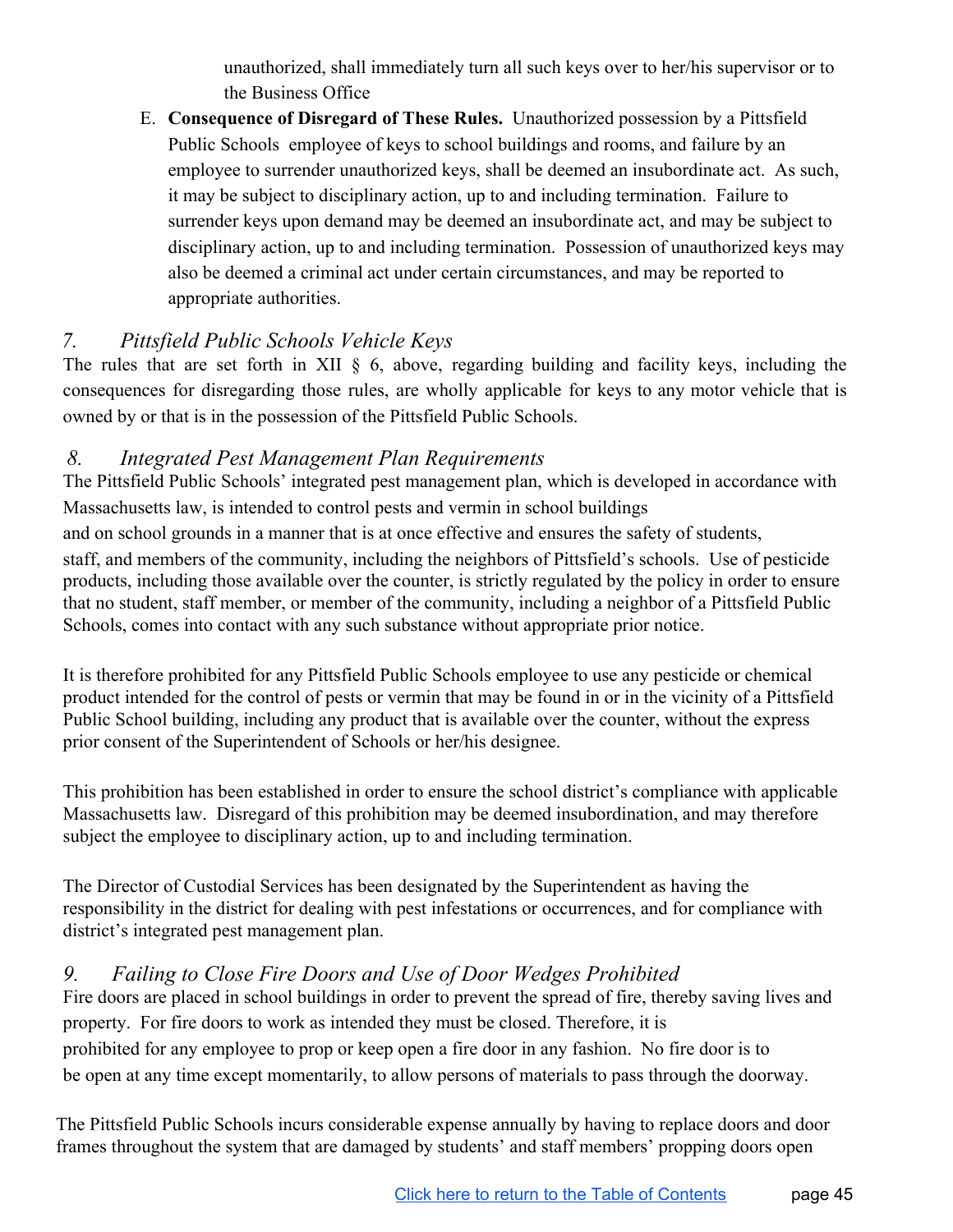with metal, wooden, or other types of wedges or items used as wedges. The use of any object to wedge open a door in a Pittsfield Public Schools facility is therefore prohibited.

# <span id="page-46-0"></span>*10. Employee Handbook*

The Pittsfield Public Schools Employee Handbook is posted to www.pittsfield.net .

# <span id="page-46-1"></span>Part XIII. District Procedures and Forms Access

- <span id="page-46-2"></span>*1. Field Trip Process and Request [Procedures](https://docs.google.com/a/pittsfield.net/document/d/1FcKhCZM-TJRmCvKNMFPQ-KP9BDjMI4jM-hZen1_tH7w/edit?usp=sharing)*
- <span id="page-46-3"></span>*2. Contents of the Student Record*

# Legal Language:

**The student record** shall consist of the **transcript** and the **temporary record,** including all information recording and computer tapes, microfilm, microfiche, or any other materials regardless of physical form or characteristics concerning a student that is organized on the basis of the student's name or in a way that such student may be individually identified, and that is kept by the public schools of the Commonwealth. The term as used in 603 CMR 23.00 shall mean all such information and materials regardless of where they are located, except for the information and materials specifically exempted by 603 CMR 23.04.

**The temporary record** shall consist of all the information in the student record which is not contained in the transcript. This information clearly shall be of importance to the educational process. Such information may include standardized test results, class rank (when applicable), extracurricular activities, and evaluations by teachers, counselors, and other school staff.

**The transcript** shall contain administrative records that constitute the minimum data necessary to reflect the student's educational progress and to operate the educational system. This data shall be limited to the name, address, and phone number of the student; his/ her birth date; name, address, and phone number of the parent or guardian; course titles, grades (or the equivalent when grades are not applicable), course credit, grade level completed, and the year completed.

# Additional Information:

Copies of classroom assessments should not be kept in the student record (folder).

Important letters to families related to school/district concerns, attendance, completion of school work, etc. from any educator or administrator should be uploaded to PowerSchool by a school secretary or administrator. [Administrators](https://docs.google.com/a/pittsfield.net/document/d/1Nu0vkHf7SsAMf8gV8exbEwplGgQhvrtUeJfQxNA7iw4/edit?usp=sharing) and secretaries, click here for directions.

# <span id="page-46-4"></span>Part XIV. Curriculum, Instruction, Assessment, and Professional Development

<span id="page-46-5"></span>*[Curriculum,](https://docs.google.com/document/d/1ZzJYKyc5oYGFL-uXTqWvnwOrSSVJzhabkukKBzhalmI/edit?ts=59839b1f) Instruction, Assessment district website*